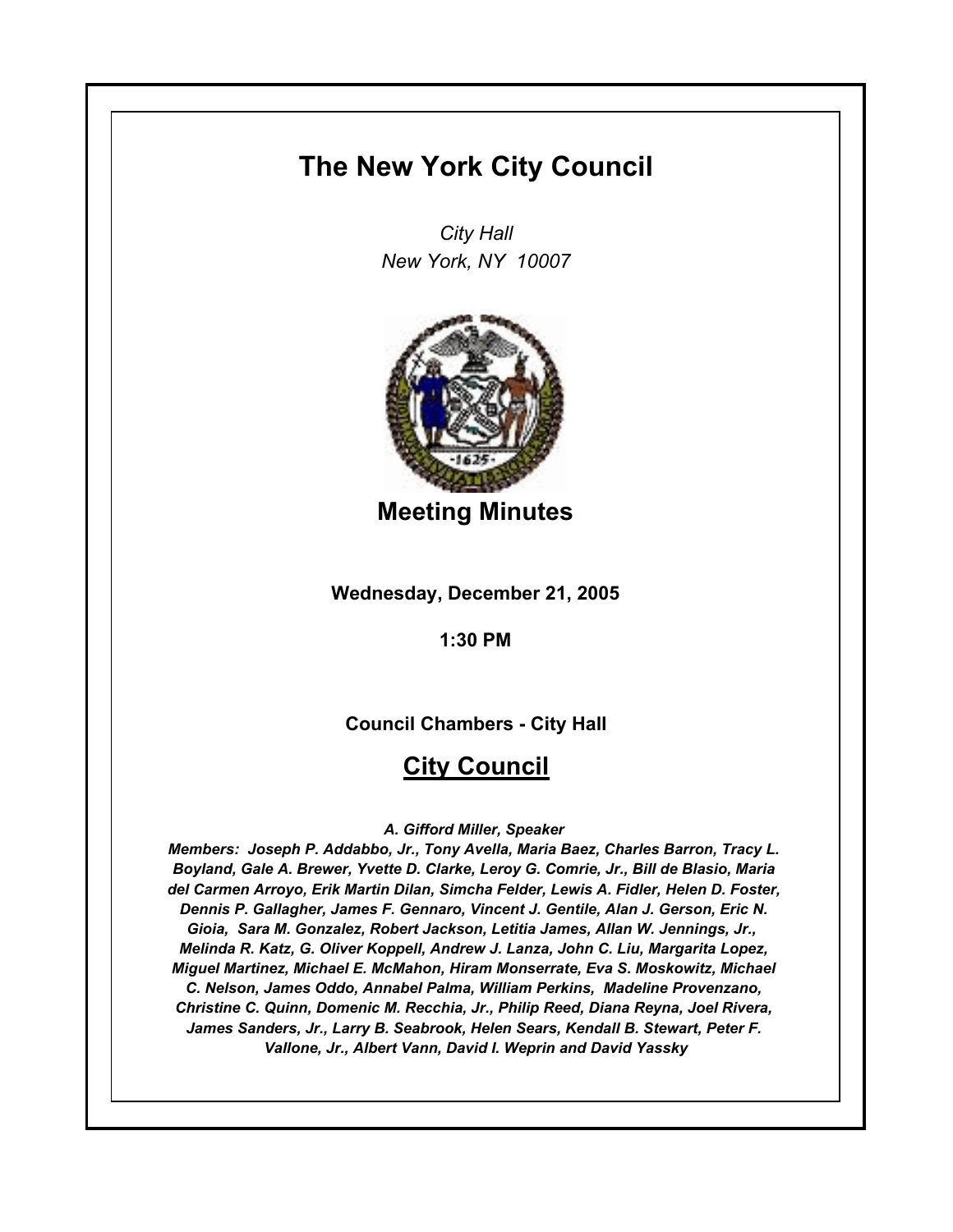*The Public Advocate (Ms. Gotbaum)*

1. Roll Call

### **Present,**

Speaker Miller, Addabbo Jr., Avella, Barron, Boyland, Brewer, Clarke, Comrie Jr., Dilan, de Blasio, Felder, Fidler, Foster, Gallagher, Gennaro, Gentile, Gerson, Gonzalez, Jackson, James, Jennings Jr., Katz, Koppell, Lanza, Liu, Lopez, Martinez, McMahon, Monserrate, Moskowitz, Nelson, Oddo, Palma, Perkins, Provenzano, Quinn, Recchia Jr., Reed, Reyna, Rivera, Sanders Jr., Sears, Stewart, Vallone Jr., Vann, Weprin, Yassky and Arroyo

### **Excused,**

Baez, Gioia and Seabrook

*The presence of a quorum was announced by The Public Advocate (Ms. Gotbaum).*

### 2. Invocation

*The scheduled Invocation did not take place.*

### 3. Adoption of Minutes

*Council Member Gioia moved that the Minutes of the Stated Meeting of November 16, 2005 be adopted as printed.*

### 4. Messages & Papers from the Mayor

| M 0721-2005 | Communication from the Mayor - Submitting the name of<br><b>Christopher Collins to the Council for its advice and consent</b><br>regarding his appointment as a member of the Boards of Standards<br>and Appeals, Pursuant to Sections 31 and 659 of the City Charter. |
|-------------|------------------------------------------------------------------------------------------------------------------------------------------------------------------------------------------------------------------------------------------------------------------------|
|             | Committee Report<br><b>Attachments:</b>                                                                                                                                                                                                                                |
|             | This Mayor's Message was Referred to Comm by Council to the Committee on<br><b>Rules, Privileges and Elections</b>                                                                                                                                                     |
| M 0722-2005 | Communication from the Mayor - Submitting the name of Robert B.<br>Tierney to the Council for its advice and consent regarding his<br>reappointment to the Landmarks Preservation Commission,<br>Pursuant to Sections 31 and 3020 of the City Charter.                 |
|             | This Mayor's Message was Referred to Comm by Council to the Committee on<br><b>Rules, Privileges and Elections</b>                                                                                                                                                     |
| M 0723-2005 | Communication from the Mayor - Submitting the name of Elizabeth<br>Ryan to the Council for its advice and consent regarding her<br>reappointment to the Landmarks Preservation Commission,<br>Pursuant to Sections 31 and 3020 of the City Charter.                    |
|             | This Mayor's Message was Referred to Comm by Council to the Committee on<br><b>Rules, Privileges and Elections</b>                                                                                                                                                     |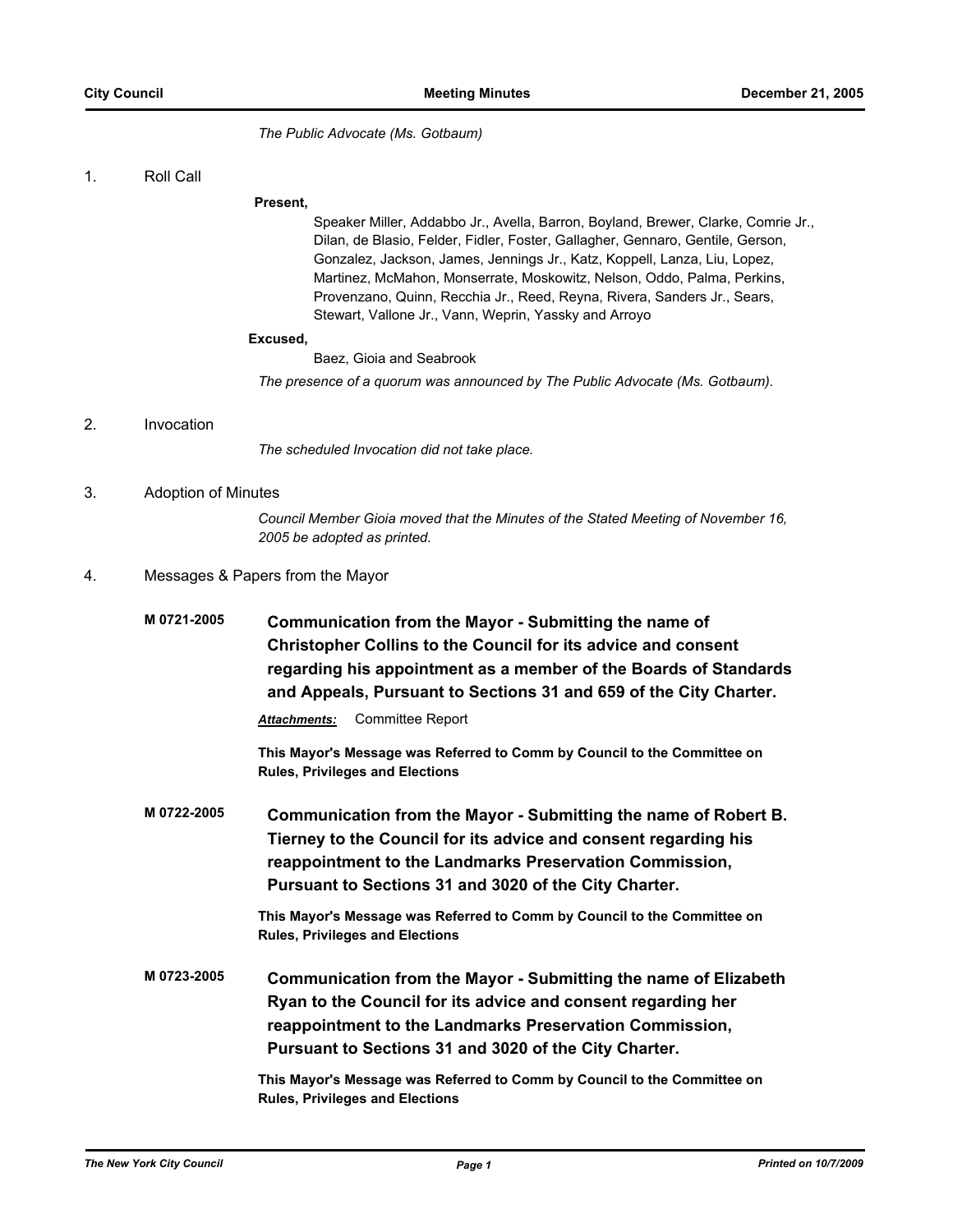### 5. Communications from City, County & Borough Offices

**M 0724-2005 Communication from the Office of Management & Budget - Appropriation of new revenues in Fiscal Year 2006 in the amount of \$1.7 billion to the Budget Stabilization Account in the City's Debt Service budget and \$299.8 million to the Labor Reserve in the Miscellaneous Budget, pursuant to Section 107(e) of the New York City Charter. (MN-3)**

*Attachments:* Committee Report

**This Communication was Referred to Comm by Council to the Committee on Finance**

**M 0725-2005 Communication from the Office of Management and Budget - Transfer City funds between various agencies in Fiscal Year 2006 to implement changes to the City's expense budget, pursuant to Section 107(b) of the New York City Charter. (MN-4)**

> **This Communication was Referred to Comm by Council to the Committee on Finance**

### 6. Petitions and Communications

*None*

### 7. Land Use Call-Ups

*The Public Advocate (Ms. Gotbaum) put the question whether the Council would agree with and adopt such motion which was decided in the affirmative by the following vote:*

**M 0726-2005 By the Chair of the Land Use Committee Council Member Katz: Pursuant to Rule 11.20(c) of the Council and Section 197-d (b)(3) of the New York City Charter, the Council hereby resolves that the action of the City Planning Commission on Uniform Land Use Procedure Applications no. C 050074 MMX, a change to the city map; C 050530 ZSX, C 050530 ZSX, C 050532 ZSX, special permits; C 050539 PPX, a disposition; and shall be subject to Council review. This application is related to application no. C 050529 ZMX that is subject to Council review pursuant to Section 197-d of the New York City Charter.**

> **A motion was made that this Land Use Call-Up be Approved, by Council approved by Roll Call.**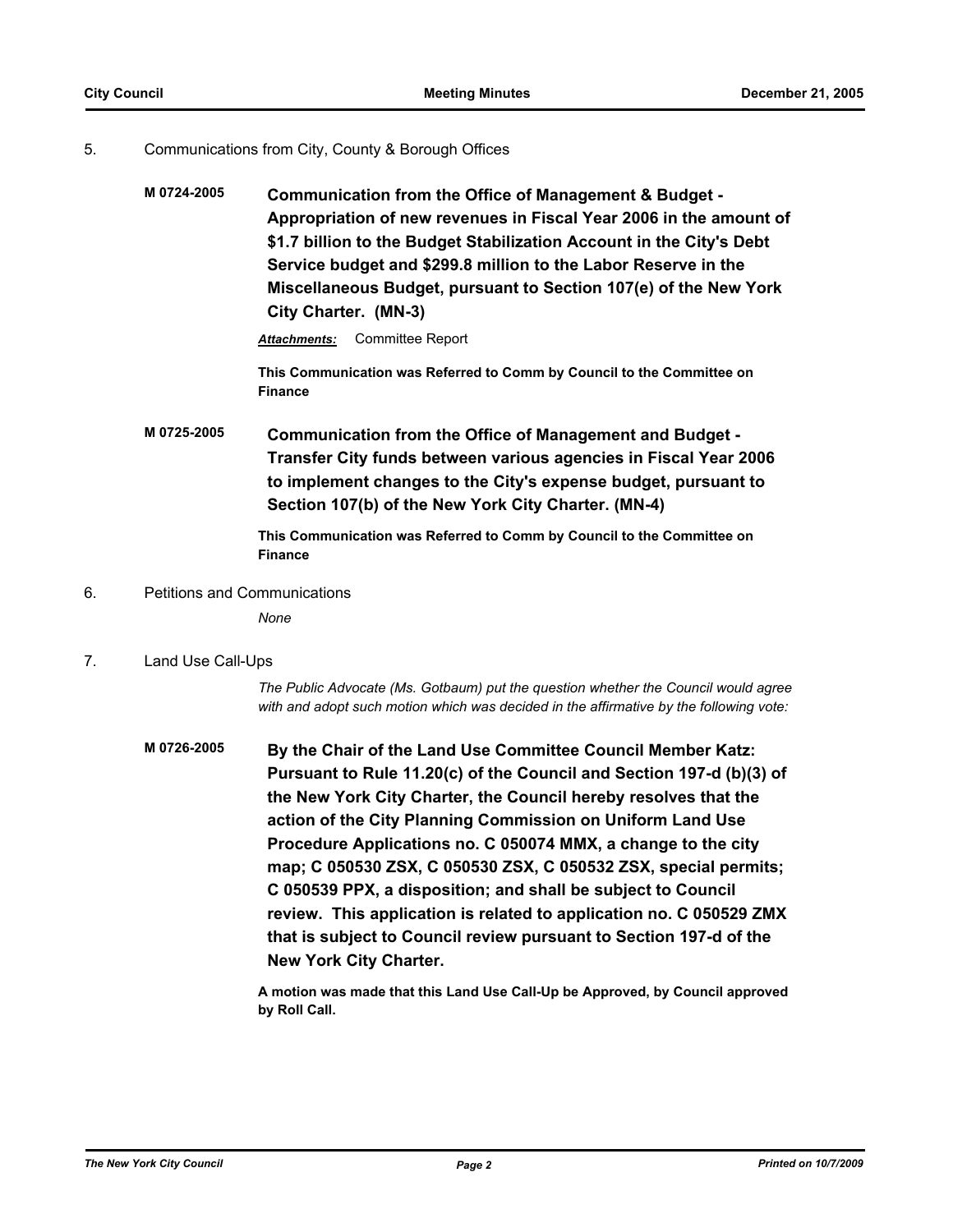### **Affirmative,** 48 -

Speaker Miller, Addabbo Jr., Avella, Barron, Boyland, Brewer, Clarke, Comrie Jr., Dilan, de Blasio, Felder, Fidler, Foster, Gallagher, Gennaro, Gentile, Gerson, Gonzalez, Jackson, James, Jennings Jr., Katz, Koppell, Lanza, Liu, Lopez, Martinez, McMahon, Monserrate, Moskowitz, Nelson, Oddo, Palma, Perkins, Provenzano, Quinn, Recchia Jr., Reed, Reyna, Rivera, Sanders Jr., Sears, Stewart, Vallone Jr., Vann, Weprin, Yassky and Arroyo

### **Excused,** 3 -

Baez, Gioia and Seabrook

*At this point, the Public Advocate (Ms. Gotbaum) declared that the aforementioned item was adopted and referred to the Committee on Land Use and to the appropriate Land Use subcommittee.*

 *Note: At a point before the General Order vote, Council Member Provenzano left the Meeting.*

- 8. Communication from the Speaker
- 9. Discussion of General Orders
- 10. Reports of Special Committees *None*
- 11. Reports of Standing Committees

Report of the Committee on Contracts

# **Int 0534-2005 A Local Law to amend the administrative code of the city of New York, in relation to environmental purchasing and the establishment of a director of citywide environmental purchasing.**

*Attachments:* Change of Committee Assignment Memo, Committee Report 2/15/05, Hearing Transcript 2/15/05, Committee Report 9/26/05, Hearing Transcript 9/26/05, Committee Report 12/20/05

**A motion was made that this Introduction be Approved by Council approved by consent Roll Call.**

**Enactment No:** 2005/118

**Int 0536-2005 A Local Law to amend the administrative code of the city of New York, in relation to the purchase of energy efficient products, and to repeal subdivisions a, c, d, e and f of section 6-127 of such code.**

> *Attachments:* Change of Committee Assignment Memo, Committee Report 2/15/05, Hearing Transcript 2/15/05, Committee Report 9/26/05, Hearing Transcript 9/26/05, Committee Report 12/20/05

**A motion was made that this Introduction be Approved by Council approved by consent Roll Call.**

**Enactment No:** 2005/119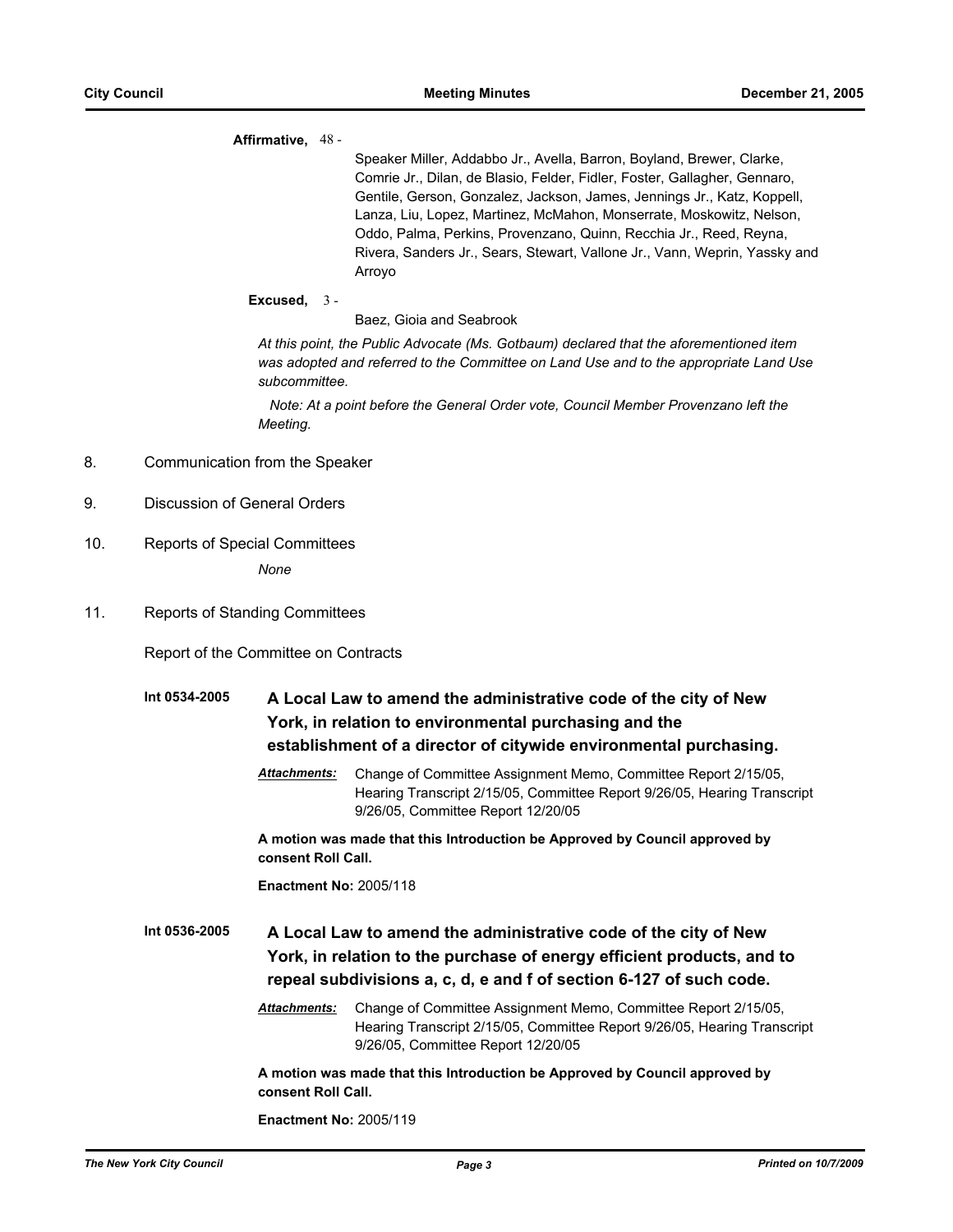| Int 0544-2005 |                                                                                                   | A Local Law to amend the administrative code of the city of New<br>York, in relation to the reduction of hazardous substances in<br>products purchased by the city.                                              |  |
|---------------|---------------------------------------------------------------------------------------------------|------------------------------------------------------------------------------------------------------------------------------------------------------------------------------------------------------------------|--|
|               | Attachments:                                                                                      | Change of Committee Assignment Memo, Committee Report 2/15/05,<br>Hearing Transcript 2/15/05, Committee Report 9/26/05, Committee Report<br>12/20/05                                                             |  |
|               | consent Roll Call.                                                                                | A motion was made that this Introduction be Approved by Council approved by                                                                                                                                      |  |
|               | <b>Enactment No: 2005/120</b>                                                                     |                                                                                                                                                                                                                  |  |
| Int 0545-2005 | of such code.                                                                                     | A Local Law to amend the administrative code of the city of New<br>York, in relation to the purchase of products with recycled content,<br>and to repeal section 6-122 and subchapter 5 of chapter 3 of title 16 |  |
|               | Attachments:                                                                                      | Change of Committee Assignment Memo, Committee Report 2/15/05,<br>Hearing Transcript 2/15/05, Committee Report 9/26/05, Hearing Transcript<br>9/26/05, Committee Report 12/20/05                                 |  |
|               | consent Roll Call.                                                                                | A motion was made that this Introduction be Approved by Council approved by                                                                                                                                      |  |
|               | <b>Enactment No: 2005/121</b>                                                                     |                                                                                                                                                                                                                  |  |
| Int 0552-2005 | custodial products.                                                                               | A Local Law to amend the administrative code of the city of New<br>York, in relation to the purchase of green cleaning and other                                                                                 |  |
|               | Attachments:                                                                                      | Change of Committee Assignment Memo, Committee Report 2/15/05,<br>Hearing Transcript 2/15/05, Committee Report 9/26/05, Committee Report<br>12/20/05, Fiscal Impact Statement - A                                |  |
|               | A motion was made that this Introduction be Approved by Council approved by<br>consent Roll Call. |                                                                                                                                                                                                                  |  |
|               | <b>Enactment No: 2005/123</b>                                                                     |                                                                                                                                                                                                                  |  |
| Int 0727-2005 | in city procurement.                                                                              | A Local Law to amend the charter and the administrative code of<br>the city of New York, in relation to the enhancement of<br>opportunities for minority and women owned business enterprises                    |  |
|               | Attachments:                                                                                      | Committee Report 10/17/05, Committee Report 12/12/05, Committee<br>Report 12/20/05                                                                                                                               |  |
|               | Roll Call.                                                                                        | A motion was made that this Introduction be Approved by Council approved by                                                                                                                                      |  |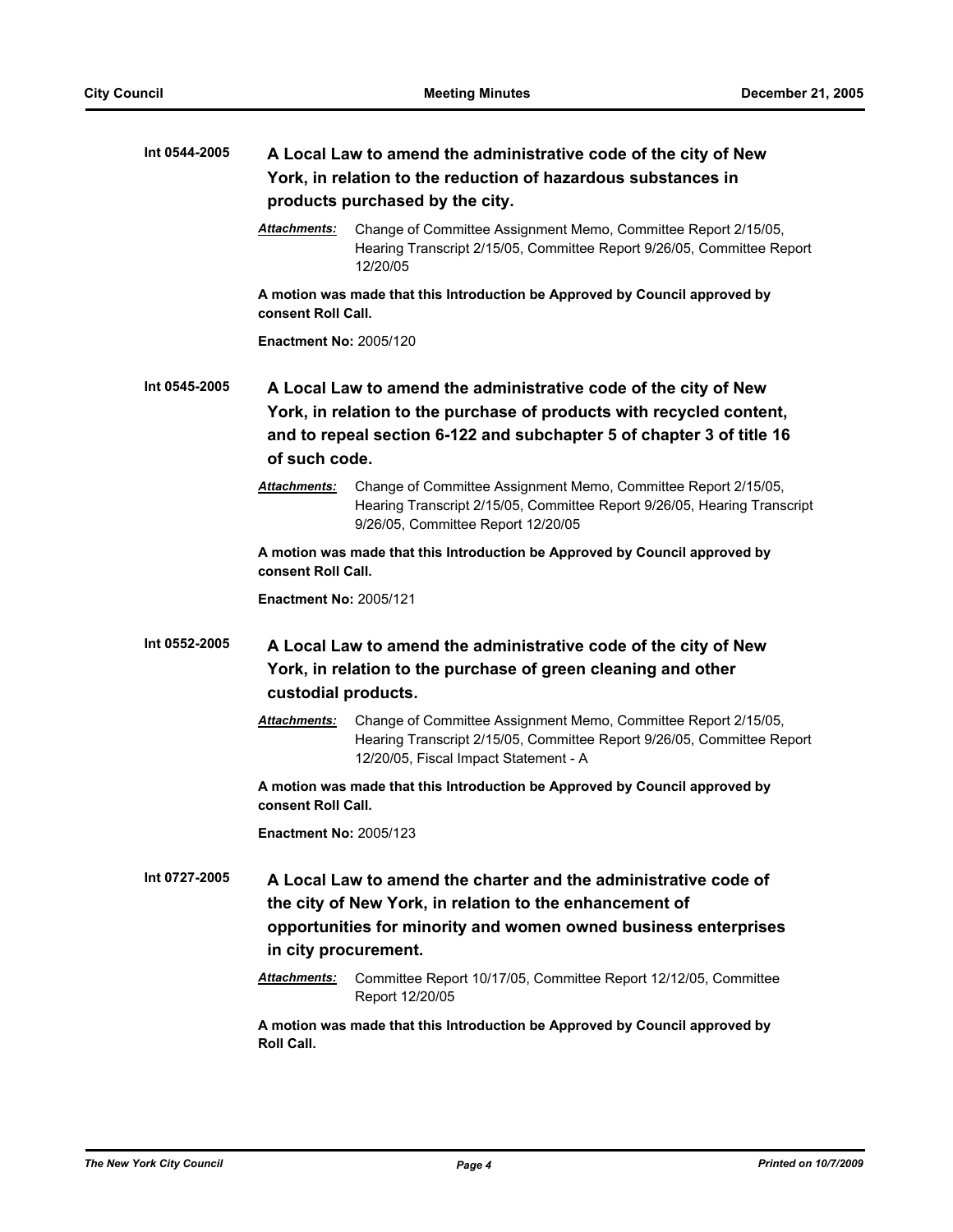|                                    | Affirmative, 42 -   | Speaker Miller, Addabbo Jr., Avella, Barron, Boyland, Brewer, Clarke,<br>Comrie Jr., Dilan, de Blasio, Fidler, Foster, Gennaro, Gentile, Gerson,<br>Gonzalez, Jackson, James, Jennings Jr., Katz, Koppell, Liu, Lopez,<br>Martinez, McMahon, Monserrate, Moskowitz, Nelson, Palma, Perkins,<br>Quinn, Recchia Jr., Reed, Reyna, Rivera, Sanders Jr., Sears, Stewart,<br>Vann, Weprin, Yassky and Arroyo |
|------------------------------------|---------------------|---------------------------------------------------------------------------------------------------------------------------------------------------------------------------------------------------------------------------------------------------------------------------------------------------------------------------------------------------------------------------------------------------------|
|                                    | Negative, 5 -       | Felder, Gallagher, Lanza, Oddo and Vallone Jr.                                                                                                                                                                                                                                                                                                                                                          |
|                                    | Excused, $3 -$      | Baez, Gioia and Seabrook                                                                                                                                                                                                                                                                                                                                                                                |
|                                    |                     | <b>Enactment No: 2005/129</b>                                                                                                                                                                                                                                                                                                                                                                           |
|                                    |                     | Report of the Committee on Environmental Protection                                                                                                                                                                                                                                                                                                                                                     |
| Int 0397-2004                      |                     | A Local Law to amend the administrative code of the city of New<br>York, in relation to the noise control code and the repeal of<br>subchapters 4, 5 and 6 of chapter 2 of title 24 of such code.                                                                                                                                                                                                       |
|                                    | <b>Attachments:</b> | Committee Report 1/26/05, Hearing Transcript 1/26/05, Committee Report<br>12/21/05, Hearing Transcript 12/21/05                                                                                                                                                                                                                                                                                         |
|                                    |                     | With Message of Necessary                                                                                                                                                                                                                                                                                                                                                                               |
|                                    | consent Roll Call.  | A motion was made that this Introduction be Approved by Council approved by                                                                                                                                                                                                                                                                                                                             |
|                                    |                     | <b>Enactment No: 2005/113</b>                                                                                                                                                                                                                                                                                                                                                                           |
| Res 1299-2005                      | Attachments:        | Resolution finding that the enactment of Proposed Int. No. 397-A<br>does not have a significant adverse impact on the environment and<br>is consistent with the state environmental quality review act.<br>Committee Report, Consistency Assessment Form                                                                                                                                                |
|                                    | consent Roll Call.  | A motion was made that this Resolution be Approved, by Council approved by                                                                                                                                                                                                                                                                                                                              |
| Int 0744-2005                      | such code.          | A Local Law to amend the administrative code of the city of New<br>York, in relation to technical amendments to section 24-163.1 of                                                                                                                                                                                                                                                                     |
|                                    | <b>Attachments:</b> | Committee Report 12/6/05, Committee Report 12/21/05                                                                                                                                                                                                                                                                                                                                                     |
|                                    | consent Roll Call.  | A motion was made that this Introduction be Approved by Council approved by                                                                                                                                                                                                                                                                                                                             |
|                                    |                     | <b>Enactment No: 2005/130</b>                                                                                                                                                                                                                                                                                                                                                                           |
| Report of the Committee on Finance |                     |                                                                                                                                                                                                                                                                                                                                                                                                         |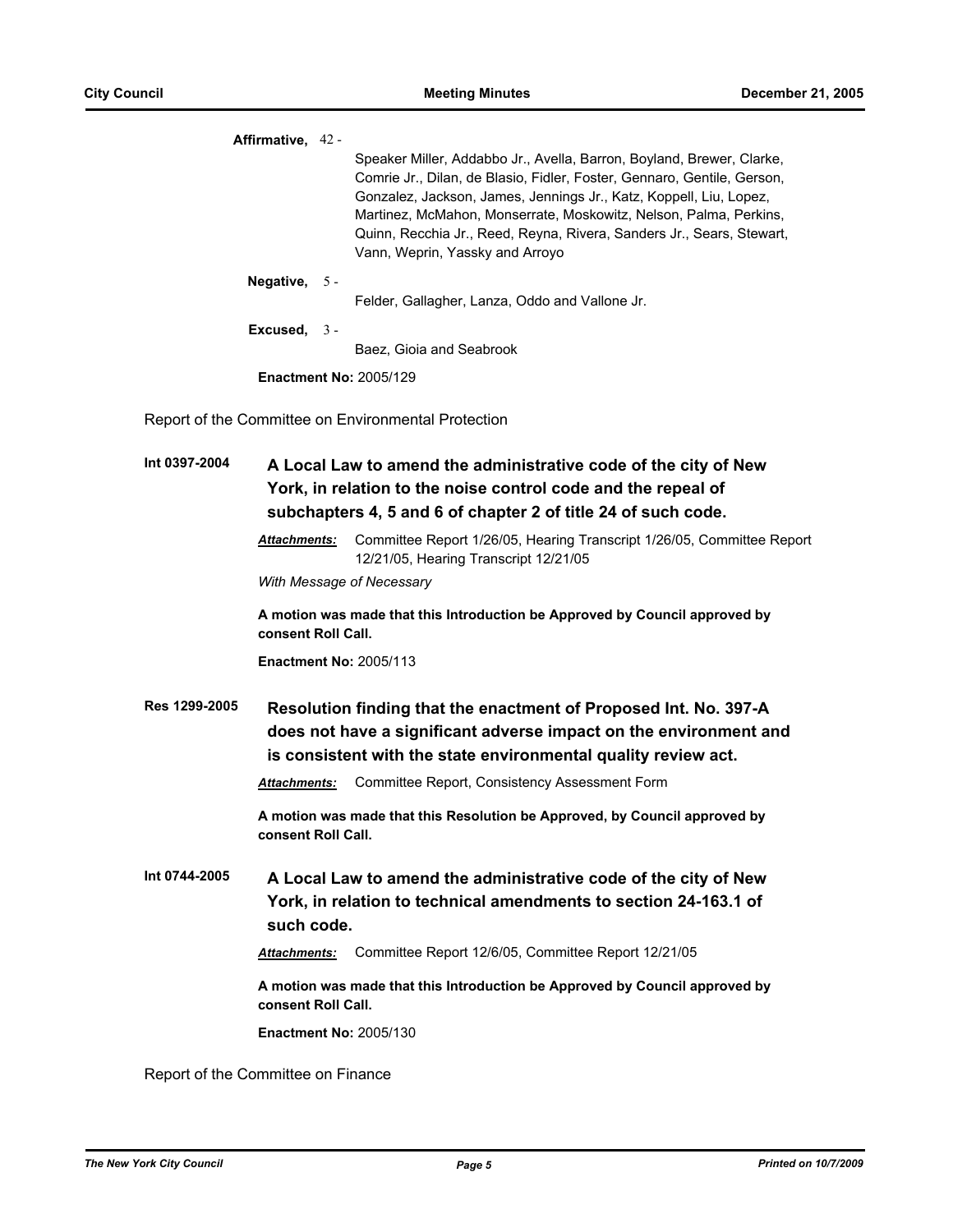| Int 0345-2004 |                               | A Local Law to amend the administrative code of the city of New                                                                                                                                                                                                                                                                                                                                                                               |
|---------------|-------------------------------|-----------------------------------------------------------------------------------------------------------------------------------------------------------------------------------------------------------------------------------------------------------------------------------------------------------------------------------------------------------------------------------------------------------------------------------------------|
|               |                               | York, in relation to the establishment of the<br>Madison/23rd/Flatiron/Chelsea business improvement district.                                                                                                                                                                                                                                                                                                                                 |
|               |                               |                                                                                                                                                                                                                                                                                                                                                                                                                                               |
|               | Attachments:                  | Committee Report 5/19/04, Committee Report 10/21/05, Committee Report<br>11/16/05, Committee Report 12/21/05                                                                                                                                                                                                                                                                                                                                  |
|               | consent Roll Call.            | A motion was made that this Introduction be Approved by Council approved by                                                                                                                                                                                                                                                                                                                                                                   |
|               | <b>Enactment No: 2005/112</b> |                                                                                                                                                                                                                                                                                                                                                                                                                                               |
| Int 0751-2005 |                               | A Local Law to amend the administrative code of the city of New                                                                                                                                                                                                                                                                                                                                                                               |
|               |                               | York, in relation to authorizing an increase in the amount to be                                                                                                                                                                                                                                                                                                                                                                              |
|               |                               | expended in eleven business improvement districts and one                                                                                                                                                                                                                                                                                                                                                                                     |
|               |                               | special assessment district.                                                                                                                                                                                                                                                                                                                                                                                                                  |
|               | <b>Attachments:</b>           | Committee Report, Fiscal Impact Statement, Hearing Transcript, Hearing<br>Transcript - Stated Meeting 12/21/05, Local Law                                                                                                                                                                                                                                                                                                                     |
|               | Roll Call.                    | A motion was made that this Introduction be Approved by Council approved by                                                                                                                                                                                                                                                                                                                                                                   |
|               | Affirmative, 46 -             |                                                                                                                                                                                                                                                                                                                                                                                                                                               |
|               |                               | Speaker Miller, Addabbo Jr., Avella, Barron, Boyland, Brewer, Clarke,<br>Comrie Jr., de Blasio, Felder, Fidler, Foster, Gallagher, Gennaro, Gentile,<br>Gerson, Gonzalez, Jackson, James, Jennings Jr., Katz, Koppell, Lanza,<br>Liu, Lopez, Martinez, McMahon, Monserrate, Moskowitz, Nelson, Oddo,<br>Palma, Perkins, Quinn, Recchia Jr., Reed, Reyna, Rivera, Sanders Jr.,<br>Sears, Stewart, Vallone Jr., Vann, Weprin, Yassky and Arroyo |
|               | Negative, $1 -$               | Dilan                                                                                                                                                                                                                                                                                                                                                                                                                                         |
|               |                               |                                                                                                                                                                                                                                                                                                                                                                                                                                               |
|               | Excused, $3 -$                |                                                                                                                                                                                                                                                                                                                                                                                                                                               |
|               |                               | Baez, Gioia and Seabrook                                                                                                                                                                                                                                                                                                                                                                                                                      |
|               | <b>Enactment No: 2005/133</b> |                                                                                                                                                                                                                                                                                                                                                                                                                                               |
| Int 0762-2005 |                               | A Local Law to amend the administrative code of the city of New<br>York, in relation to authorizing an increase in the amount to be<br>expended in the Times Square business improvement district.                                                                                                                                                                                                                                            |
|               | Attachments:                  | Memo In Support, Committee Report, Fiscal Impact Statement, Hearing<br>Transcript, Hearing Transcript - Stated Meeting 12/21/05, Local Law                                                                                                                                                                                                                                                                                                    |
|               | consent Roll Call.            | A motion was made that this Introduction be Approved by Council approved by                                                                                                                                                                                                                                                                                                                                                                   |
|               | <b>Enactment No: 2005/134</b> |                                                                                                                                                                                                                                                                                                                                                                                                                                               |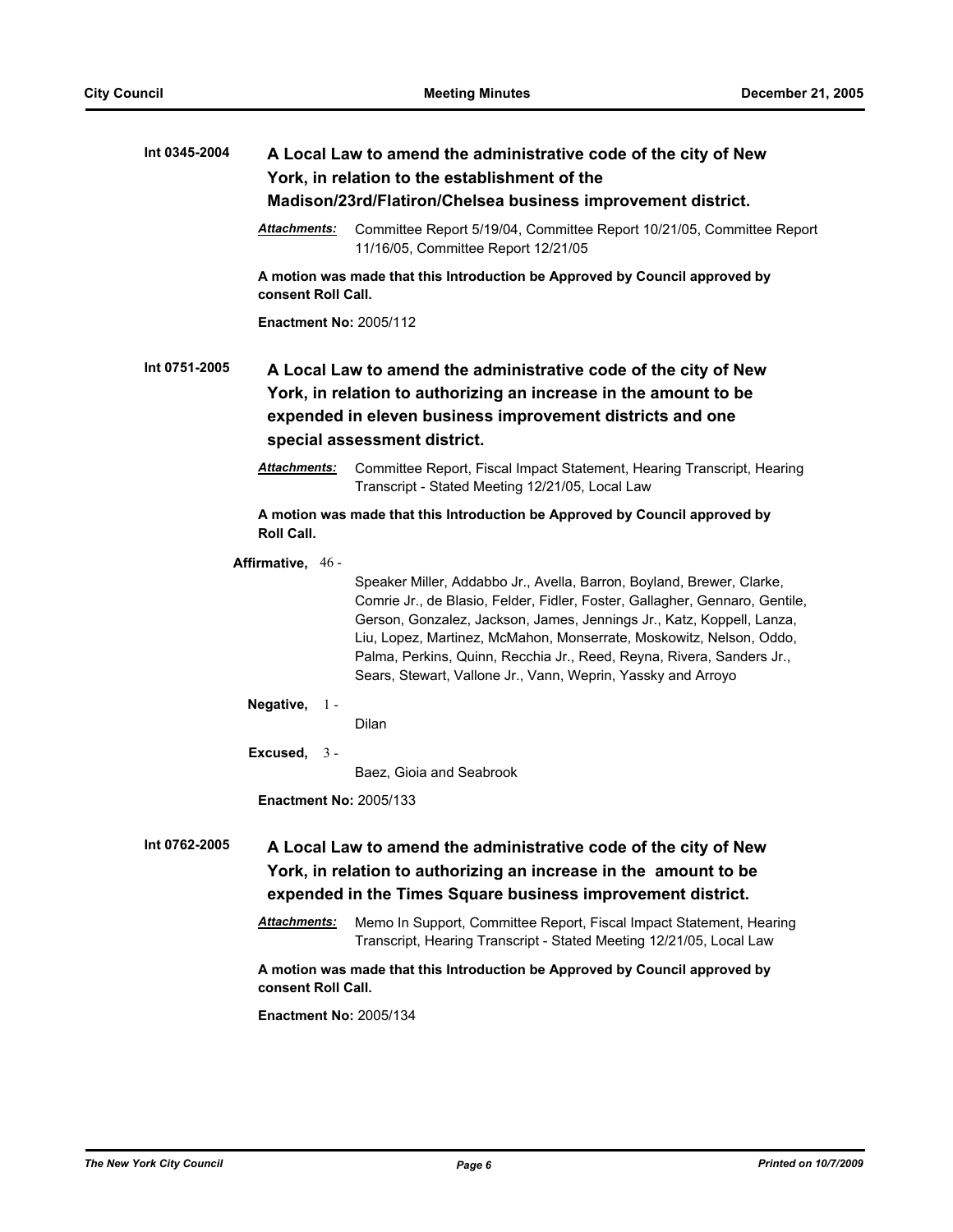| Int 0763-2005 | A Local Law to amend the administrative code of the city of New<br>York in relation to authorizing an increase in the amount to be<br>expended in the 14th Street Union Square business improvement<br>district.                                                                                                       |                                                                                                                                            |  |
|---------------|------------------------------------------------------------------------------------------------------------------------------------------------------------------------------------------------------------------------------------------------------------------------------------------------------------------------|--------------------------------------------------------------------------------------------------------------------------------------------|--|
|               | <b>Attachments:</b>                                                                                                                                                                                                                                                                                                    | Memo In Support, Committee Report, Fiscal Impact Statement, Hearing<br>Transcript, Hearing Transcript - Stated Meeting 12/21/05, Local Law |  |
|               | consent Roll Call.                                                                                                                                                                                                                                                                                                     | A motion was made that this Introduction be Approved by Council approved by                                                                |  |
|               | <b>Enactment No: 2005/135</b>                                                                                                                                                                                                                                                                                          |                                                                                                                                            |  |
| Int 0764-2005 | A Local Law to amend the administrative code of the city of New<br>York, in relation to increasing the maximum exemptions allowable<br>with respect to certain veterans who receive an exemption from<br>real property taxation in accordance with section four hundred<br>fifty-eight-a of the real property tax law. |                                                                                                                                            |  |
|               | <b>Attachments:</b>                                                                                                                                                                                                                                                                                                    | Committee Report, Fiscal Impact Statement, Hearing Transcript, Hearing<br>Transcript - Stated Meeting 12/21/05, Local Law                  |  |
|               | A motion was made that this Introduction be Approved by Council approved by                                                                                                                                                                                                                                            |                                                                                                                                            |  |

**Enactment No:** 2005/136

**consent Roll Call.**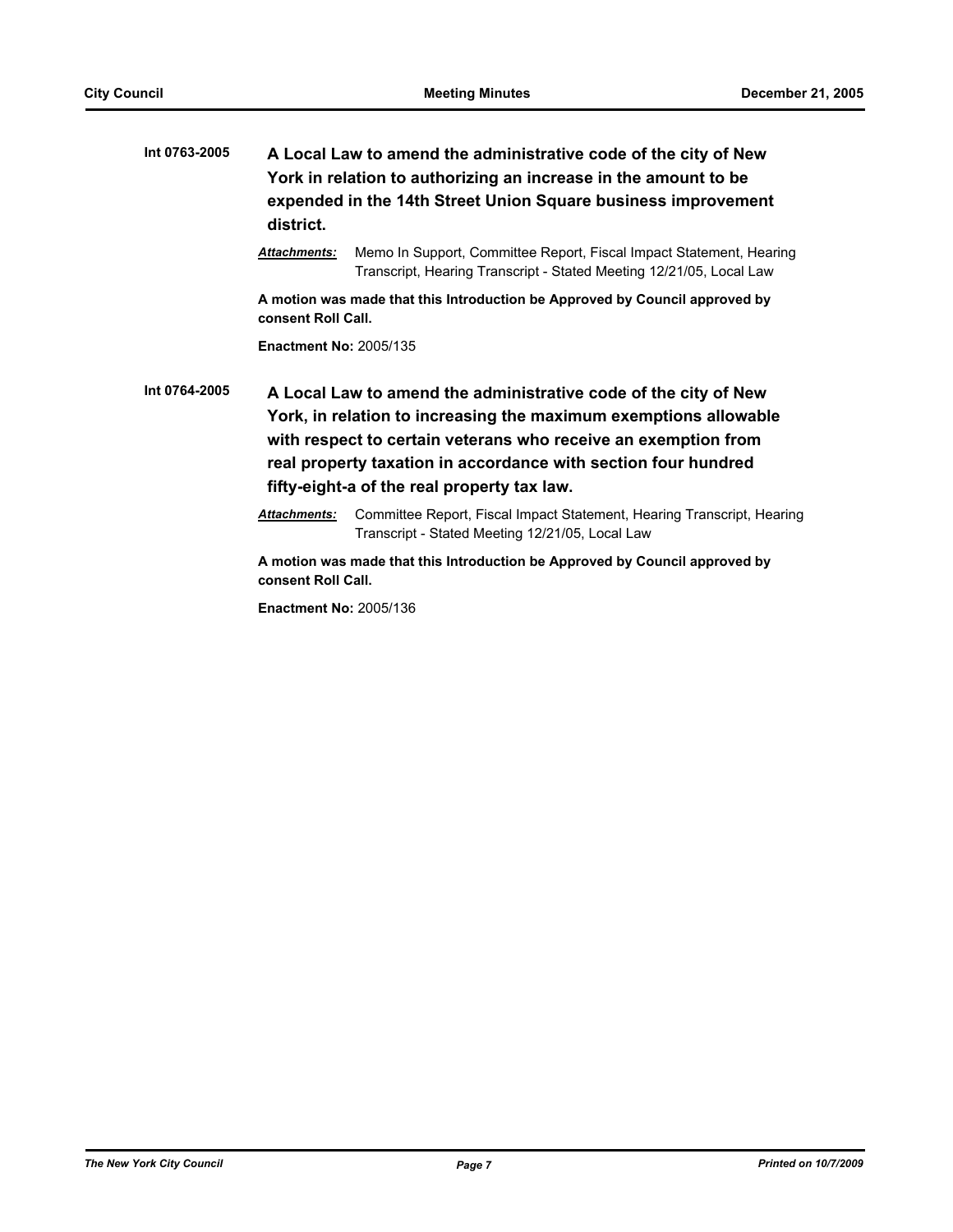| Int 0774-2005 | A Local Law in relation to the date of submission by the mayor of a<br>preliminary management report and the date prior to which the<br>council shall conduct public hearings and the date by which the<br>council shall submit a report or reports pertaining thereto, the date<br>of submission by the mayor of the preliminary certificate regarding<br>debt and reserves and appropriations and expenditures for capital<br>projects, the date of submission by the mayor of the preliminary<br>budget, the date of publication by the director of the independent<br>budget office of a report on revenues and expenditures, the date of<br>submission by the community boards of statements in regard to<br>the preliminary budget, the date of submission by the<br>commissioner of finance of an estimate of the assessed valuation<br>of real property and statement of real property taxes due, expected<br>to be received, and uncollected, the date of submission by the<br>mayor of a tax benefit report, the date of submission by the<br>borough boards of statements on budget priorities, the date of<br>submission by the council of estimates of the financial needs of the<br>council, the date of submission by the borough presidents of<br>proposed modifications of the preliminary budget, the date of<br>publication by the director of the independent budget office of a<br>report analyzing the preliminary budget, the date by which the<br>council shall hold hearings and submit recommendations in regard<br>to the preliminary budget, and the date of submission by the<br>campaign finance board of estimates of the financial needs of the<br>campaign finance board, relating to the fiscal year two thousand<br>seven. |  |  |
|---------------|---------------------------------------------------------------------------------------------------------------------------------------------------------------------------------------------------------------------------------------------------------------------------------------------------------------------------------------------------------------------------------------------------------------------------------------------------------------------------------------------------------------------------------------------------------------------------------------------------------------------------------------------------------------------------------------------------------------------------------------------------------------------------------------------------------------------------------------------------------------------------------------------------------------------------------------------------------------------------------------------------------------------------------------------------------------------------------------------------------------------------------------------------------------------------------------------------------------------------------------------------------------------------------------------------------------------------------------------------------------------------------------------------------------------------------------------------------------------------------------------------------------------------------------------------------------------------------------------------------------------------------------------------------------------------------------------------------------------------------------------------------------|--|--|
|               | <b>Attachments:</b><br>Committee Report, Fiscal Impact Statement, Hearing Transcript, Hearing<br>Transcript - Stated Meeting 12/21/05, Local Law                                                                                                                                                                                                                                                                                                                                                                                                                                                                                                                                                                                                                                                                                                                                                                                                                                                                                                                                                                                                                                                                                                                                                                                                                                                                                                                                                                                                                                                                                                                                                                                                              |  |  |
|               | A motion was made that this Introduction be Approved by Council approved by<br>consent Roll Call.                                                                                                                                                                                                                                                                                                                                                                                                                                                                                                                                                                                                                                                                                                                                                                                                                                                                                                                                                                                                                                                                                                                                                                                                                                                                                                                                                                                                                                                                                                                                                                                                                                                             |  |  |
|               | <b>Enactment No: 2005/137</b>                                                                                                                                                                                                                                                                                                                                                                                                                                                                                                                                                                                                                                                                                                                                                                                                                                                                                                                                                                                                                                                                                                                                                                                                                                                                                                                                                                                                                                                                                                                                                                                                                                                                                                                                 |  |  |
| M 0724-2005   | Communication from the Office of Management & Budget -<br>Appropriation of new revenues in Fiscal Year 2006 in the amount of<br>\$1.7 billion to the Budget Stabilization Account in the City's Debt<br>Service budget and \$299.8 million to the Labor Reserve in the                                                                                                                                                                                                                                                                                                                                                                                                                                                                                                                                                                                                                                                                                                                                                                                                                                                                                                                                                                                                                                                                                                                                                                                                                                                                                                                                                                                                                                                                                        |  |  |

**City Charter. (MN-3)**

*Attachments:* Committee Report

**A motion was made that this Communication be Approved, by Council approved by consent Roll Call.**

**Miscellaneous Budget, pursuant to Section 107(e) of the New York**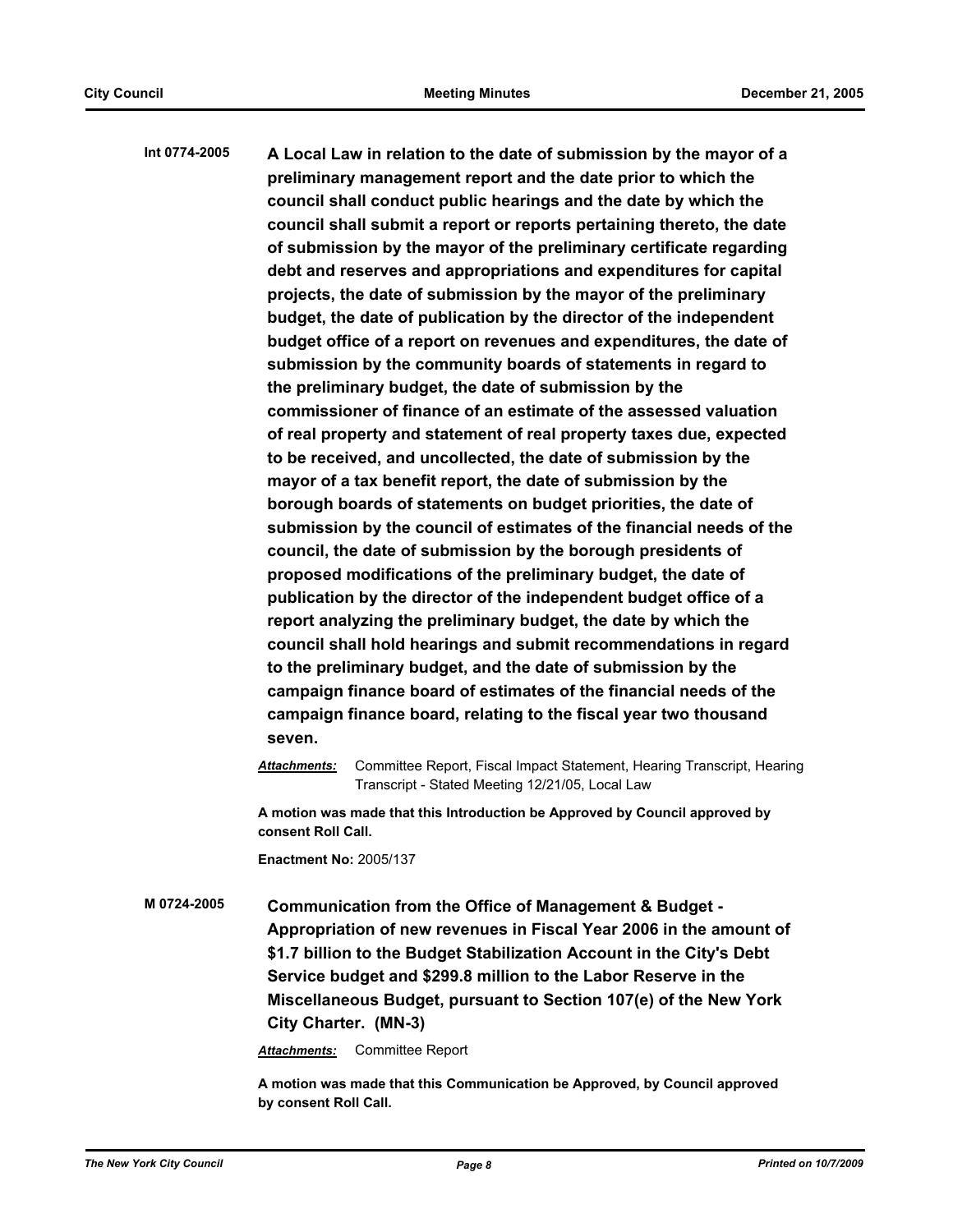| Res 1302-2005 | Resolution approving a modification pursuant to Section 107(e) of<br>the Charter of the City of New York.                                                                                                                                             |
|---------------|-------------------------------------------------------------------------------------------------------------------------------------------------------------------------------------------------------------------------------------------------------|
|               | <b>Committee Report</b><br><b>Attachments:</b>                                                                                                                                                                                                        |
|               | A motion was made that this Resolution be Approved, by Council approved by<br>consent Roll Call.                                                                                                                                                      |
| M 0725-2005   | Communication from the Office of Management and Budget -<br>Transfer City funds between various agencies in Fiscal Year 2006<br>to implement changes to the City's expense budget, pursuant to<br>Section 107(b) of the New York City Charter. (MN-4) |
|               | A motion was made that this Communication be Approved, by Council approved<br>by consent Roll Call.                                                                                                                                                   |
| Res 1303-2005 | <b>RESOLUTION APPROVING THE MODIFICATION (MN-4) OF UNITS</b><br>OF APPROPRIATION AND THE TRANSFER OF CITY FUNDS<br><b>BETWEEN AGENCIES PROPOSED BY THE MAYOR PURSUANT</b><br>TO SECTION 107(b) OF THE CHARTER OF THE CITY OF NEW<br>YORK.             |
|               | <b>Committe Report</b><br><b>Attachments:</b>                                                                                                                                                                                                         |
|               | A motion was made that this Resolution be Approved, by Council approved by<br>consent Roll Call.                                                                                                                                                      |
| LU 0665-2005  | Carpenter House, 383-395 Jersey Street, Staten Island, Community<br>District No. 1.                                                                                                                                                                   |
|               | A motion was made that this Land Use Application be Approved, by Council<br>approved by consent Roll Call.                                                                                                                                            |
| Res 1304-2005 | Resolution approving an exemption from real property taxes for<br>property located at 383-395 Jersey Street (Block 43, Lots 4 and 10),<br>Staten Island, pursuant to Section 577 of the Private Housing<br>Finance Law (Preconsidered L.U. No. 665).  |
|               | A motion was made that this Resolution be Approved, by Council approved by<br>consent Roll Call.                                                                                                                                                      |
| LU 0666-2005  | Section 202 Supportive Housing Program for the Elderly, Gates<br>Plaza Housing Development Fund Company, 1237-1245, 1253-1255<br>Gates Avenue, Brooklyn, Community District No. 4.                                                                    |
|               | A motion was made that this Land Use Application be Approved, by Council<br>approved by consent Roll Call.                                                                                                                                            |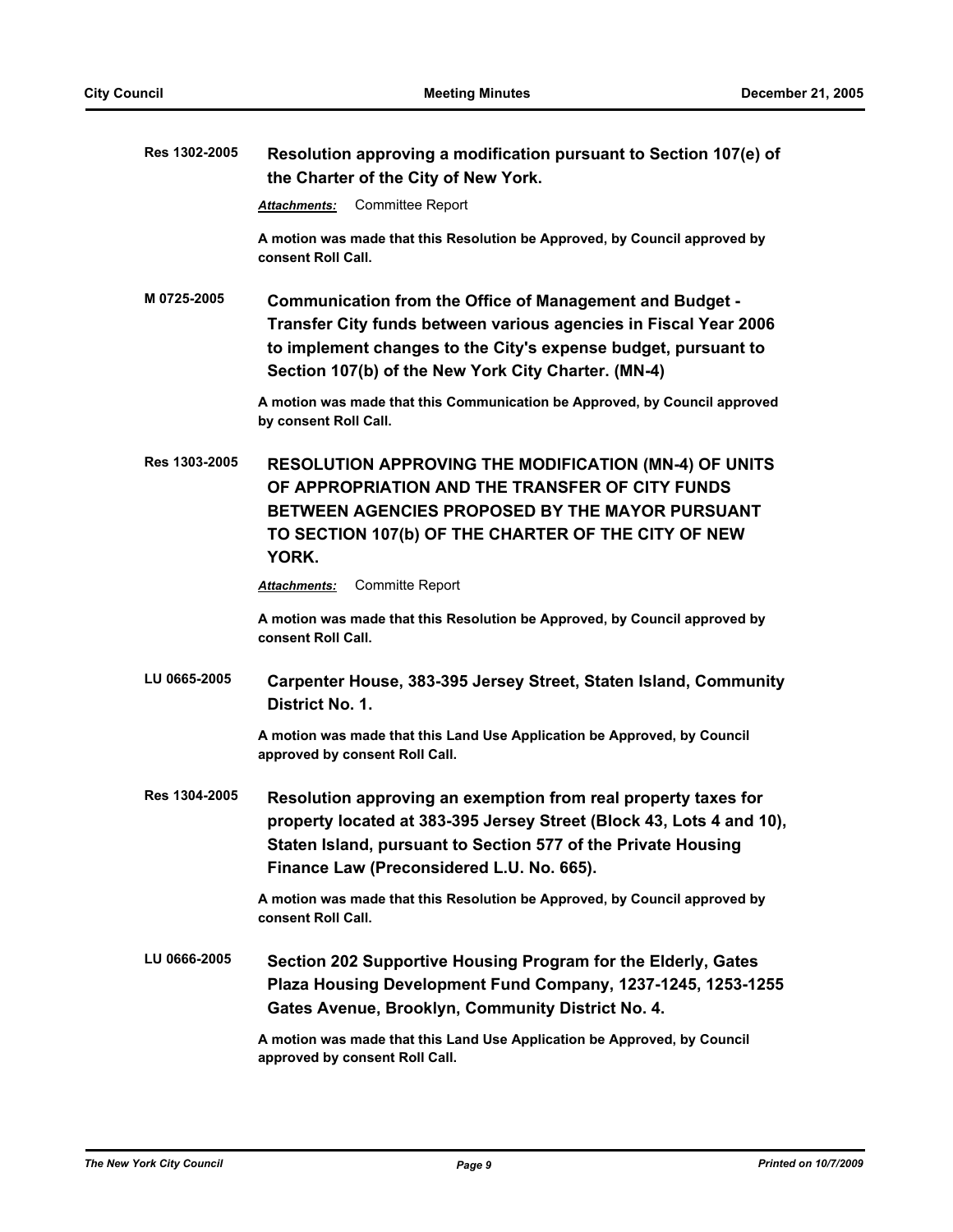**Res 1305-2005 Resolution approving a partial exemption from real property taxes for property located at 1237 - 1245 Gates Avenue and 1253-1255 Gates Avenue (Block 3332, Lots 47, 48, 49, 50, 51, 52, and 53), Brooklyn, pursuant to Section 422 of the Real Property Tax Law (Preconsidered L.U. No. 666).**

> **A motion was made that this Resolution be Approved, by Council approved by consent Roll Call.**

Report of the Committee on General Welfare

**Int 0492-2004 A Local Law to amend the administrative code of the city of New York, in relation to establishing a child welfare parent advocate advisory committee.**

> *Attachments:* Committee Report 12/9/04, Hearing Transcript 12/9/04, Committee Report 12/20/05, Hearing Transcript 12/20/05

**A motion was made that this Introduction be Approved by Council approved by consent Roll Call.**

**Enactment No:** 2005/116

Report of the Committee on Health

**Int 0480-2004 A Local Law to amend the administrative code of the city of New York, in relation to creating a child fatality review advisory team.**

> *Attachments:* Committee Report 1/18/05, Hearing Transcript 1/18/05, Committee Report 12/13/05, Local Law

**A motion was made that this Introduction be Approved by Council approved by consent Roll Call.**

**Enactment No:** 2005/115

**Int 0696-2005 A Local Law to amend the administrative code of the city of New York, in relation to renewal applications of certain full-term mobile food vendor permits.**

*Attachments:* Committee Report 12/13/05, Committee Report 12/21/05

**A motion was made that this Introduction be Approved by Council approved by consent Roll Call.**

**Enactment No:** 2005/128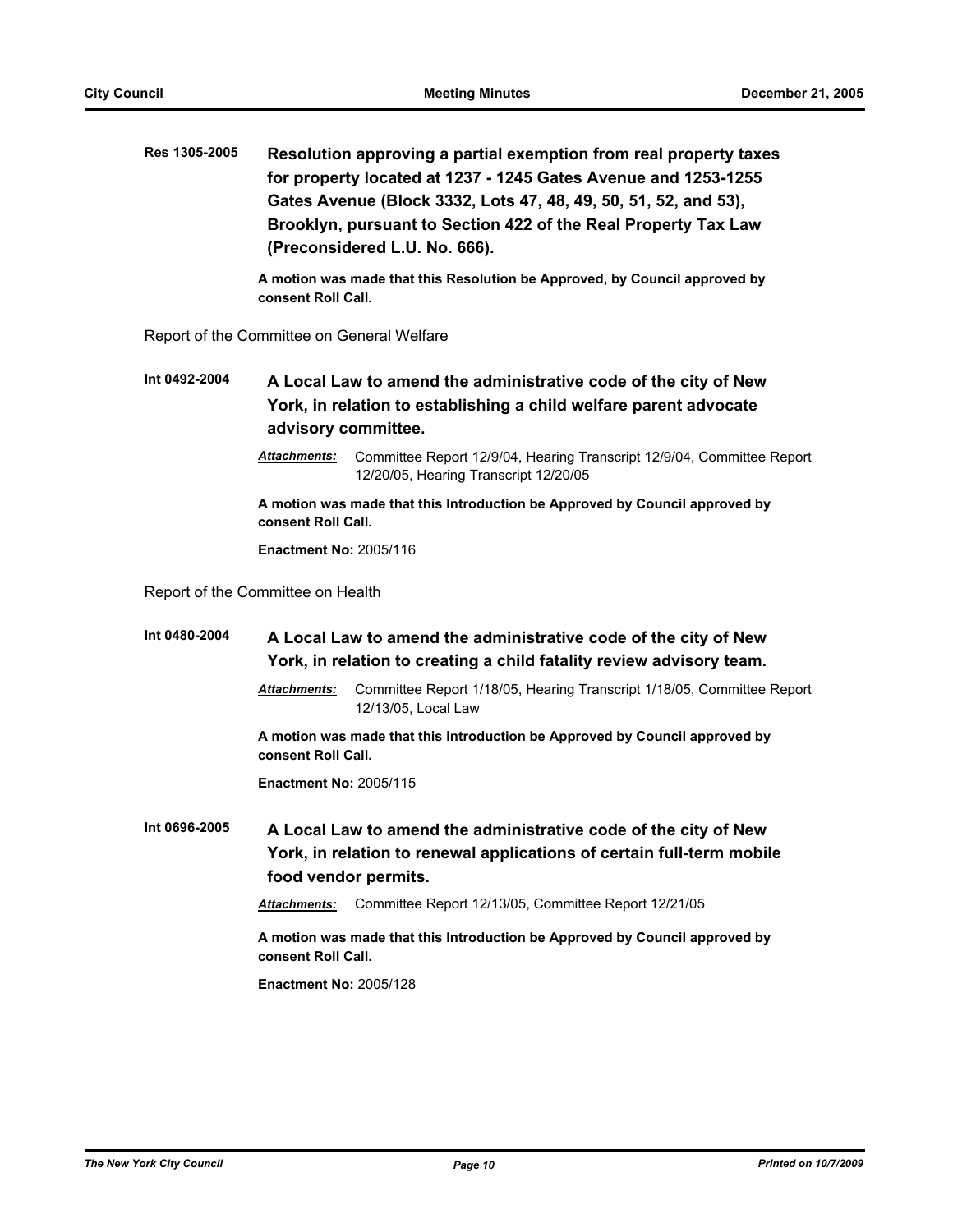## **Int 0758-2005 A Local Law to amend the administrative code of the city of New York, in relation to the Health Care Security Act.**

*Attachments:* Committee Report 12/13/05, Hearing Transcript 12/13/05, Committee Report 12/21/05, Hearing Transcript 12/21/05, Fiscal Impact Statement, Mayor's Veto Message - Cover, Mayor's Veto Message, Committee Report 3/1/06, Hearing Transcript 3/1/06, Hearing Transcript - Stated Meeting 12/21/05, Hearing Transcript - Stated Meeting 3/1/06, Local Law

**A motion was made that this Introduction be Approved by Council approved by Roll Call.**

**Affirmative,** 45 -

Speaker Miller, Addabbo Jr., Avella, Barron, Boyland, Brewer, Clarke, Comrie Jr., Dilan, de Blasio, Fidler, Foster, Gallagher, Gennaro, Gentile, Gerson, Gonzalez, Jackson, James, Jennings Jr., Katz, Koppell, Liu, Lopez, Martinez, McMahon, Monserrate, Moskowitz, Nelson, Oddo, Palma, Perkins, Quinn, Recchia Jr., Reed, Reyna, Rivera, Sanders Jr., Sears, Stewart, Vallone Jr., Vann, Weprin, Yassky and Arroyo

**Negative,** 2 -

Felder and Lanza

**Excused,** 3 -

Baez, Gioia and Seabrook

**Enactment No:** 2006/001

Report of the Committee on Land Use

**Int 0750-2005 A Local Law to amend the New York city charter, in relation to authorizing the department of transportation to extend the date of the franchise for the operation and maintenance of bus stop shelters.**

> *Attachments:* Fiscal Impact Statement, Hearing Transcript - Zoning 12/5/05, Hearing Transcript - Zoning 12/15/05, Hearing Transcript - Land Use 12/19/05, Hearing Transcript - Stated Meeting 12/21/05, Local Law

**A motion was made that this Introduction be Approved by Council approved by consent Roll Call.**

**Enactment No:** 2005/132

**LU 0569-2005 Uniform Land Use Review Procedure application no. 050049 ZMX, pursuant to §197-c and §197-d of the New York City Charter, concerning changes to the zoning map, Borough of Bronx, Council District no. 13.**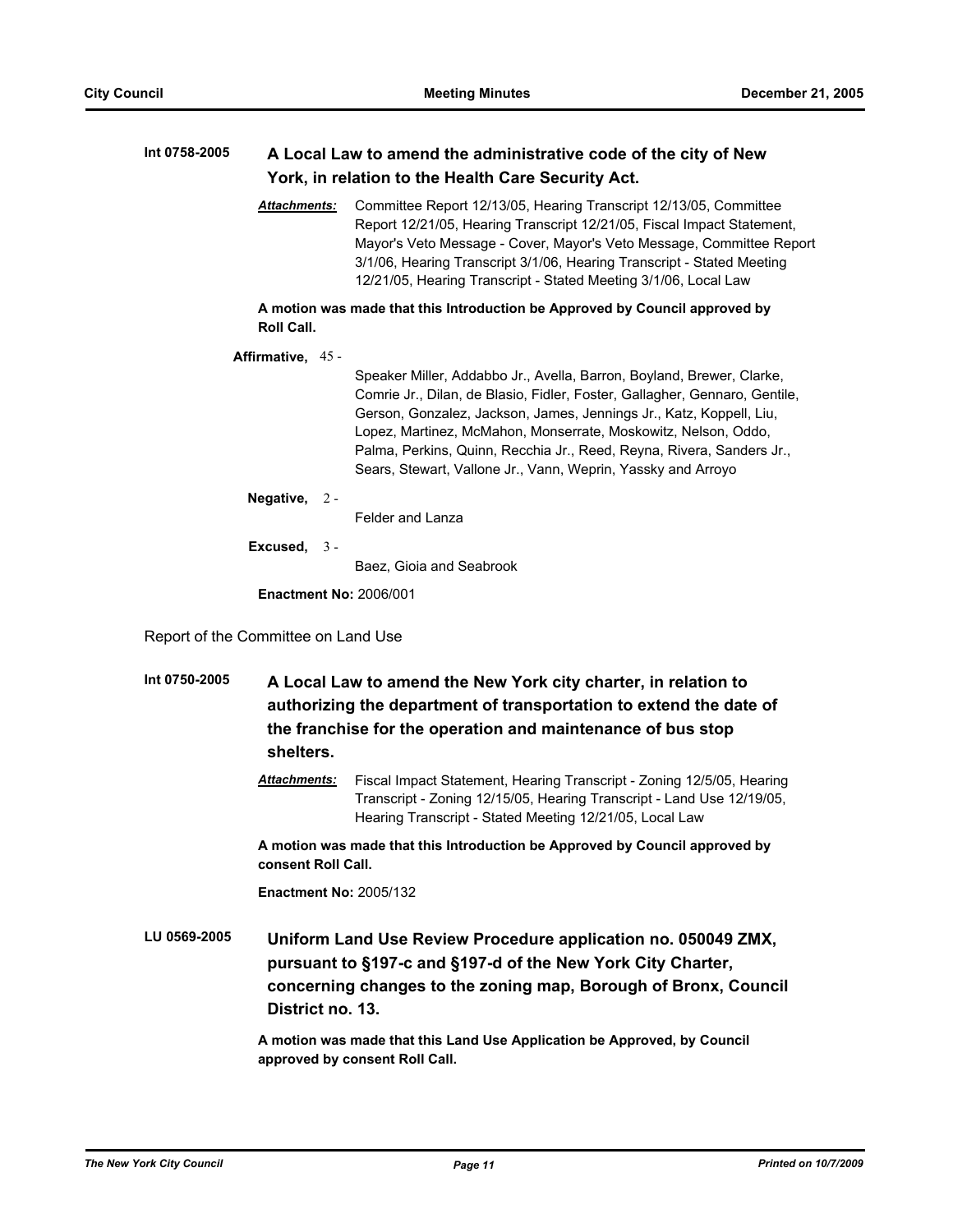| Res 1306-2005 | Resolution approving the decision of the City Planning<br>Commission on ULURP No. C 050049 ZMX, a Zoning Map change<br>(L.U. No. 569).                                                                                                                                                                                                                                                                                             |
|---------------|------------------------------------------------------------------------------------------------------------------------------------------------------------------------------------------------------------------------------------------------------------------------------------------------------------------------------------------------------------------------------------------------------------------------------------|
|               | <b>Committee Report</b><br>Attachments:                                                                                                                                                                                                                                                                                                                                                                                            |
|               | A motion was made that this Resolution be Approved, by Council approved by<br>consent Roll Call.                                                                                                                                                                                                                                                                                                                                   |
| LU 0571-2005  | Uniform Land Use Review Procedure application no. 020615 ZMM,<br>pursuant to §197-c and §197-d of the New York City Charter,<br>concerning changes to the zoning map, Borough of Manhattan,<br><b>Council District no. 8.</b>                                                                                                                                                                                                      |
|               | A motion was made that this Land Use Application be Approved, by Council<br>approved by consent Roll Call.                                                                                                                                                                                                                                                                                                                         |
| Res 1307-2005 | Resolution approving the decision of the City Planning<br>Commission on ULURP No. C 020615 ZMM, a Zoning Map change<br>(L.U. No. 571).                                                                                                                                                                                                                                                                                             |
|               | <b>Committee Report</b><br><b>Attachments:</b>                                                                                                                                                                                                                                                                                                                                                                                     |
|               | A motion was made that this Resolution be Approved, by Council approved by<br>consent Roll Call.                                                                                                                                                                                                                                                                                                                                   |
| LU 0581-2005  | Application no. 20065058 HAK, an Urban Development Action Area<br>Project known as the Montauk Avenue Cluster, located in<br>Community Board 5, Council Districts no. 37 and 42, Borough of<br>Brooklyn. This matter is subject to Council review and action<br>pursuant to Article 16 of the New York General Municipal Law, at<br>the request of the New York City Department of Housing<br><b>Preservation and Development.</b> |
|               | A motion was made that this Land Use Application be Approved, by Council                                                                                                                                                                                                                                                                                                                                                           |

**approved by consent Roll Call.**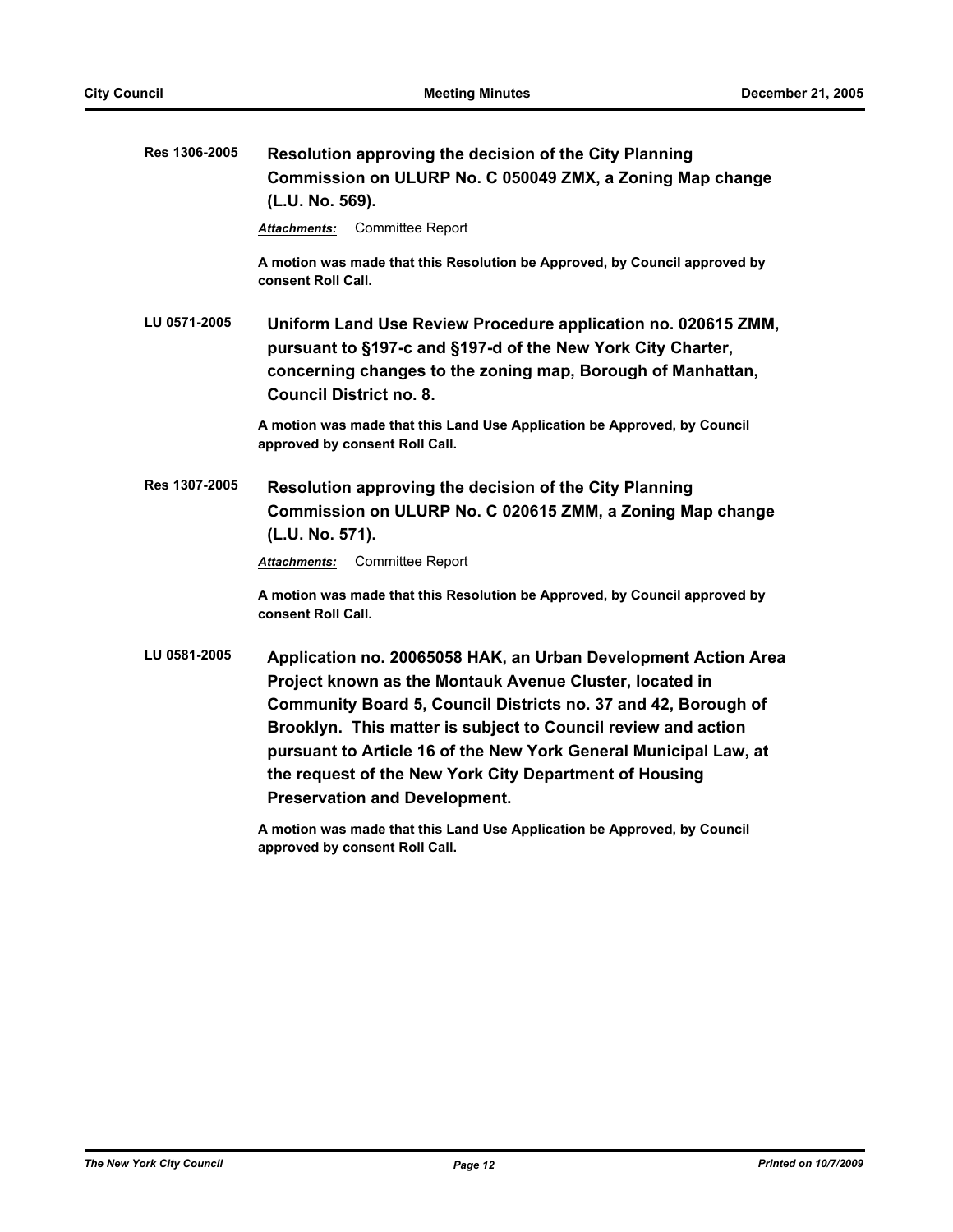| Res 1308-2005 | Resolution approving an Urban Development Action Area Project<br><u>located at 226-34 Montauk Avenue a/k/a 853 Belmont Avenue</u>                                                                                                                                                                                                                                                           |  |  |  |
|---------------|---------------------------------------------------------------------------------------------------------------------------------------------------------------------------------------------------------------------------------------------------------------------------------------------------------------------------------------------------------------------------------------------|--|--|--|
|               | (Block 4023/Lot 36), 256 Atkins Avenue (Block 4038/Lot 25), 417                                                                                                                                                                                                                                                                                                                             |  |  |  |
|               | Montauk Avenue (Block 4456/Lot 65), 526-28 Elton Street (Block                                                                                                                                                                                                                                                                                                                              |  |  |  |
|               | 4049/Lot 47), 619 Linwood Street (Block 4051/Lot 4), 644 Linwood                                                                                                                                                                                                                                                                                                                            |  |  |  |
|               | Street (Block 4066/Lot 23), 673 Miller Avenue a/k/a 721 Riverdale<br>Avenue (Block 4087/Lot 1), 942-46 Hegeman Avenue (Block<br>4339/Lot 10), and 2730 Pitkin Avenue (Block 4233/Lot 21), Brooklyn,<br>and waiving the urban development action area designation<br>requirement and the Uniform Land Use Review Procedure,<br>pursuant to Sections 693 and 694 of the General Municipal Law |  |  |  |
|               |                                                                                                                                                                                                                                                                                                                                                                                             |  |  |  |
|               |                                                                                                                                                                                                                                                                                                                                                                                             |  |  |  |
|               |                                                                                                                                                                                                                                                                                                                                                                                             |  |  |  |
|               |                                                                                                                                                                                                                                                                                                                                                                                             |  |  |  |
|               |                                                                                                                                                                                                                                                                                                                                                                                             |  |  |  |
|               | <b>Committee Report</b><br>Attachments:                                                                                                                                                                                                                                                                                                                                                     |  |  |  |
|               | A motion was made that this Resolution be Approved, by Council approved by<br>consent Roll Call.                                                                                                                                                                                                                                                                                            |  |  |  |
| LU 0594-2005  | Uniform Land Use Review Procedure application no. 060055 ZMQ,<br>pursuant to §197-c and §197-d of the New York City Charter,                                                                                                                                                                                                                                                                |  |  |  |

**concerning changes to the zoning map, Borough of Queens, Council District nos. 19 and 20.**

**A motion was made that this Land Use Application be Approved, by Council approved by consent Roll Call.**

**Res 1309-2005 Resolution approving the decision of the City Planning Commission on ULURP No. C 060055 ZMQ, a Zoning Map change (L.U. No. 594).**

*Attachments:* Committee Report

**A motion was made that this Resolution be Approved, by Council approved by consent Roll Call.**

**LU 0599-2005 Application no. 20065069 HAQ, an Urban Development Action Area Project located at 115-50 Sutphin Boulevard, Council District no. 28, Borough of Queens. This matter is subject to Council review and action pursuant to Article 16 of the New York General Municipal Law, at the request of the New York City Department of Housing Preservation and Development, and pursuant to Section 696 of the General Municipal Law for an exemption from real property taxes.**

*Attachments:* Hearing Transcript - Planning 10/6/05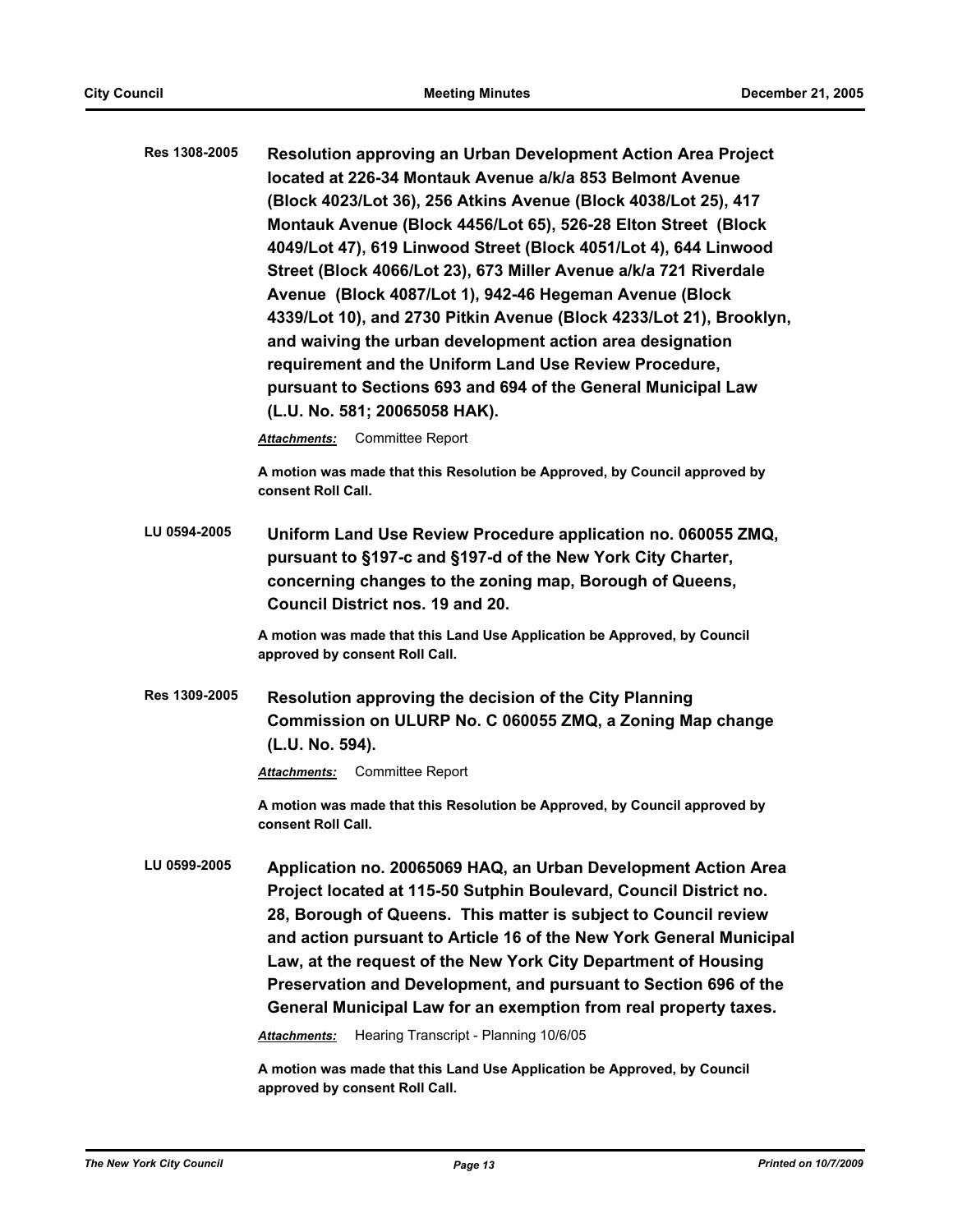| Res 1310-2005 | Resolution approving an Urban Development Action Area Project<br>located at Block 11994/Lot 17, Queens, and waiving the urban<br>development action area designation requirement and the Uniform<br>Land Use Review Procedure, pursuant to Sections 693 and 694 of<br>the General Municipal Law (L.U. No. 599; 20065069 HAQ).                                                                                                                                                           |
|---------------|-----------------------------------------------------------------------------------------------------------------------------------------------------------------------------------------------------------------------------------------------------------------------------------------------------------------------------------------------------------------------------------------------------------------------------------------------------------------------------------------|
|               | <b>Committee Report</b><br>Attachments:                                                                                                                                                                                                                                                                                                                                                                                                                                                 |
|               | A motion was made that this Resolution be Approved, by Council approved by<br>consent Roll Call.                                                                                                                                                                                                                                                                                                                                                                                        |
| LU 0600-2005  | Uniform Land Use Review Procedure application no. C 060033 ZMM<br>pursuant to §197-c and §197-d of the New York City Charter,<br>concerning changes to the zoning map, Borough of Manhattan,<br><b>Council District no. 9.</b>                                                                                                                                                                                                                                                          |
|               | A motion was made that this Land Use Application be Approved, by Council<br>approved by consent Roll Call.                                                                                                                                                                                                                                                                                                                                                                              |
| Res 1311-2005 | Resolution approving the decision of the City Planning<br>Commission on ULURP No. C 060033 ZMM, a Zoning Map change<br>(L.U. No. 600).                                                                                                                                                                                                                                                                                                                                                  |
|               | <b>Attachments:</b> Committee Report                                                                                                                                                                                                                                                                                                                                                                                                                                                    |
|               | A motion was made that this Resolution be Approved, by Council approved by<br>consent Roll Call.                                                                                                                                                                                                                                                                                                                                                                                        |
| LU 0601-2005  | Uniform land use review procedure application no. C 060034 HAM,<br>an Urban Development Action Area Designation and Project,<br>located at 301-303 West 118th Street, 300-304 West 119th Street and<br>2187-2201 Eight Avenue, and the disposition of such property,<br>Borough of Manhattan, Council District no. 9. This matter is subject<br>to Council Review and action pursuant to §197-c and §197-d of the<br>New York City Charter and Article 16 of the General Municipal Law. |
|               |                                                                                                                                                                                                                                                                                                                                                                                                                                                                                         |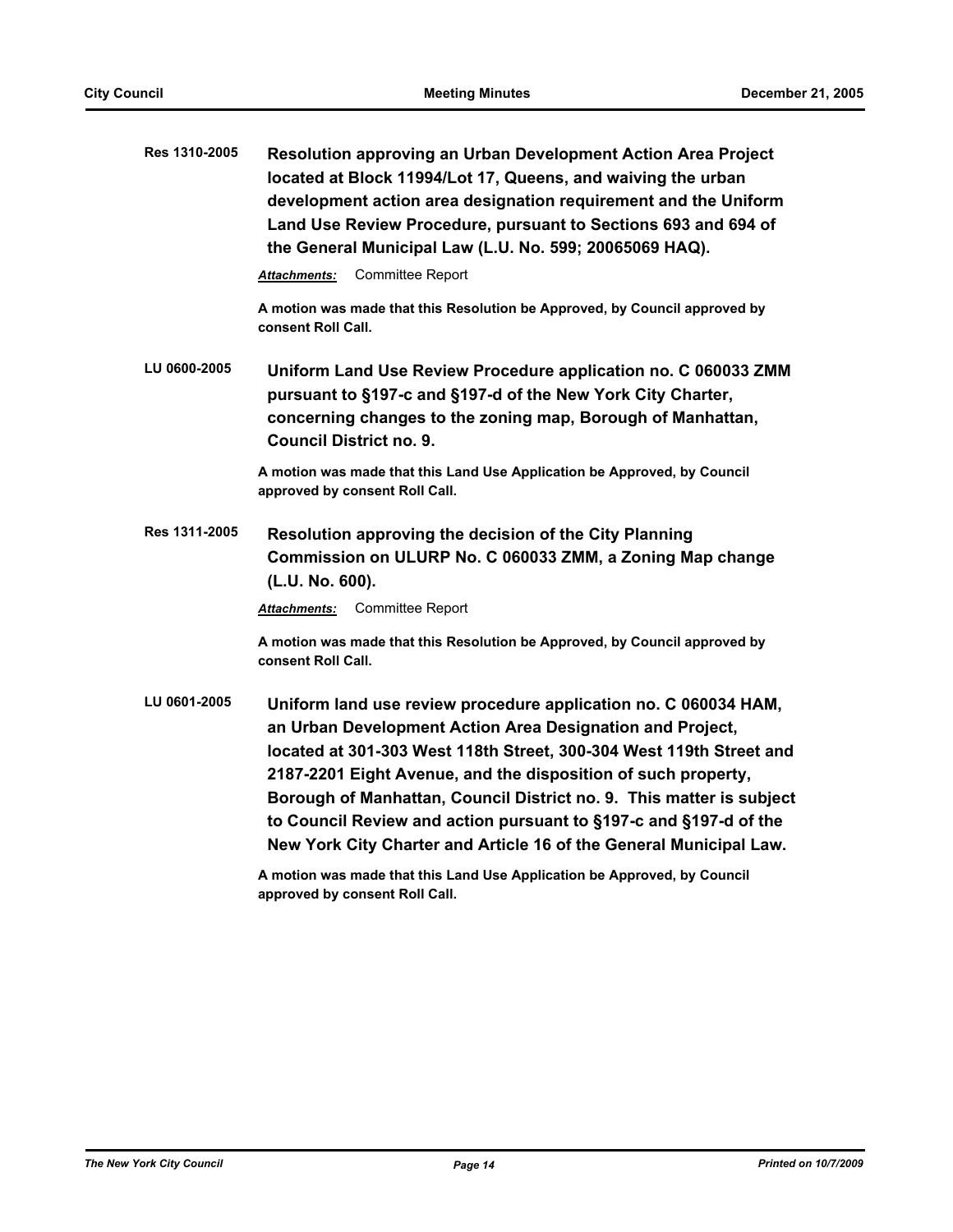**Res 1312-2005 Resolution approving the decision of the City Planning Commission on an application submitted by the Department of Housing Preservation and Development, ULURP No. C 060034 HAM, approving the designation of 301-303 West 118th Street; 300-304 West 119th Street; and 2187-2201 Eighth Avenue (Block 1945; Lots 29, 31-36 and 136), p/o Site 102 within the Harlem Gateway Urban Renewal Area, Manhattan, as an Urban Development Action Area, approving the project for the area as an Urban Development Action Area Project, and approving the disposition of such property to a developer selected by the Department of Housing Preservation and Development (L.U. No. 601; C 060034 HAM).**

*Attachments:* Committee Report

**A motion was made that this Resolution be Approved, by Council approved by consent Roll Call.**

**LU 0615-2005 Application no. 20065089 HAM, an amended Urban Development Action Area Project known as the Amsterdam Avenue Cluster, located in Community Board 9, Council Districts no. 9 and 7, Borough of Manhattan. This matter is subject to Council review and action pursuant to Article 16 of the New York General Municipal Law, at the request of the New York City Department of Housing Preservation and Development.**

> **A motion was made that this Land Use Application be Approved, by Council approved by consent Roll Call.**

**Res 1313-2005 Resolution approving an Urban Development Action Area Project located at 1409-I Amsterdam Avenue (Block 1969/Lot 104), 499 West 129th Street aka 1403 Amsterdam Avenue (Block 1969/Lot 1), 1405 Amsterdam Avenue (Block 1969/Lot 2), 1407 Amsterdam Avenue (Block 1969/Lot 3), 1409 Amsterdam Avenue (Block 1969/Lot 4), 1439 Amsterdam Avenue (Block 1969/Lot 35), 1475 Amsterdam Avenue (Block 1970/Lot 62), and 113 Morningside Avenue aka 358 West 124th Street (Block 1950/Lot 61), Manhattan, and waiving the urban development action area designation requirement and the Uniform Land Use Review Procedure, pursuant to Sections 693 and 694 of the General Municipal Law (L.U. No. 615; 20065089 HAM).**

*Attachments:* Committee Report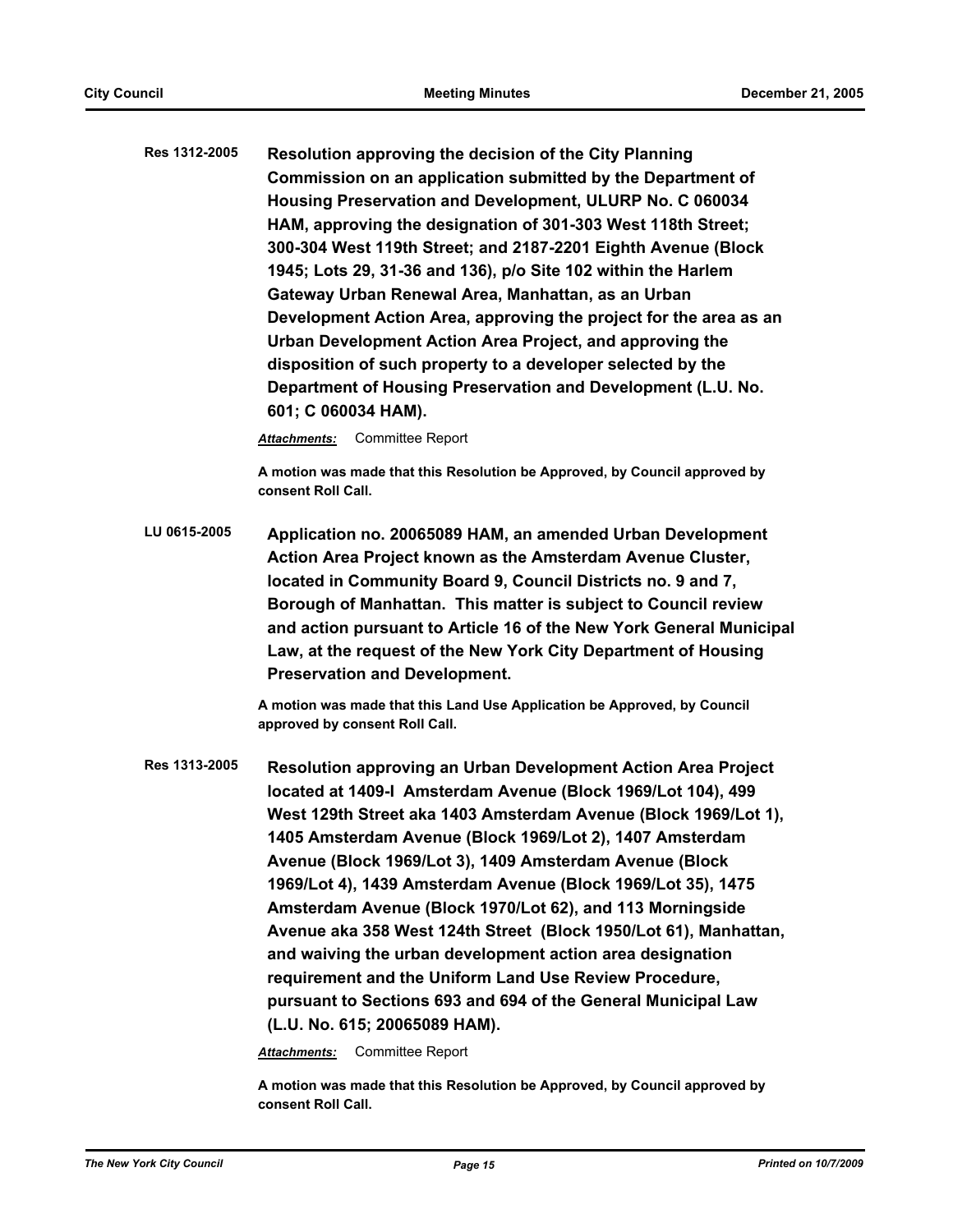| LU 0629-2005 | Application no. 20065101 HAK, an Urban Development Action Area    |
|--------------|-------------------------------------------------------------------|
|              | Project located at 23 Rockaway Avenue, Council District no. 41,   |
|              | Borough of Brooklyn. This matter is subject to Council review and |
|              | action pursuant to Article 16 of the New York General Municipal   |
|              | Law, at the request of the New York City Department of Housing    |
|              | <b>Preservation and Development.</b>                              |

**A motion was made that this Land Use Application be Approved, by Council approved by consent Roll Call.**

**Res 1314-2005 Resolution approving an Urban Development Action Area Project located at 23 Rockaway Parkway (Block 4600/Lot 65), Brooklyn, and waiving the urban development action area designation requirement and the Uniform Land Use Review Procedure, pursuant to Sections 693 and 694 of the General Municipal Law (L.U. No. 629; 20065101 HAK).**

*Attachments:* Committee Report

**A motion was made that this Resolution be Approved, by Council approved by consent Roll Call.**

**LU 0630-2005 Application no. 20065102 HAK, an Urban Development Action Area Project located at 178 Rockaway Avenue, Council District no. 41, Borough of Brooklyn. This matter is subject to Council review and action pursuant to Article 16 of the New York General Municipal Law, at the request of the New York City Department of Housing Preservation and Development.**

> **A motion was made that this Land Use Application be Approved, by Council approved by consent Roll Call.**

**Res 1315-2005 Resolution approving an Urban Development Action Area Project located at 178 Rockaway Avenue (Block 1567/Lot 31), Brooklyn, and waiving the urban development action area designation requirement and the Uniform Land Use Review Procedure, pursuant to Sections 693 and 694 of the General Municipal Law (L.U. No. 630; 20065102 HAK).**

*Attachments:* Committee Report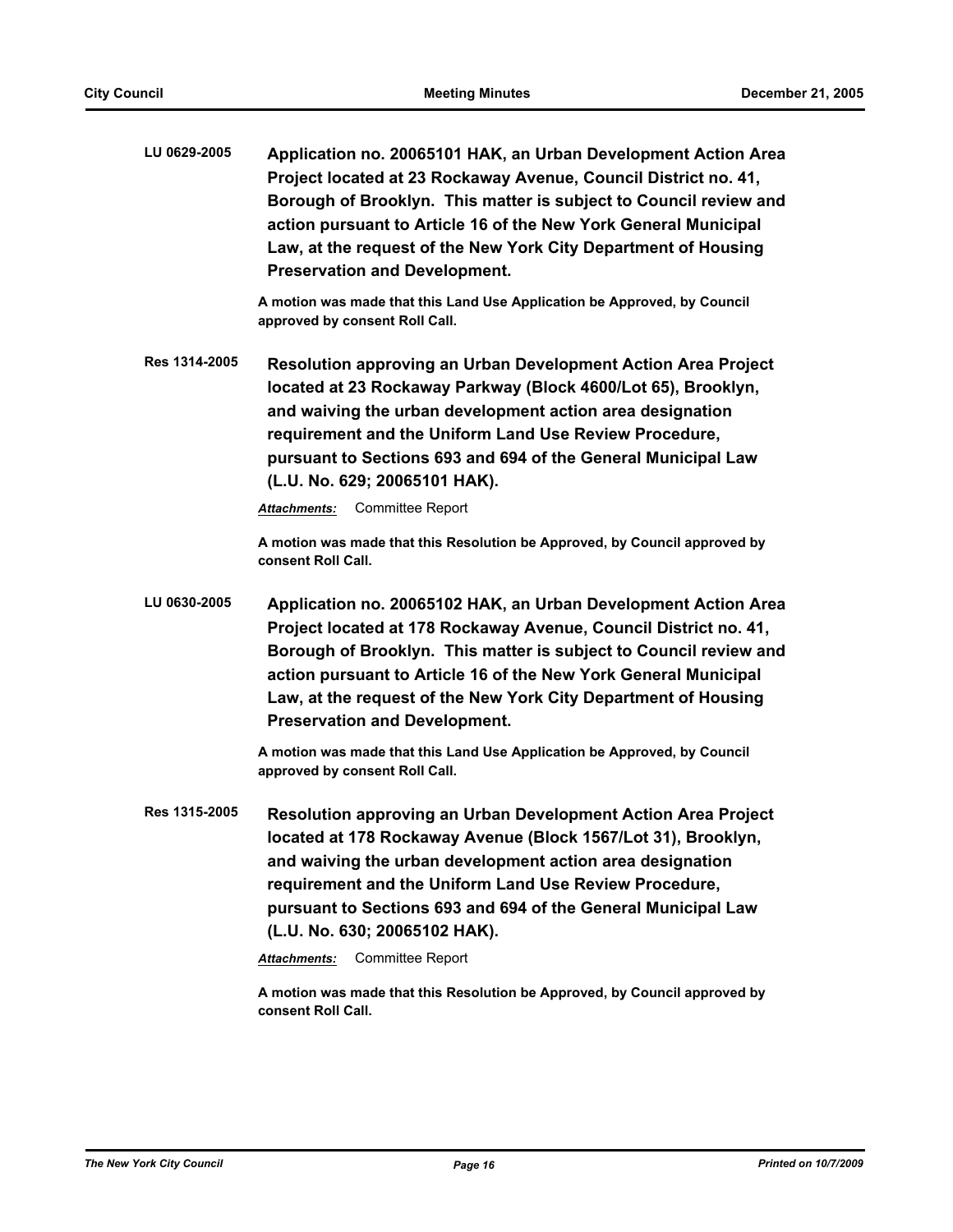| LU 0631-2005 | Application no. 20065103 HAK, an Urban Development Action Area    |
|--------------|-------------------------------------------------------------------|
|              | Project located at 990 Rutland Road, Council District no. 41,     |
|              | Borough of Brooklyn. This matter is subject to Council review and |
|              | action pursuant to Article 16 of the New York General Municipal   |
|              | Law, at the request of the New York City Department of Housing    |
|              | <b>Preservation and Development.</b>                              |

**A motion was made that this Land Use Application be Approved, by Council approved by consent Roll Call.**

**Res 1316-2005 Resolution approving an Urban Development Action Area Project located at 990 Rutland Road (Block 4612/Lot 1), Brooklyn, and waiving the urban development action area designation requirement and the Uniform Land Use Review Procedure, pursuant to Sections 693 and 694 of the General Municipal Law (L.U. No. 631; 20065103 HAK).**

*Attachments:* Committee Report

**A motion was made that this Resolution be Approved, by Council approved by consent Roll Call.**

**LU 0636-2005 Application no. 20065107 TCM, pursuant to §20-226 of the Administrative Code of the City of New York, concerning the petition of Gadberry Pizza, Inc., to establish, maintain and operate an unenclosed sidewalk café located at 69-71 Seventh Avenue South, Borough of Manhattan, Council District no. 3. This application is subject to review and action by the Land Use Committee only if called-up by vote of the Council pursuant to Rule 11.20b of the Council and §20-226(g) of the New York City Administrative Code.**

> **A motion was made that this Land Use Application be Approved, by Council approved by consent Roll Call.**

**Res 1317-2005 Resolution approving the petition for a revocable consent for an unenclosed sidewalk café located at 69-71 7th Avenue South, Manhattan (20065107 TCM; L.U. No. 636).**

*Attachments:* Committee Report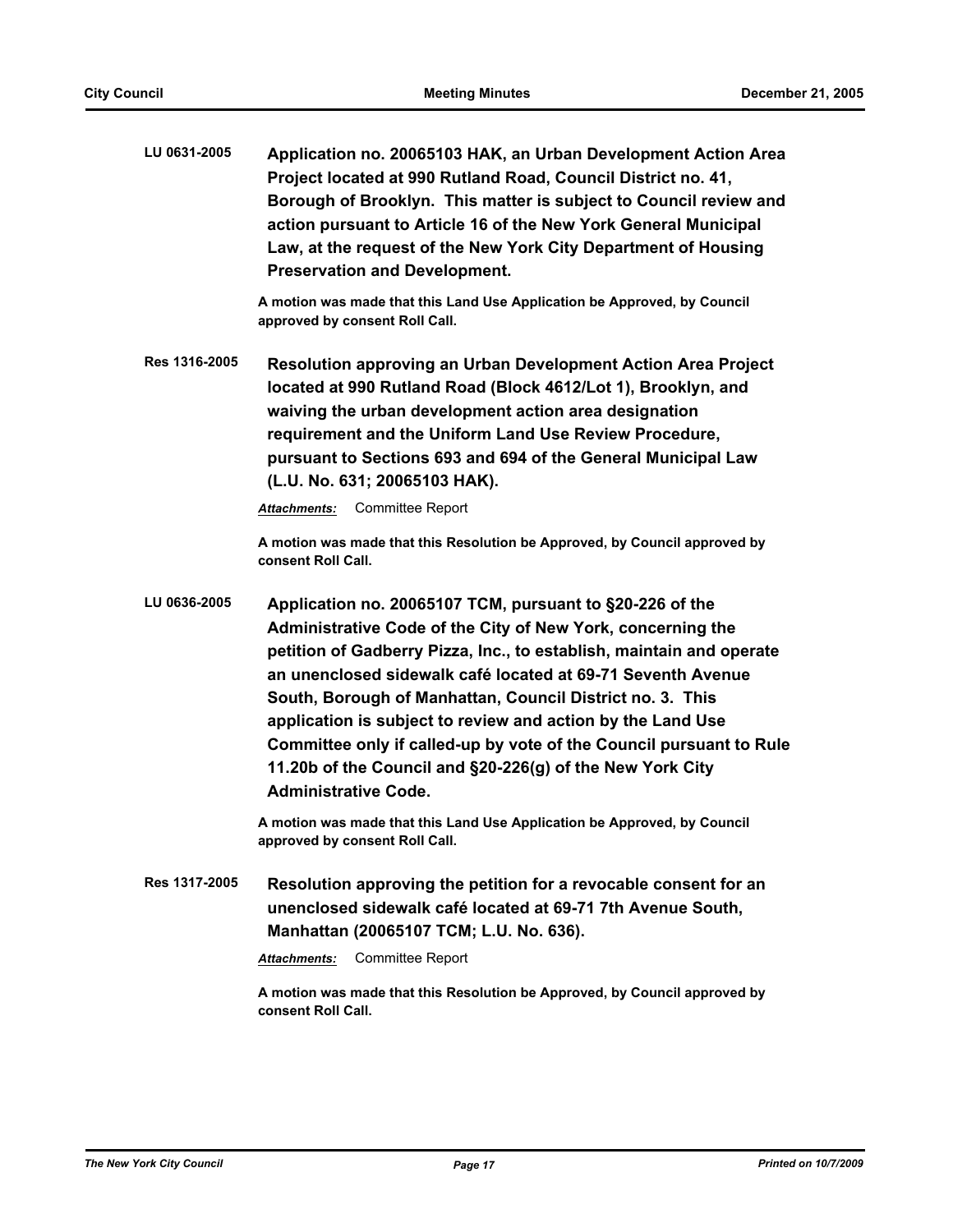| LU 0640-2005  | Uniform land use review procedure application no. C 050245 MMQ<br>pursuant to Sections 197-c and 197-d of the New York City Charter,<br>changes to the City Map, Borough of Queens, Council District no.<br>29. This matter is subject to Council Review and action only if<br>appealed to the Council pursuant to §197-d(b)2 of the Charter or<br>called up by a vote of the Council pursuant to §197-d(b)3 of the<br>Charter and Section 11.20 of the Rules of the Council. |
|---------------|-------------------------------------------------------------------------------------------------------------------------------------------------------------------------------------------------------------------------------------------------------------------------------------------------------------------------------------------------------------------------------------------------------------------------------------------------------------------------------|
|               | A motion was made that this Land Use Application be Approved, by Council<br>approved by consent Roll Call.                                                                                                                                                                                                                                                                                                                                                                    |
| Res 1318-2005 | Resolution approving the decision of the City Planning<br>Commission on ULURP No. C 050245 MMQ, an amendment to the<br>City Map (L.U. No. 640).                                                                                                                                                                                                                                                                                                                               |
|               | <b>Committee Report</b><br><b>Attachments:</b>                                                                                                                                                                                                                                                                                                                                                                                                                                |
|               | A motion was made that this Resolution be Approved, by Council approved by<br>consent Roll Call.                                                                                                                                                                                                                                                                                                                                                                              |
| LU 0641-2005  | Uniform land use review procedure application no. C 050447 HAK,<br>an Urban Development Action Area Designation and Project,<br>located at 1237-1255 Gates Avenue, and the disposition of such<br>property, Borough of Brooklyn, Council District no. 34. This matter<br>is subject to Council Review and action pursuant to §197-c and<br>§197-d of the New York City Charter and Article 16 of the General<br><b>Municipal Law.</b>                                         |
|               | A motion was made that this Land Use Application be Approved, by Council<br>approved by consent Roll Call.                                                                                                                                                                                                                                                                                                                                                                    |
| Res 1319-2005 | Resolution approving the decision of the City Planning<br>Commission on an application submitted by the Department of<br>Housing Prosentation and Development III IIDD No. C 050447                                                                                                                                                                                                                                                                                           |

**Housing Preservation and Development, ULURP No. C 050447 HAK, approving the designation of 1237-1255 Gates Avenue, part of Site 79 (excluding Lot 53) within the Bushwick II Urban Renewal Area (Block 3332/Lots 47-53), Brooklyn, as an Urban Development Action Area, approving the project for the area as an Urban Development Action Area Project, and approving the disposition of such property to a developer selected by the Department of Housing Preservation and Development (L.U. No. 641; C 050447 HAK).**

*Attachments:* Committee Report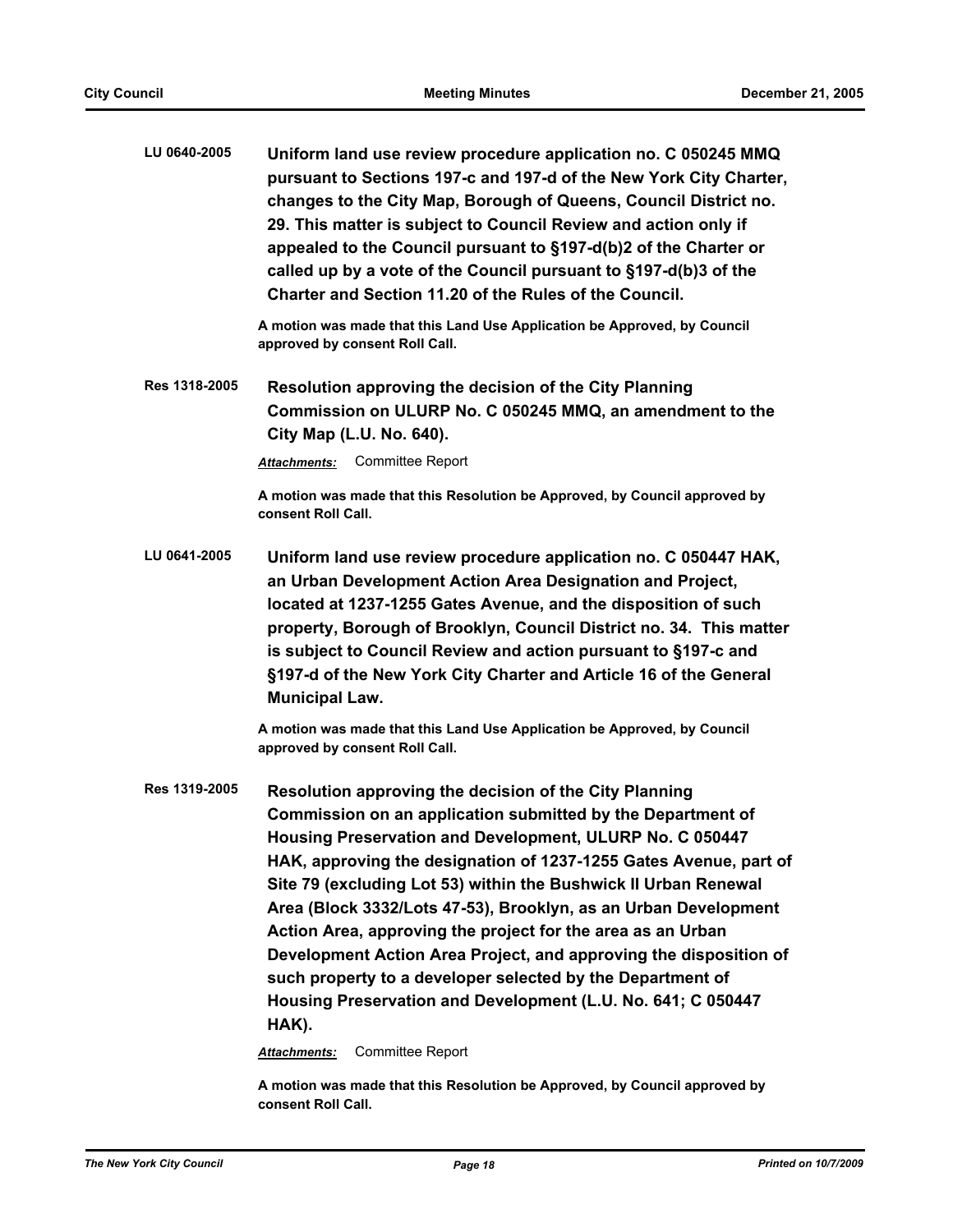**LU 0649-2005 Application no. 20065120 HAK, an Urban Development Action Area Project located at 1814 Nostrand Avenue, Council District no. 45, Borough of Brooklyn. This matter is subject to Council review and action pursuant to Article 16 of the New York General Municipal Law, at the request of the New York City Department of Housing Preservation and Development.**

> **A motion was made that this Land Use Application be Approved, by Council approved by consent Roll Call.**

**Res 1320-2005 Resolution approving an Urban Development Action Area Project located at 1814 Nostrand Avenue (Block 5195/Lot 33), Brooklyn, and waiving the urban development action area designation requirement and the Uniform Land Use Review Procedure, pursuant to Sections 693 and 694 of the General Municipal Law (L.U. No. 649; 20065120 HAK).**

*Attachments:* Committee Report

**A motion was made that this Resolution be Approved, by Council approved by consent Roll Call.**

**LU 0652-2005 Application no. 20065123 HAK, an Urban Development Action Area Project located at 189 Clifton Place, Council District no. 36, Borough of Brooklyn. This matter is subject to Council review and action pursuant to Article 16 of the New York General Municipal Law, at the request of the New York City Department of Housing Preservation and Development, and pursuant to Section 577 of the Private Housing Finance Law for an exemption from real property taxes.**

> **A motion was made that this Land Use Application be Approved, by Council approved by consent Roll Call.**

**Res 1321-2005 Resolution approving an Urban Development Action Area Project located at 189 Clifton Place (Block 1950/Lot 51), Brooklyn, and waiving the urban development action area designation requirement and the Uniform Land Use Review Procedure, pursuant to Sections 693 and 694 of the General Municipal Law (L.U. No. 652; 20065123 HAK).**

*Attachments:* Commitee Report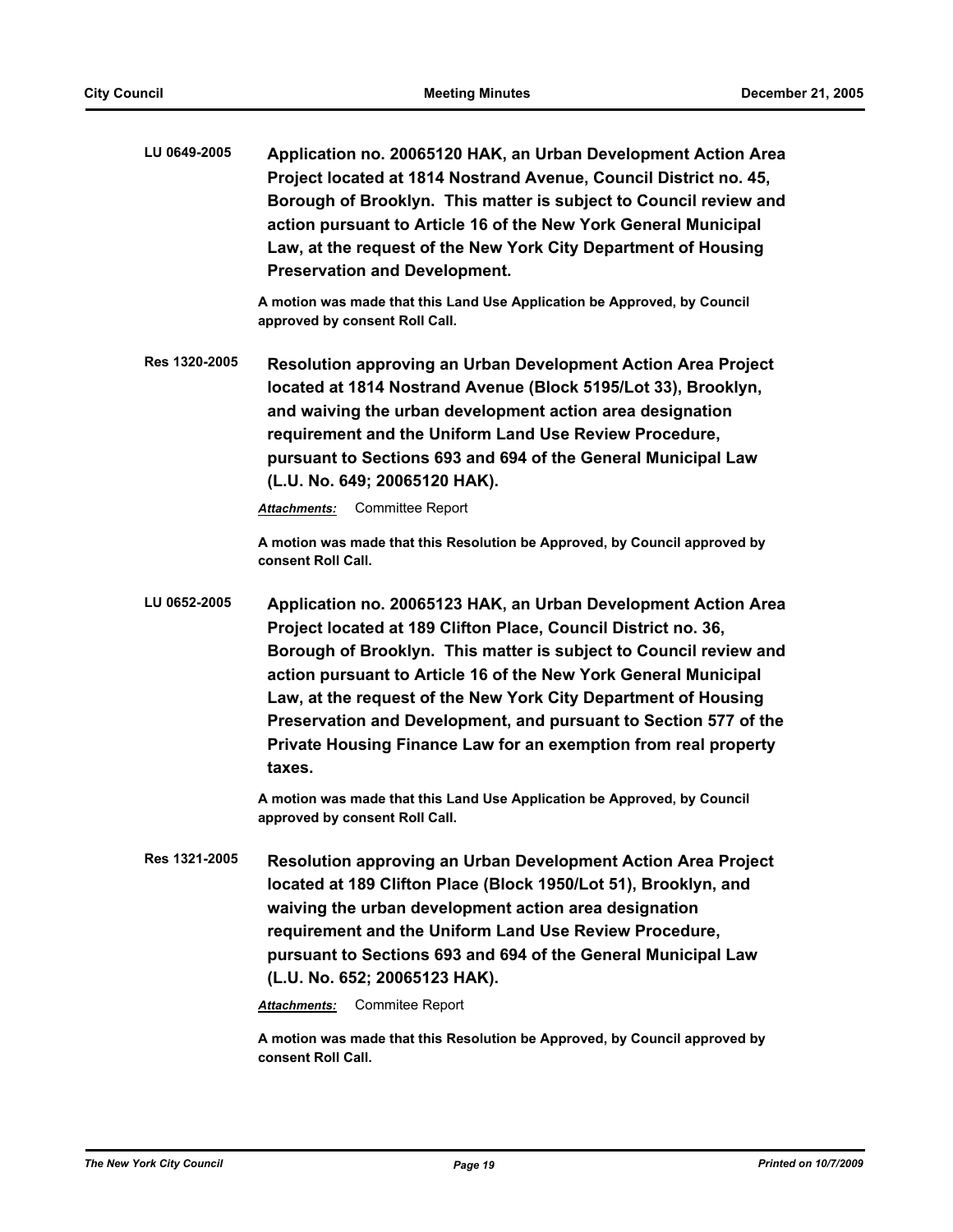**LU 0653-2005 Application no. 20065124 HAK, an Urban Development Action Area Project located at 1042 Putnam Avenue, Council District no. 41, Borough of Brooklyn. This matter is subject to Council review and action pursuant to Article 16 of the New York General Municipal Law, at the request of the New York City Department of Housing Preservation and Development, and pursuant to Section 577 of the Private Housing Finance Law for an exemption from real property taxes.**

> **A motion was made that this Land Use Application be Approved, by Council approved by consent Roll Call.**

**Res 1322-2005 Resolution approving an Urban Development Action Area Project located at 1042 Putnam Avenue (Block 1486/Lot 11), Brooklyn, and waiving the urban development action area designation requirement and the Uniform Land Use Review Procedure, pursuant to Sections 693 and 694 of the General Municipal Law (L.U. No. 653; 20065124 HAK).**

*Attachments:* Committee Report

**A motion was made that this Resolution be Approved, by Council approved by consent Roll Call.**

**LU 0654-2005 Application no. 20065125 HAK, an Urban Development Action Area Project located at 130 29th Street, Council District no. 38, Borough of Brooklyn. This matter is subject to Council review and action pursuant to Article 16 of the New York General Municipal Law, at the request of the New York City Department of Housing Preservation and Development, and pursuant to Section 577 of the Private Housing Finance Law for an exemption from real property taxes.**

> **A motion was made that this Land Use Application be Approved, by Council approved by consent Roll Call.**

**Res 1323-2005 Resolution approving an Urban Development Action Area Project located at 130 29th Street (Block 668/Lot 15), Brooklyn, and waiving the urban development action area designation requirement and the Uniform Land Use Review Procedure, pursuant to Sections 693 and 694 of the General Municipal Law (L.U. No. 654; 20065125 HAK).**

*Attachments:* Committee Report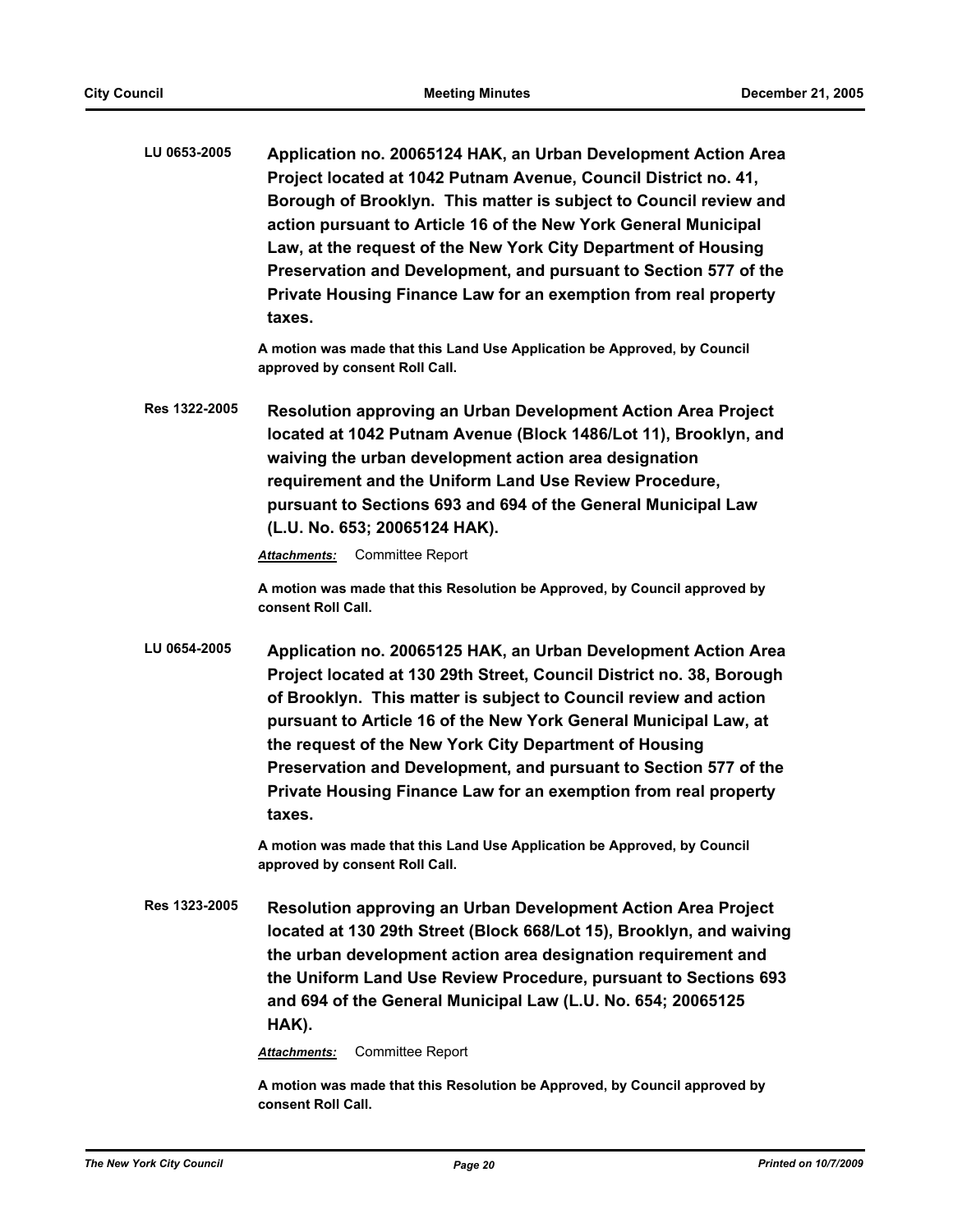| LU 0655-2005 | Application no. 20065126 HAQ, an Urban Development Action Area  |
|--------------|-----------------------------------------------------------------|
|              | Project located at 90-35 Desarc Road, Council District no. 32,  |
|              | Borough of Queens. This matter is subject to Council review and |
|              | action pursuant to Article 16 of the New York General Municipal |
|              | Law, at the request of the New York City Department of Housing  |
|              | <b>Preservation and Development.</b>                            |

**A motion was made that this Land Use Application be Approved, by Council approved by consent Roll Call.**

**Res 1324-2005 Resolution approving an Urban Development Action Area Project located at 90-35 Desarc Road (Block 11373/Lot 92), Queens, and waiving the urban development action area designation requirement and the Uniform Land Use Review Procedure, pursuant to Sections 693 and 694 of the General Municipal Law (L.U. No. 655; 20065126 HAQ).**

*Attachments:* Committee Report

**A motion was made that this Resolution be Approved, by Council approved by consent Roll Call.**

**LU 0656-2005 Application no. 20065127 HAQ, an Urban Development Action Area Project located at 90-37 Desarc Road, Council District no. 32, Borough of Queens. This matter is subject to Council review and action pursuant to Article 16 of the New York General Municipal Law, at the request of the New York City Department of Housing Preservation and Development**

> **A motion was made that this Land Use Application be Approved, by Council approved by consent Roll Call.**

**Res 1325-2005 Resolution approving an Urban Development Action Area Project located at 90-37 Desarc Road (Block 11373/Lot 91), Queens, and waiving the urban development action area designation requirement and the Uniform Land Use Review Procedure, pursuant to Sections 693 and 694 of the General Municipal Law (L.U. No. 656; 20065127 HAQ).**

*Attachments:* Committee Report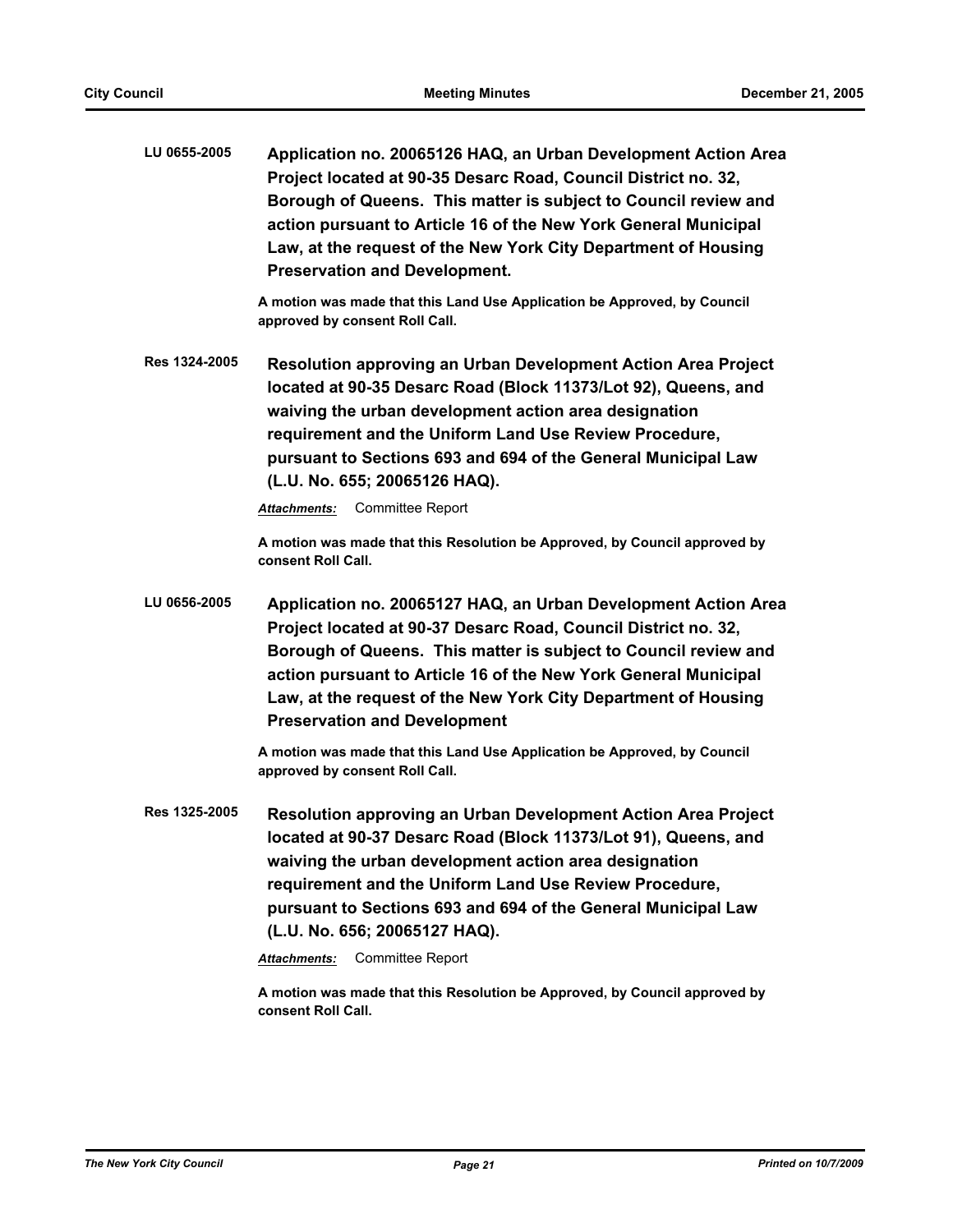| LU 0657-2005 | Application no. 20065128 HAQ, an Urban Development Action Area  |
|--------------|-----------------------------------------------------------------|
|              | Project located at 90-39 Desarc Road, Council District no. 32,  |
|              | Borough of Queens. This matter is subject to Council review and |
|              | action pursuant to Article 16 of the New York General Municipal |
|              | Law, at the request of the New York City Department of Housing  |
|              | <b>Preservation and Development.</b>                            |

**A motion was made that this Land Use Application be Approved, by Council approved by consent Roll Call.**

**Res 1326-2005 Resolution approving an Urban Development Action Area Project located at 90-39 Desarc Road (Block 11373/Lot 90), Queens, and waiving the urban development action area designation requirement and the Uniform Land Use Review Procedure, pursuant to Sections 693 and 694 of the General Municipal Law (L.U. No. 657; 20065128 HAQ).**

*Attachments:* Committee Report

**A motion was made that this Resolution be Approved, by Council approved by consent Roll Call.**

**LU 0663-2005 Uniform land use review procedure application no. C 050481 PCK, pursuant to §197-c and §197-d of the New York City Charter concerning the site selection and acquisition of property located at 2440 Fulton Street, Borough of Brooklyn, Council District no. 37. This application is subject to review and action by the Land Use Committee only if appealed to the Council pursuant to §197-d(b)(2) of the Charter or called up by vote of the Council pursuant to §197-d(b)(3) of the Charter.**

> **A motion was made that this Land Use Application be Approved, by Council approved by consent Roll Call.**

**Res 1327-2005 Resolution approving the decision of the City Planning Commission on ULURP No. C 050481 PCK (L.U. No. 663), a site selection and acquisition of property located at 2440 Fulton Street (Block 1554, p/o Lot 16), in Community District 16, Brooklyn, for use as an alternative to detention program facility.**

*Attachments:* Committee Report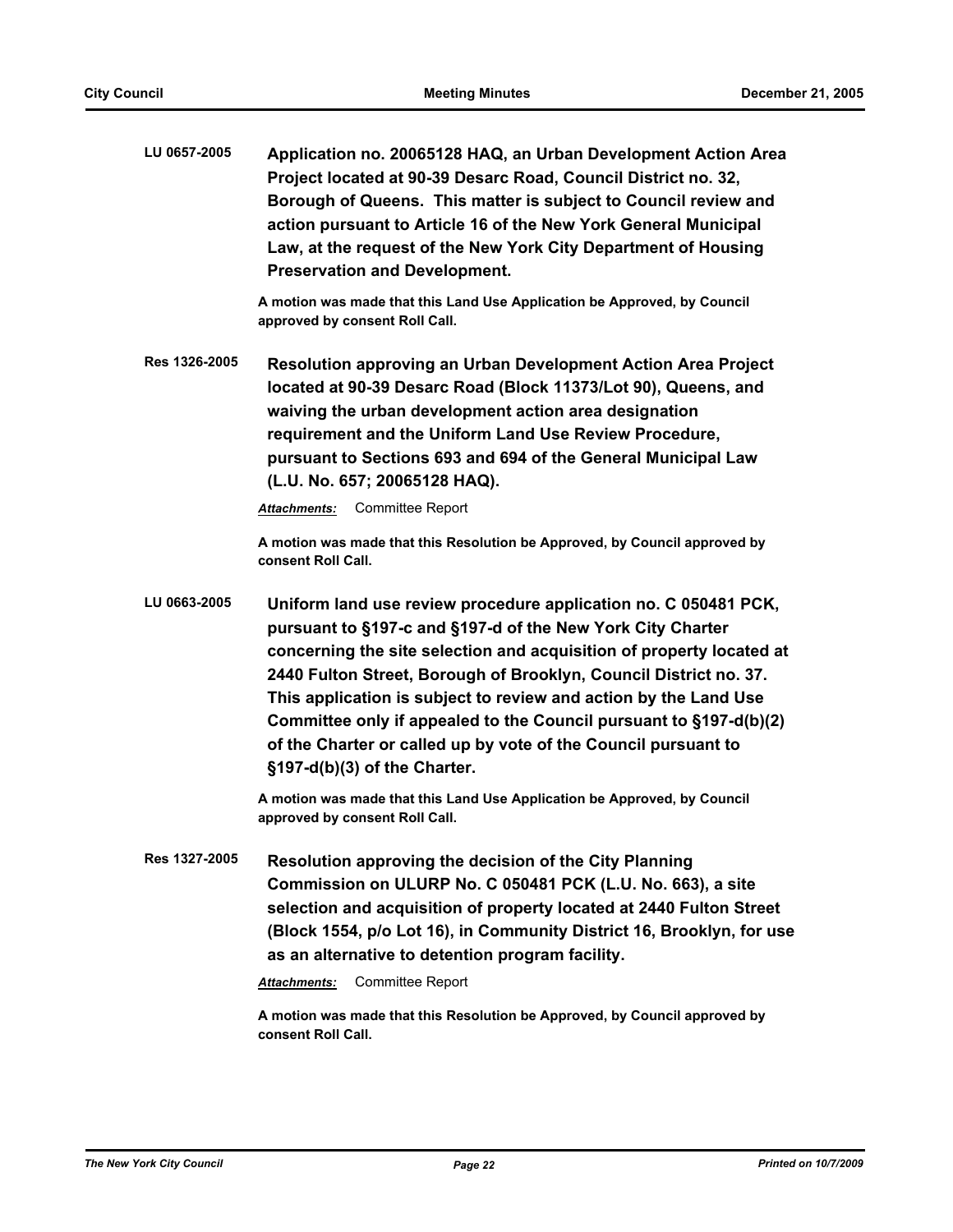| LU 0667-2005  | Zoning resolution amendment application no. N 060046(A) ZRM,<br>pursuant to Sections 197-d and 201 of the New York City Charter,<br>respecting changes in the text of the Zoning Resolution, Article IX,<br>Chapters 3 and 6 and Article XII, Chapter 1.                                                                                                                                                                                    |  |  |
|---------------|---------------------------------------------------------------------------------------------------------------------------------------------------------------------------------------------------------------------------------------------------------------------------------------------------------------------------------------------------------------------------------------------------------------------------------------------|--|--|
|               | A motion was made that this Land Use Application be Approved, by Council<br>approved by consent Roll Call.                                                                                                                                                                                                                                                                                                                                  |  |  |
| Res 1328-2005 | Resolution approving the decision of the City Planning<br>Commission on Application No. N 060046 (A) ZRM, a revised<br>application for an amendment to the text of the Zoning Resolution<br>of the City of New York, relating to Article IX, Chapter 3 (Special<br>Hudson Yards District), Article IX, Chapter 6 (Special Clinton<br>District), and Article XIII, Chapter I (Special Garment Center District),<br>Manhattan (L.U. No. 667). |  |  |
|               | <b>Attachments:</b> Committee Report                                                                                                                                                                                                                                                                                                                                                                                                        |  |  |
|               | A motion was made that this Resolution be Approved, by Council approved by<br>consent Roll Call.                                                                                                                                                                                                                                                                                                                                            |  |  |
| LU 0668-2005  | Uniform Land Use Review Procedure application no. C 060061 ZMR<br>pursuant to §197-c and §197-d of the New York City Charter,<br>concerning changes to the zoning map, Borough of Staten Island,<br><b>Council District no. 49.</b>                                                                                                                                                                                                         |  |  |
|               | A motion was made that this Land Use Application be Approved, by Council<br>approved by consent Roll Call.                                                                                                                                                                                                                                                                                                                                  |  |  |
| Res 1329-2005 | Resolution approving the decision of the City Planning<br>Commission on ULURP No. C 060061 ZMR, a Zoning Map change<br>(L.U. No. 668).                                                                                                                                                                                                                                                                                                      |  |  |
|               | Committee Report<br><b>Attachments:</b>                                                                                                                                                                                                                                                                                                                                                                                                     |  |  |
|               | A motion was made that this Resolution be Approved, by Council approved by<br>consent Roll Call.                                                                                                                                                                                                                                                                                                                                            |  |  |
| LU 0669-2005  | Uniform Land Use Review Procedure application no. C 060062 ZMR<br>pursuant to §197-c and §197-d of the New York City Charter,<br>concerning changes to the zoning map, Borough of Staten Island,<br><b>Council District no. 50.</b>                                                                                                                                                                                                         |  |  |
|               | A motion was made that this Land Use Application be Approved, by Council<br>approved by consent Roll Call.                                                                                                                                                                                                                                                                                                                                  |  |  |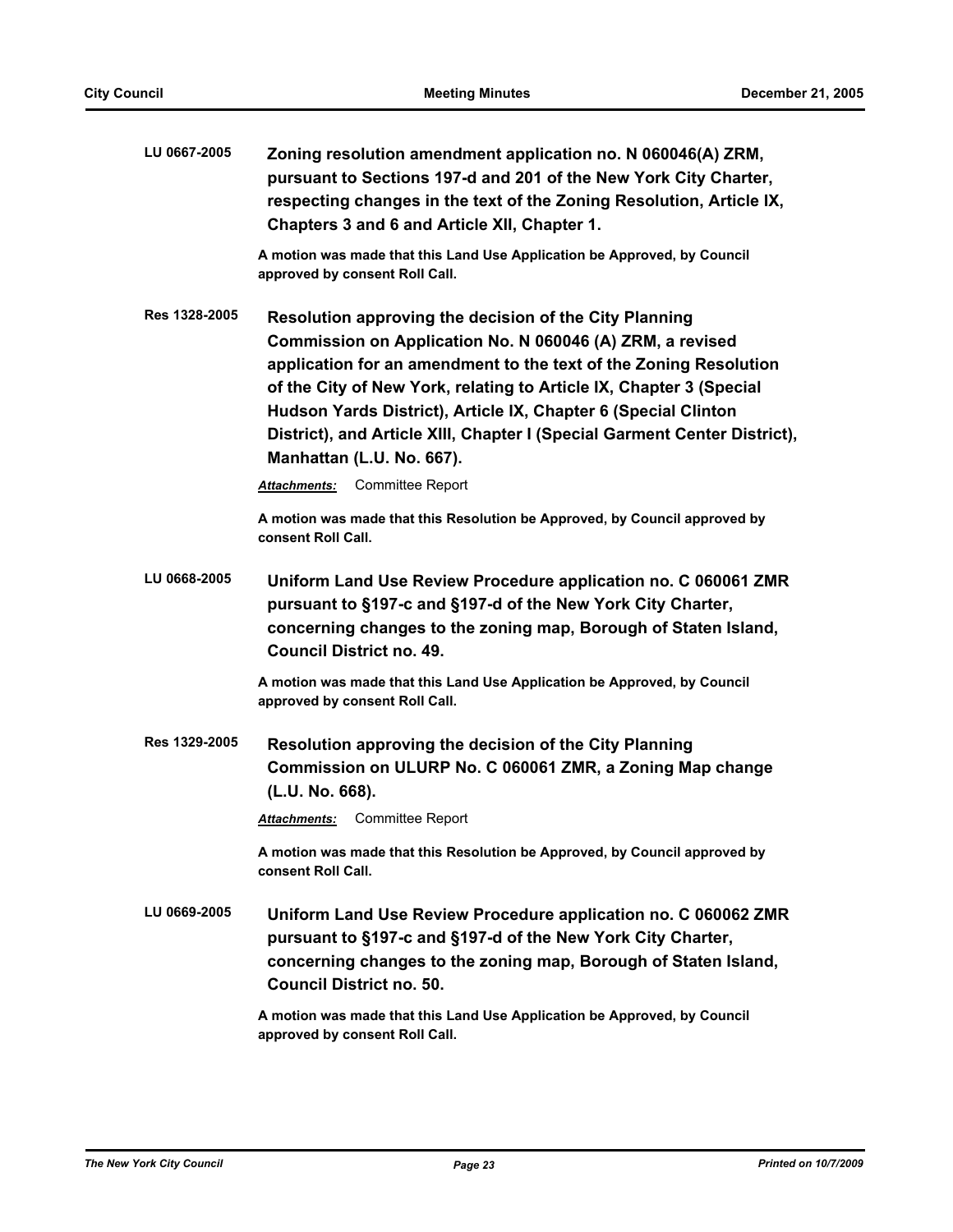| Res 1330-2005 | Resolution approving the decision of the City Planning<br>Commission on ULURP No. C 060062 ZMR, a Zoning Map change<br>(L.U. No. 669).                                                                                                                                                                                                                                                                                                                                                                                                                                     |  |  |  |
|---------------|----------------------------------------------------------------------------------------------------------------------------------------------------------------------------------------------------------------------------------------------------------------------------------------------------------------------------------------------------------------------------------------------------------------------------------------------------------------------------------------------------------------------------------------------------------------------------|--|--|--|
|               | Committee Report<br>Attachments:                                                                                                                                                                                                                                                                                                                                                                                                                                                                                                                                           |  |  |  |
|               | A motion was made that this Resolution be Approved, by Council approved by<br>consent Roll Call.                                                                                                                                                                                                                                                                                                                                                                                                                                                                           |  |  |  |
| LU 0670-2005  | Uniform Land Use Review Procedure application no. C 060063 ZMR<br>pursuant to §197-c and §197-d of the New York City Charter,<br>concerning changes to the zoning map, Borough of Staten Island,<br><b>Council District no. 51.</b>                                                                                                                                                                                                                                                                                                                                        |  |  |  |
|               | A motion was made that this Land Use Application be Approved, by Council<br>approved by consent Roll Call.                                                                                                                                                                                                                                                                                                                                                                                                                                                                 |  |  |  |
| Res 1331-2005 | Resolution approving the decision of the City Planning<br>Commission on ULURP No. C 060063 ZMR, a Zoning Map change<br>(L.U. No. 670).                                                                                                                                                                                                                                                                                                                                                                                                                                     |  |  |  |
|               | Committee Report<br><b>Attachments:</b>                                                                                                                                                                                                                                                                                                                                                                                                                                                                                                                                    |  |  |  |
|               | A motion was made that this Resolution be Approved, by Council approved by<br>consent Roll Call.                                                                                                                                                                                                                                                                                                                                                                                                                                                                           |  |  |  |
| LU 0671-2005  | Zoning Resolution amendment application no. N 060066 ZRR,<br>pursuant to Sections 197-d and 201 of the New York City Charter,<br>respecting changes in the text of Zoning Resolution, m Article I,<br>Chapter 2; Article III, Chapters 2, 5 and 7; Article VII, Chapter 4.                                                                                                                                                                                                                                                                                                 |  |  |  |
|               | A motion was made that this Land Use Application be Approved, by Council<br>approved by consent Roll Call.                                                                                                                                                                                                                                                                                                                                                                                                                                                                 |  |  |  |
| Res 1332-2005 | Resolution approving the decision of the City Planning<br>Commission on Application No. N 060066 ZRR, for amendments to<br>the Zoning Resolution of the City of New York, relating to Article I,<br>Chapter 2, (Definitions), Article III, Chapter 2 (Use Regulations),<br><b>Chapter 5 (Bulk Regulations for Mixed Buildings in Commercial</b><br>Districts), Chapter 7 (Special Regulations), Article VII, Chapter 4<br>(Use Permits), concerning regulations for commercial development<br>in Lower Density Growth Management Areas in Staten Island (L.U.<br>No. 671). |  |  |  |
|               | Commitee Report<br>Attachments:                                                                                                                                                                                                                                                                                                                                                                                                                                                                                                                                            |  |  |  |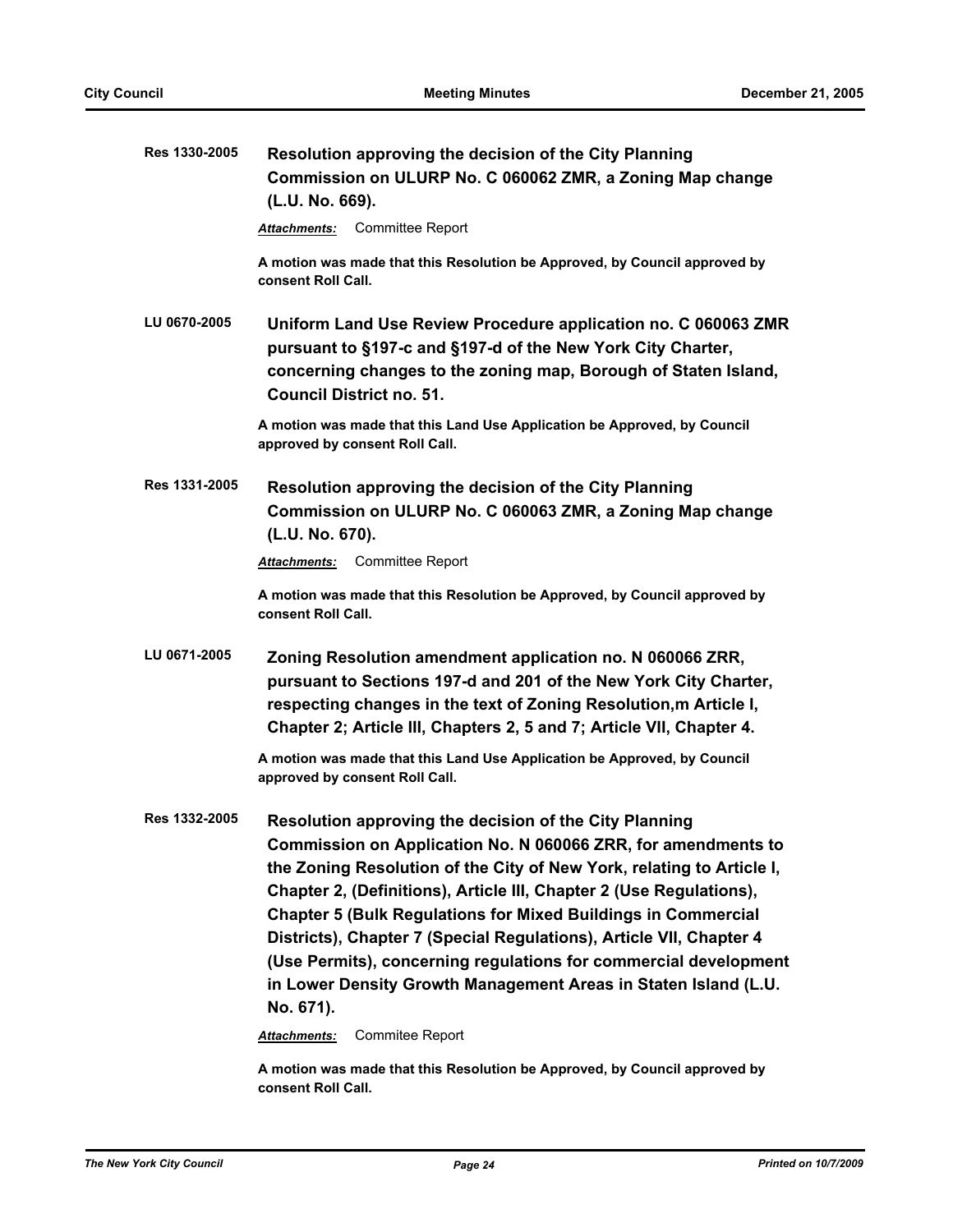**Int 0746-2005 A Local Law in relation to the naming of 67 thoroughfares and public places, Firefighter Keithroy Maynard Place, Borough of Brooklyn, Bobby O'Shea Way, Borough of Manhattan, Joseph Kellett Way, Borough of Manhattan, Edward Joseph Martinez Way, Borough of Queens, Patrick J. Woods Way, Borough of Staten Island, Jody Tepedino 9-11 Memorial Way, Borough of Brooklyn, Shakila Yasmin & Nurul Haque Miah 9-11 Memorial Way, Borough of Brooklyn, Mark D. Hindy 9-11 Memorial Way, Borough of Brooklyn, Joseph John Hasson III 9-11 Memorial Way, Borough of Brooklyn, Pamela J. Boyce 9-11 Memorial Way, Borough of Brooklyn, Cono E. Gallo Place, Borough of Queens, LeRoy Myers Corner, Borough of Manhattan, Reverend Jerome A. Greene Place, Borough of the Bronx, Sisters of the Sacred Heart of Mary Way, Borough of Brooklyn, Richard Addeo Way, Borough of Staten Island, Dr. Frank J. Crifasi Way, Borough of Brooklyn, Pope John Paul II Avenue, Borough of Staten Island, Midshipman Michael Ricciardi Way, Borough of Staten Island, Nicholas Johs Way, Borough of Staten Island, Nativity B.V.M. Way, Borough of Queens, Goldie M. Maple Way, Borough of Queens, Ma Carter's Way, Borough of the Bronx, Arthur & Dorothy Crier Place, Borough of the Bronx, Reverend Walter L. Harding Place, Borough of Manhattan, Elizabeth "Betty" Pancila Street, Borough of Staten Island, Ms. Mary Iemma Way, Borough of Manhattan, Reverend Pedro Pietri Way, Borough of Manhattan, Martha Colella's Way, Borough of Staten Island, Thomas Michael Darcy Way, Borough of Staten Island, Detective Kenny Fung Way, Borough of Staten Island, Nelson R. Panazzolo Way, Borough of Staten Island, Sal Anzalone Place, Borough of Queens, Pfc. Hernando Rios Place, Borough of Queens, Mary Pinkett Avenue, Borough of Brooklyn, Bishop Curtis G. Norton, Sr. Drive, Borough of Queens, Walter Kaner Lane, Borough of Queens, Barbara DeCosta Waldon Place, Borough of Queens, Sister Mary Franciscus Way, Borough of Brooklyn, Lieutenant Andrew A. Doyle and Corp. Hugh P. Doyle Place, Borough of Brooklyn, Mariners' Temple Lane, Borough of Manhattan, Firefighter Richard Sclafani Way, Borough of Queens, P.O. Raymond Cannon, Jr. Street, Borough of Brooklyn, Private 2nd Class Brian Grant Street "Operation Iraqi Freedom", Borough of Staten Island, Lori Allison Singer Avenue, Borough of Staten Island, Michael J. Supino Avenue, Borough of Staten Island, Salvatore LaMondola Avenue, Borough of Staten Island, Edward "Iron Man" Holder Avenue, Borough of Staten Island, Stephan Coronato Place, Borough of Staten Island, Detective Salvatore J. Cafiso, III Avenue, Borough of Staten Island, Dominick and Theresa**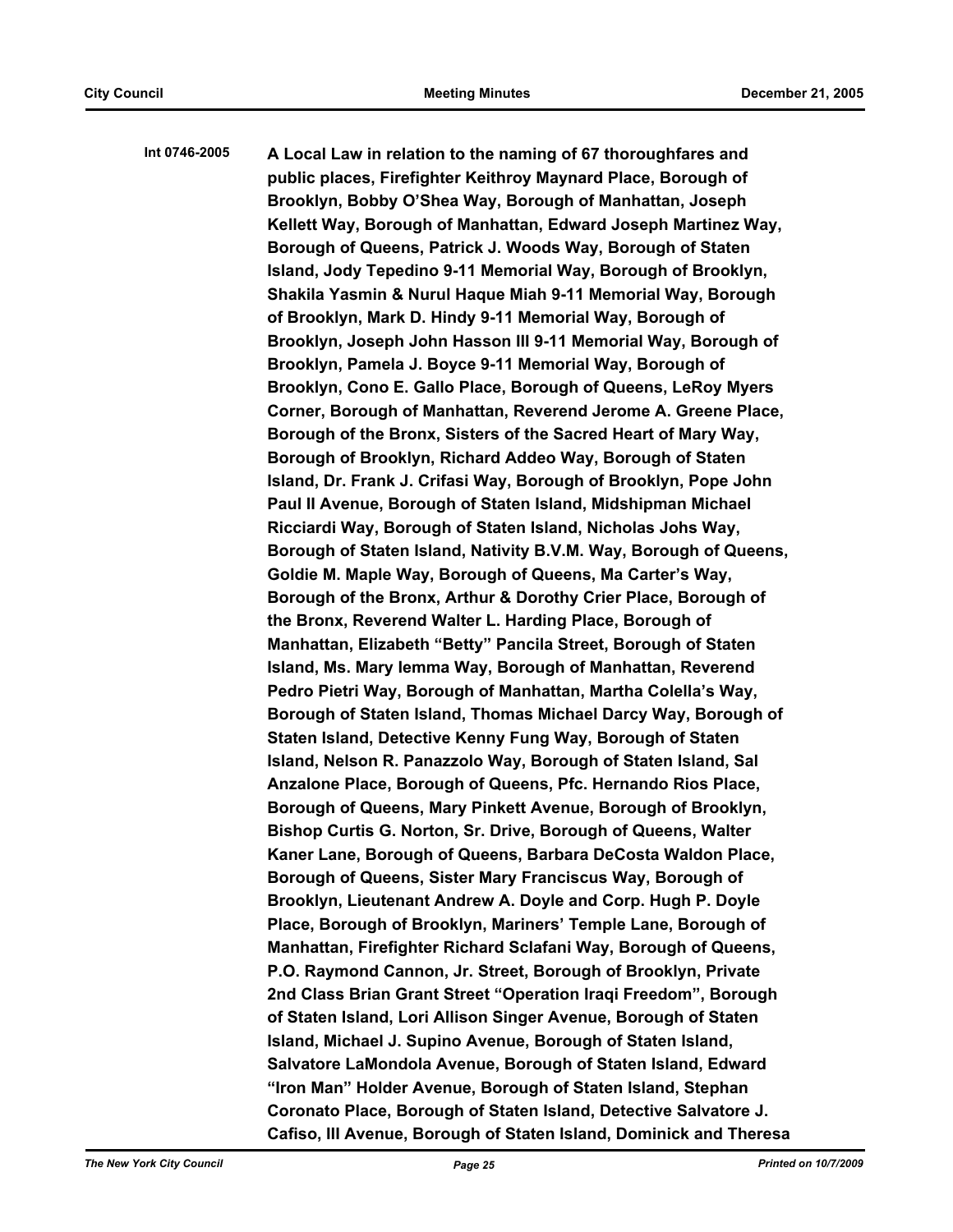**DiMartinis Avenue, Borough of Staten Island, Alfonso Ferrandino Court, Borough of Staten Island, George G. Srour Place, Borough of Staten Island, Jennifer M. Parisi Place "Beloved Daughter", Borough of Staten Island, Michael Herszdorfer Road, Borough of Staten Island, Edward Edwards Lane, Borough of Staten Island, Sgt. Doreen Scrimenti Place, Borough of Staten Island, Peter Jennings Way, Borough of Manhattan, Lois Sanders Drive, Borough of Queens, Ptl. Thomas J. Gargan Way, Borough of Manhattan, William Goldberg Way, Borough of Manhattan, Lou Walters Way, Borough of Manhattan, Joe Hintersteiner Place, Borough of Manhattan, Detectives R. Parker and P. Rafferty Way, Borough of Brooklyn, Thelma Boyd Boulevard, Borough of the Bronx, Firefighter Leon W. Smith, Jr. Memorial Way, Borough of Brooklyn, James Warren Nicolaidis Way, Borough of Brooklyn, Mary Woodard Lasker Way, Borough of Manhattan.**

*Attachments:* Committee Report 11/22/05, Committee Report 12/21/05, Hearing Transcript 12/21/05

**A motion was made that this Introduction be Approved by Council approved by consent Roll Call.**

**Enactment No:** 2005/131

Report of the Committee on Public Safety

**Int 0299-2004 A Local Law to amend the administrative code of the city of New York, in relation to the removal of graffiti from commercial and residential buildings, and in relation to establishing a process whereby the city may clean graffiti from these buildings.**

> *Attachments:* Memo In Support, Committee Report 9/27/04, Hearing Transcript 9/27/04, Committee Report 2/15/05, Hearing Transcript 2/15/05, Committee Report 12/12/05, Committee Report 12/21/05

**A motion was made that this Introduction be Approved by Council approved by Roll Call.**

**Affirmative,** 46 -

Speaker Miller, Addabbo Jr., Avella, Barron, Boyland, Brewer, Clarke, Comrie Jr., de Blasio, Felder, Fidler, Foster, Gallagher, Gennaro, Gentile, Gerson, Gonzalez, Jackson, James, Jennings Jr., Katz, Koppell, Lanza, Liu, Lopez, Martinez, McMahon, Monserrate, Moskowitz, Nelson, Oddo, Palma, Perkins, Quinn, Recchia Jr., Reed, Reyna, Rivera, Sanders Jr., Sears, Stewart, Vallone Jr., Vann, Weprin, Yassky and Arroyo

#### **Negative,** 1 -

Dilan

**Excused,** 3 -

Baez, Gioia and Seabrook

**Enactment No:** 2005/111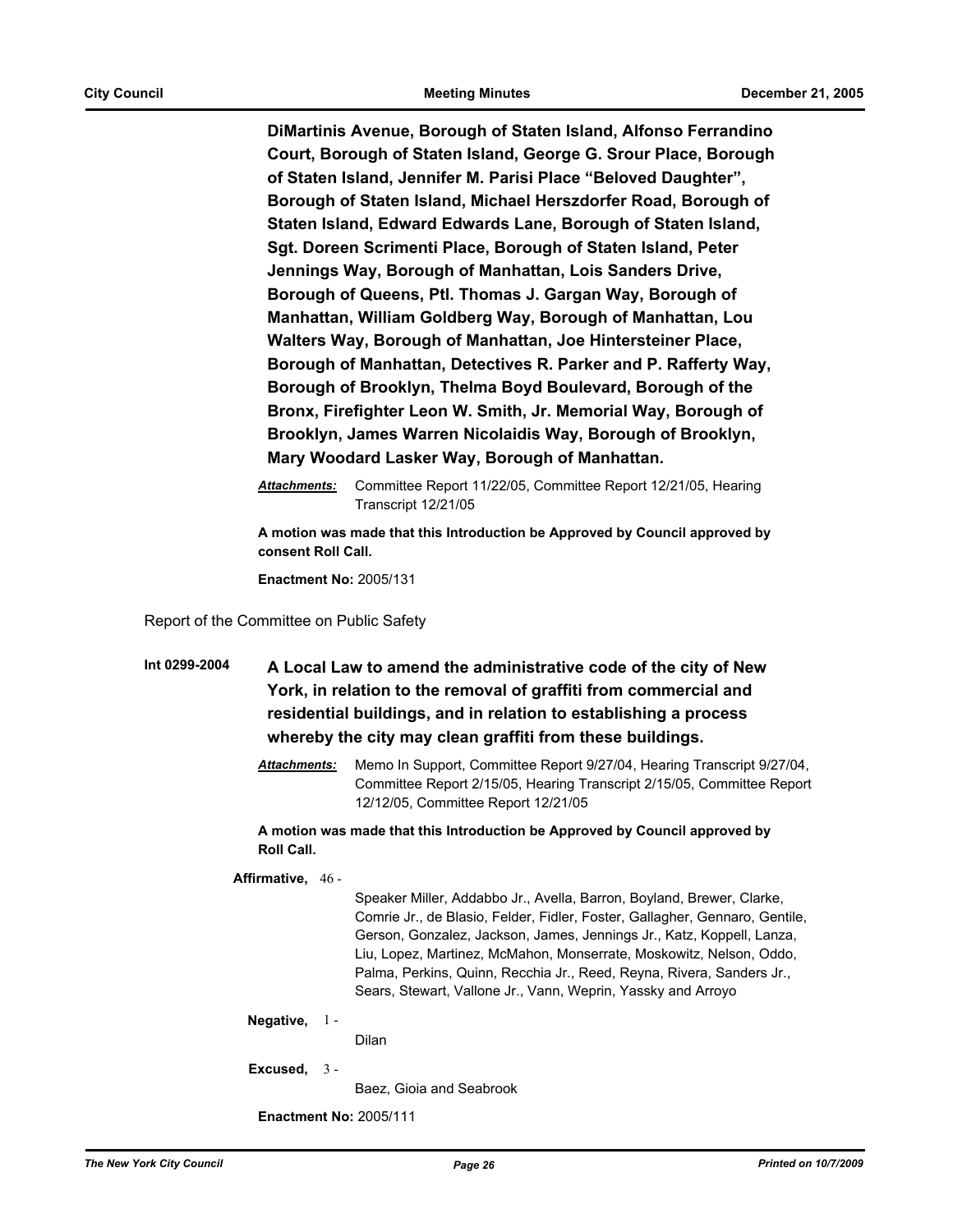| Int 0470-2004 | A Local Law to amend the administrative code of the city of New<br>York, in relation to requiring the police department to submit to the<br>council reports of crime in parks and playgrounds.                                                                                                                                                                                                                                                                |  |  |
|---------------|---------------------------------------------------------------------------------------------------------------------------------------------------------------------------------------------------------------------------------------------------------------------------------------------------------------------------------------------------------------------------------------------------------------------------------------------------------------|--|--|
|               | <b>Attachments:</b><br>Committee Report 2/3/05, Hearing Transcript 2/3/05, Committee Report<br>12/12/05, Fiscal Impact Statement - A, Hearing Transcript 11/29/05                                                                                                                                                                                                                                                                                             |  |  |
|               | A motion was made that this Introduction be Approved by Council approved by<br>consent Roll Call.                                                                                                                                                                                                                                                                                                                                                             |  |  |
|               | <b>Enactment No: 2005/114</b>                                                                                                                                                                                                                                                                                                                                                                                                                                 |  |  |
| Int 0556-2005 | A Local Law to amend the administrative code of the city of New<br>York, in relation to the possession and sale of graffiti instruments.                                                                                                                                                                                                                                                                                                                      |  |  |
|               | <b>Attachments:</b><br>Committee Report 2/15/05, Hearing Transcript 2/15/05, Committee Report<br>12/12/05                                                                                                                                                                                                                                                                                                                                                     |  |  |
|               | A motion was made that this Introduction be Approved by Council approved by<br>consent Roll Call.                                                                                                                                                                                                                                                                                                                                                             |  |  |
|               | <b>Enactment No: 2005/124</b>                                                                                                                                                                                                                                                                                                                                                                                                                                 |  |  |
| Int 0663-2005 | A Local Law to amend the administrative code of the city of New<br>York, in relation to community service for certain graffiti offenses.                                                                                                                                                                                                                                                                                                                      |  |  |
|               | <b>Committee Report</b><br><b>Attachments:</b>                                                                                                                                                                                                                                                                                                                                                                                                                |  |  |
|               | A motion was made that this Introduction be Approved by Council approved by<br>consent Roll Call.                                                                                                                                                                                                                                                                                                                                                             |  |  |
|               | <b>Enactment No: 2005/127</b>                                                                                                                                                                                                                                                                                                                                                                                                                                 |  |  |
|               | Report of the Committee on Rules, Privileges, and Elections                                                                                                                                                                                                                                                                                                                                                                                                   |  |  |
| M 0690-2005   | <b>Communication from the New York County Democratic Committee</b><br>- Recommending the name of Gregory C. Soumas to the Council<br>regarding his appointment to the New York City Board of Elections,<br>to fill an existing vacancy in said office for the remainder of the<br>current term expiring on December 31, 2008.<br><b>Committee Report</b><br><b>Attachments:</b><br>A motion was made that this Communication be Approved, by Council approved |  |  |
|               | by consent Roll Call.                                                                                                                                                                                                                                                                                                                                                                                                                                         |  |  |
| Res 1333-2005 | Resolution approving the appointment by the Council of Gregory<br><b>Charles Soumas as The New York County Democratic</b><br><b>Commissioner of Elections.</b>                                                                                                                                                                                                                                                                                                |  |  |
|               | <b>Committee Report</b><br><b>Attachments:</b>                                                                                                                                                                                                                                                                                                                                                                                                                |  |  |
|               | A motion was made that this Resolution be Approved, by Council approved by<br>consent Roll Call.                                                                                                                                                                                                                                                                                                                                                              |  |  |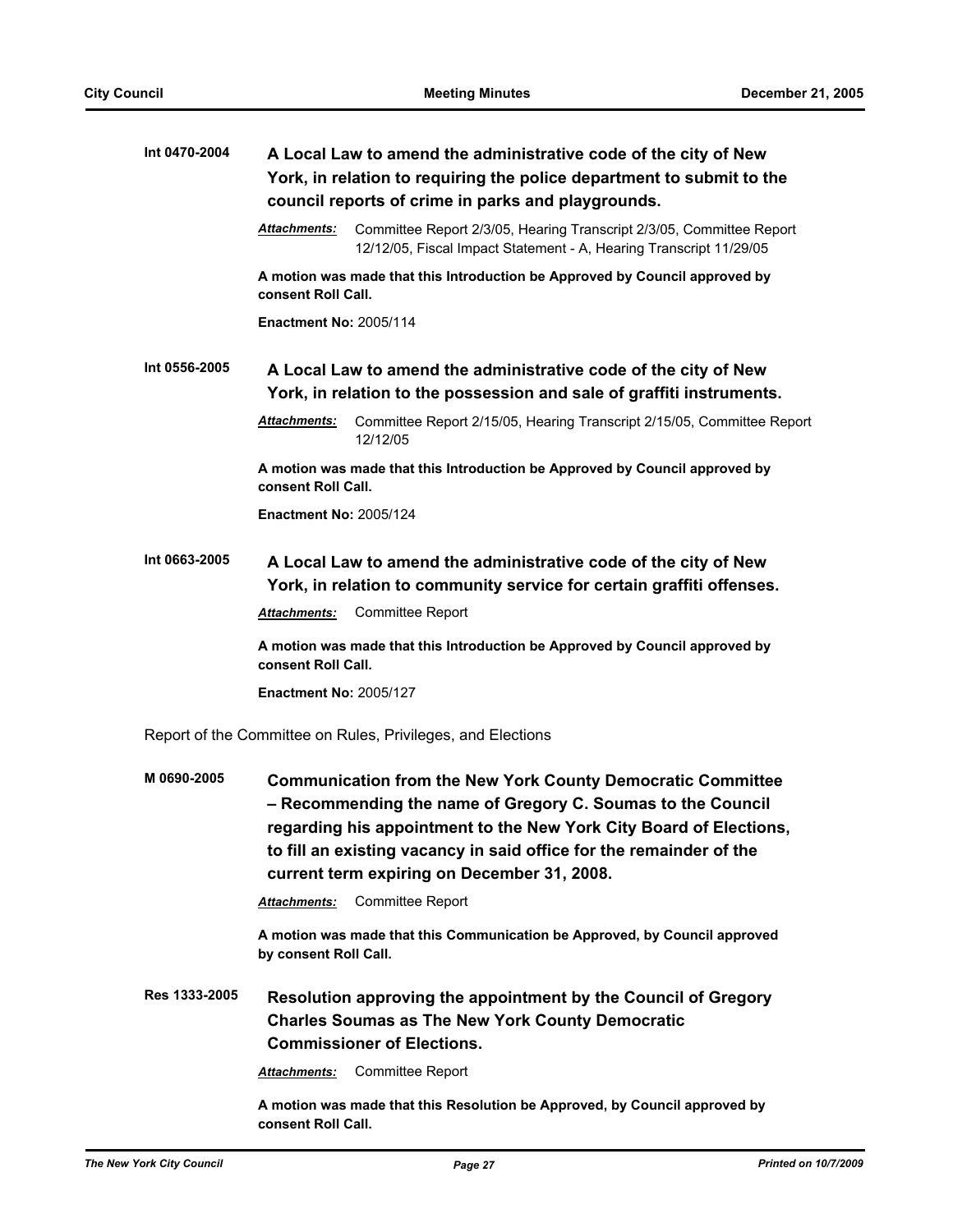**M 0721-2005 Communication from the Mayor - Submitting the name of Christopher Collins to the Council for its advice and consent regarding his appointment as a member of the Boards of Standards and Appeals, Pursuant to Sections 31 and 659 of the City Charter.** *Attachments:* Committee Report **A motion was made that this Mayor's Message be Approved, by Council approved by consent Roll Call. Res 1334-2005 Resolution approving the appointment by the Mayor of Christopher Collins as a Commissioner of the New York City Board of Standards and Appeals.** *Attachments:* Committee Report **A motion was made that this Resolution be Approved, by Council approved by consent Roll Call.**

Report of the Committee on State and Federal Legislation

**SLR 0144-2005 State Legislation Resolution requesting the New York State Legislature to pass a bill introduced by Senator Flanagan, S.5946, "AN ACT to amend the eminent domain procedure law, the not-for-profit corporation law, the general municipal law and the public authorities law, in relation to eminent domain reform; providing for the creation of a temporary state commission to examine eminent domain laws and make recommendations for further reforms; and making an appropriation therefor".**

*Attachments:* Committee Report

**A motion was made that this SLR be Approved, by Council approved by consent Roll Call.**

**SLR 0145-2005 State Legislation Resolution requesting the New York State Legislature to pass a bill introduced by Assembly Member Brodsky, A.9043-A, "AN ACT to amend the public authorities law, the not-for-profit corporation law, the general municipal law and the eminent domain procedure law, in relation to eminent domain reform".**

*Attachments:* Committee Report

**A motion was made that this SLR be Approved, by Council approved by Roll Call.**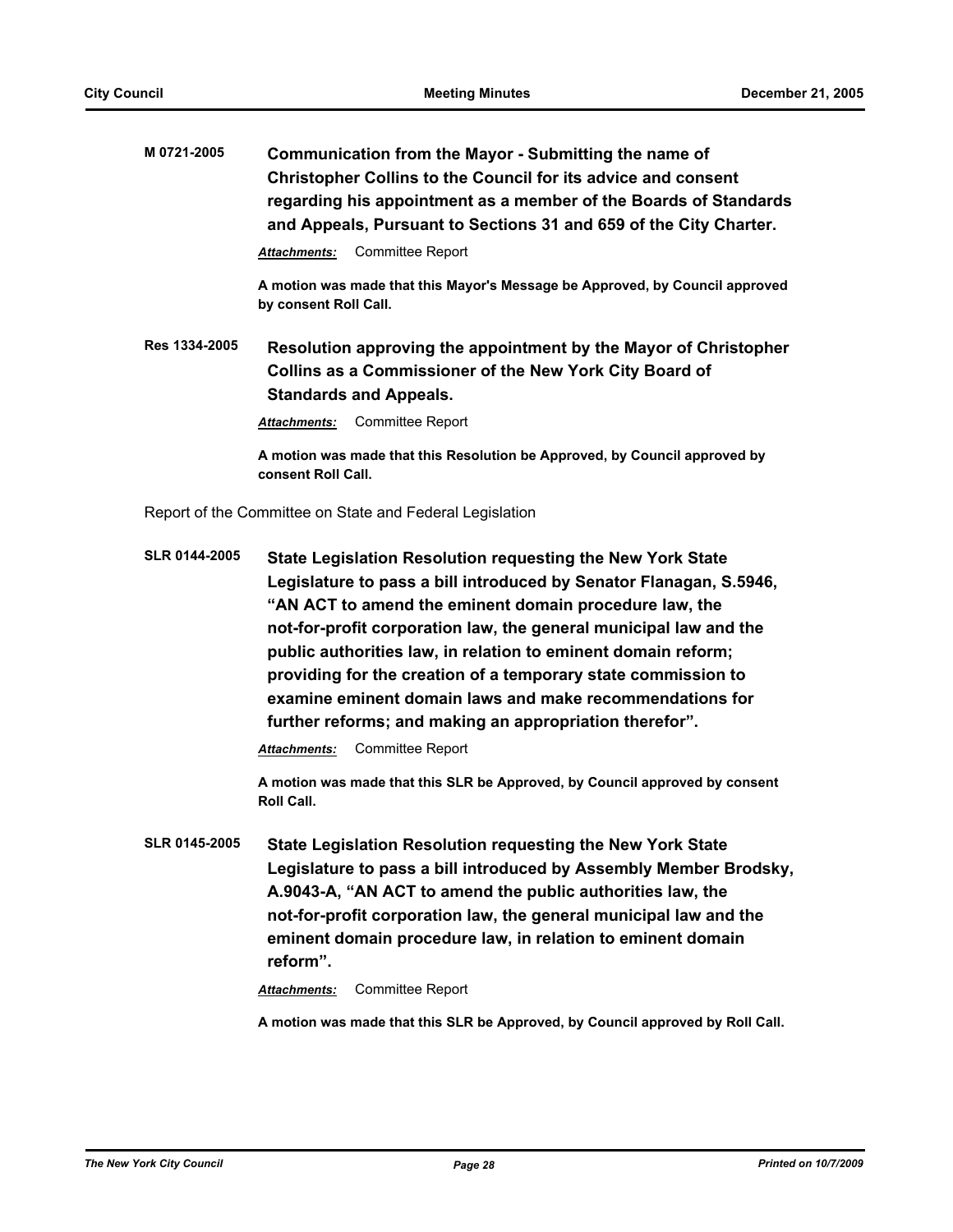| Affirmative. 43 -   |                                                                             |
|---------------------|-----------------------------------------------------------------------------|
|                     | Speaker Miller, Addabbo Jr., Avella, Barron, Boyland, Brewer, Clarke,       |
|                     | Comrie Jr., de Blasio, Felder, Foster, Gallagher, Gennaro, Gentile, Gerson, |
|                     | Gonzalez, Jackson, James, Jennings Jr., Katz, Koppell, Lanza, Liu, Lopez,   |
|                     | Martinez, Monserrate, Moskowitz, Nelson, Oddo, Palma, Perkins, Quinn,       |
|                     | Reed, Reyna, Rivera, Sanders Jr., Sears, Stewart, Vallone Jr., Vann,        |
|                     | Weprin, Yassky and Arroyo                                                   |
| Excused. $3 -$      |                                                                             |
|                     | Baez. Gioja and Seabrook                                                    |
| <b>Abstain.</b> 4 - |                                                                             |
|                     | Dilan. Fidler. McMahon and Recchia Jr.                                      |

Report of the Committee on Technology in Government

**Int 0625-2005 A Local Law to establish a temporary advisory committee to advise the mayor and the speaker of the council on issues pertaining to access to broadband technologies within the city of New York.**

*Attachments:* Committee Report 6/10/05, Committee Report 12/12/05

**A motion was made that this Introduction be Approved by Council approved by consent Roll Call.**

**Enactment No:** 2005/126

Report of the Committee on Transportation

**Int 0495-2004 A Local Law to amend the administrative code of the city of New York, in relation to establishing a "no wake area" within the Harlem River and requiring appropriate signage, requiring the preparation and distribution of educational material about wake reduction and establishing a temporary citywide boater safety and wake reduction task force.**

*Attachments:* Committee Report 6/9/05, Committee Report 12/6/05

**A motion was made that this Introduction be Approved by Council approved by consent Roll Call.**

**Enactment No:** 2005/117

### 12. General Orders Calendar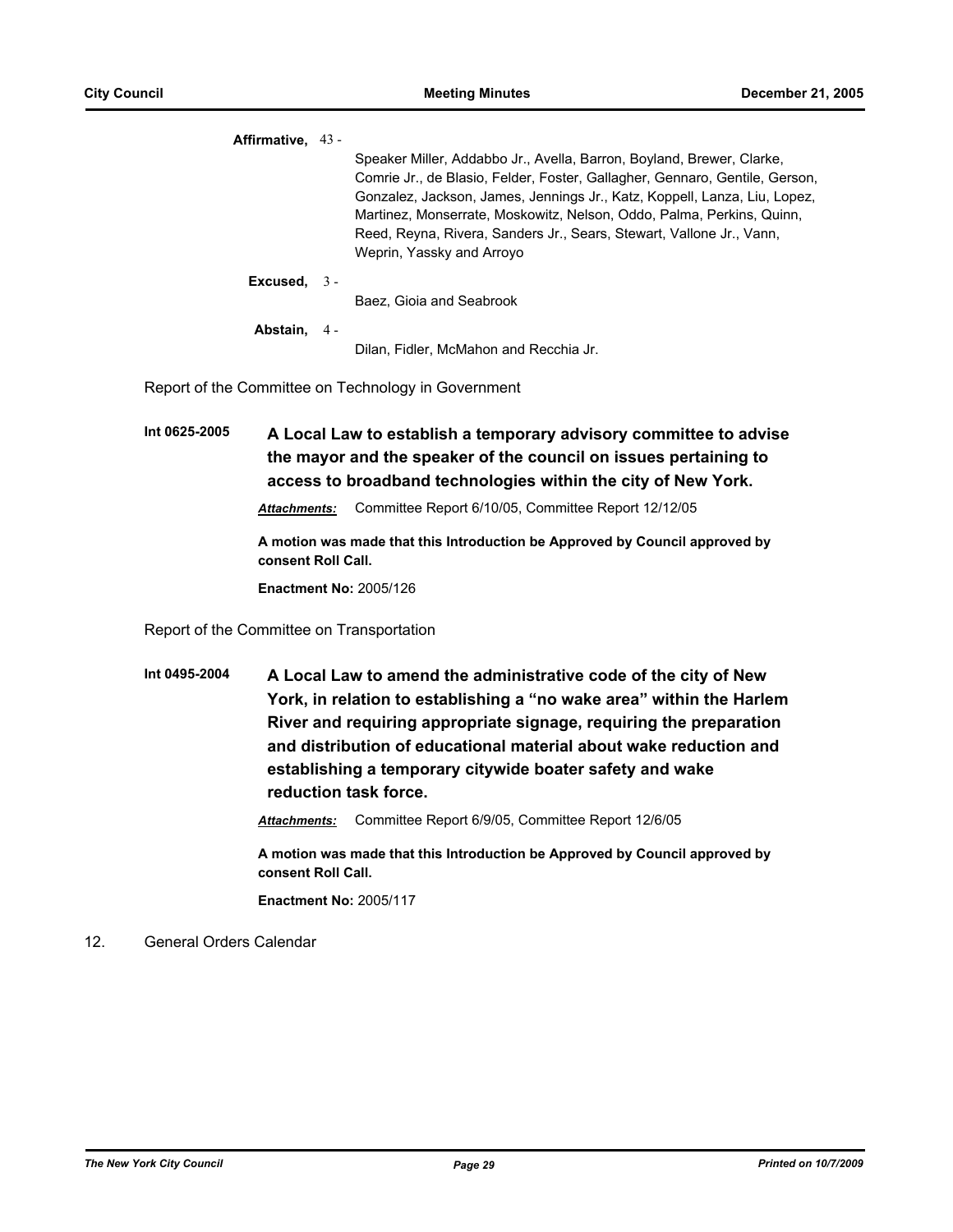# **Int 0464-2004 A Local Law to amend the administrative code of the city of New York, in relation to the provision of language assistance services by the Department of Education.**

*Attachments:* Committee Report 5/17/05, Translation Unit Budget 5/17/05, Information Request Responses 5/17/05, Hearing Transcript 5/17/05, Committee Report 10/7/05, Hearing Transcript 10/7/05, Final Hehir Report 10/7/05, Handout 1- 10/7/05, Handout 2 - 10/7/05, Handout 3 - 10/7/05, Information Request Responses 10/7/05, Committee Report 10/31/05, Hearing Transcript 10/31/05, Committee Report 11/10/05, Hearing Transcript 11/10/05, Information Request Responses 11/10/05, Information Request - Attachment 1- 11/10/05, Information Request - Attachment 2- 11/10/05, Information Request - Attachment 3 - 11/10/05, Committee Report 11/29/05, Hearing Transcript 11/29/05, Fiscal Impact Statement, Mayor's Veto Message - Cover, Mayor's Veto Message, Hearing Transcript - Stated Meeting 10/11/05, Hearing Transcript - Stated Meeting 10/27/05, Hearing Transcript - Stated Meeting 11/30/05, Hearing Transcript - Stated Meeting 12/8/05, Hearing Transcript - Stated Meeting 12/21/05

### **A motion was made that this Introduction be Approved by Council approved by Roll Call.**

### **Affirmative,** 35 -

Speaker Miller, Barron, Boyland, Brewer, Clarke, Comrie Jr., Dilan, de Blasio, Fidler, Foster, Gerson, Gonzalez, Jackson, James, Jennings Jr., Katz, Koppell, Liu, Lopez, Martinez, Monserrate, Moskowitz, Nelson, Palma, Perkins, Quinn, Reed, Reyna, Rivera, Sanders Jr., Sears, Vann, Weprin, Yassky and Arroyo

# **Negative,** 11 -

Avella, Felder, Gallagher, Gennaro, Gentile, Lanza, McMahon, Oddo, Recchia Jr., Stewart and Vallone Jr.

### **Excused,** 3 -

Baez, Gioia and Seabrook

### **Abstain,** 1 -

Addabbo Jr.

## **Int 0521-2004 A Local Law to amend the New York City Charter, in relation to procurement.**

*Attachments:* Committee Report 1/24/05, Hearing Transcript 1/24/05, Committee Report 4/19/05, Hearing Transcript 4/19/05, Committee Report 5/11/05, Hearing Transcript - Stated Meeting 4/20/05, Hearing Transcript - Stated Meeting 10/11/05

**This Introduction was Laid Over by Council**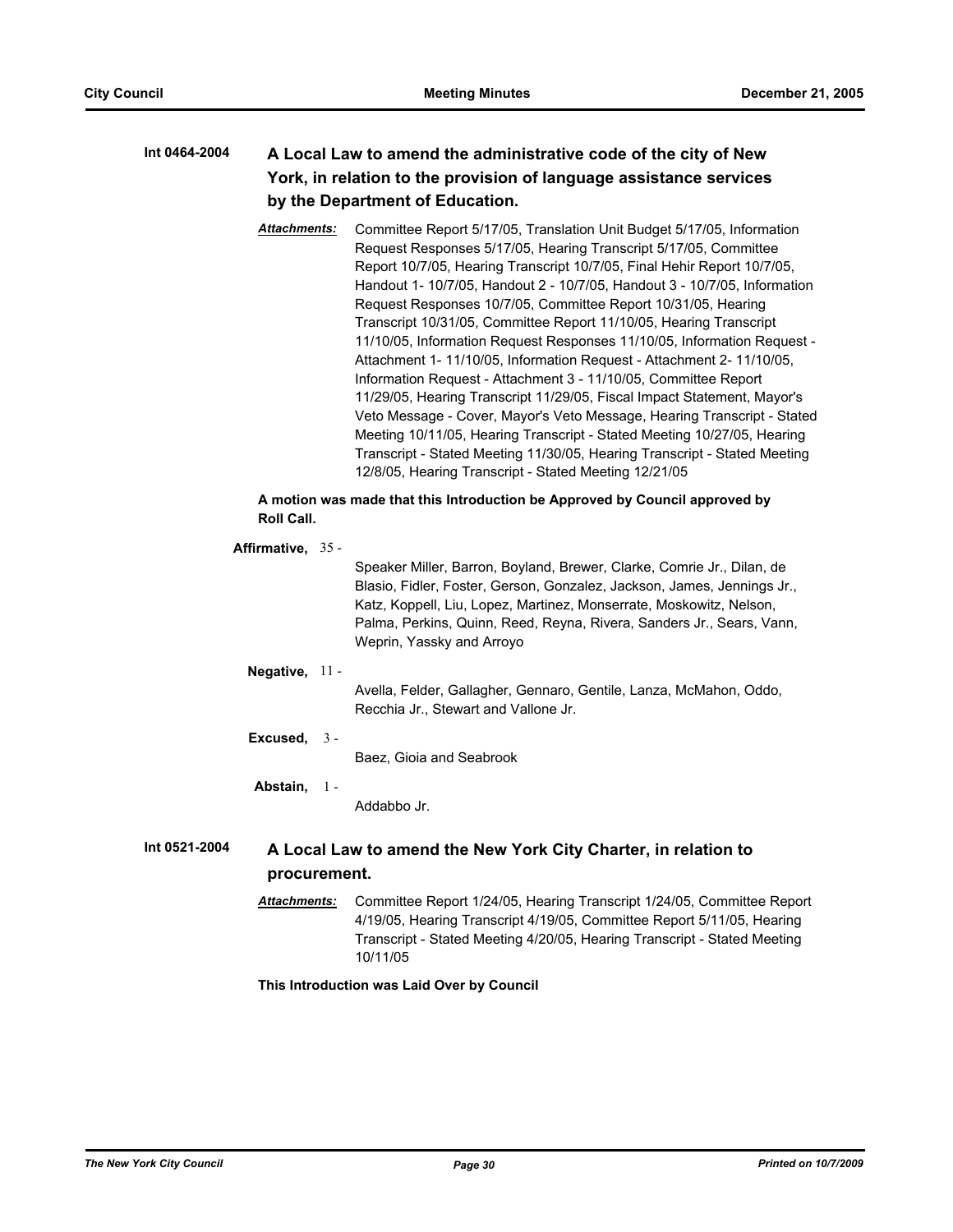| Int 0550-2005 | A Local Law to amend the New York city charter, in relation to<br>requiring the New York city department of education to report on<br>the number of temporary and non-standard classrooms in use in<br>the public school system. |                                                                                                                                                                                                                                                                                                                                                                                                                                                                                                                                                                                             |  |
|---------------|----------------------------------------------------------------------------------------------------------------------------------------------------------------------------------------------------------------------------------|---------------------------------------------------------------------------------------------------------------------------------------------------------------------------------------------------------------------------------------------------------------------------------------------------------------------------------------------------------------------------------------------------------------------------------------------------------------------------------------------------------------------------------------------------------------------------------------------|--|
|               | Attachments:                                                                                                                                                                                                                     | Committee Report 6/15/05, Witness List 6/15/05, Class Size & Buildng<br>Use - Handout 6/15/05, Hearing Transcript 6/15/05, Committee Report<br>10/31/05, Committee Report 11/10/05, Committee Report 11/29/05                                                                                                                                                                                                                                                                                                                                                                               |  |
|               | consent Roll Call.                                                                                                                                                                                                               | A motion was made that this Introduction be Approved by Council approved by                                                                                                                                                                                                                                                                                                                                                                                                                                                                                                                 |  |
|               | <b>Enactment No: 2005/122</b>                                                                                                                                                                                                    |                                                                                                                                                                                                                                                                                                                                                                                                                                                                                                                                                                                             |  |
| Int 0619-2005 | A Local Law to amend the New York city charter, in relation to<br>requiring the New York city department of education to report<br>average class sizes in each school to the City Council.                                       |                                                                                                                                                                                                                                                                                                                                                                                                                                                                                                                                                                                             |  |
|               | Attachments:                                                                                                                                                                                                                     | Committee Report 6/15/05, Witness List 6/15/05, Class Size & Buildng<br>Use - Handout 6/15/05, Hearing Transcript 6/15/05, Committee Report<br>10/31/05, Committee Report 11/10/05, Committee Report 11/29/05                                                                                                                                                                                                                                                                                                                                                                               |  |
|               | consent Roll Call.                                                                                                                                                                                                               | A motion was made that this Introduction be Approved by Council approved by                                                                                                                                                                                                                                                                                                                                                                                                                                                                                                                 |  |
|               | <b>Enactment No: 2005/125</b>                                                                                                                                                                                                    |                                                                                                                                                                                                                                                                                                                                                                                                                                                                                                                                                                                             |  |
| Int 0731-2005 | force.                                                                                                                                                                                                                           | A Local Law to amend the administrative code of the city of New<br>York, in relation to establishing a citywide stoop line stand task                                                                                                                                                                                                                                                                                                                                                                                                                                                       |  |
|               | <b>Attachments:</b>                                                                                                                                                                                                              | Committee Report 10/17/05, Committee Report 10/24/05                                                                                                                                                                                                                                                                                                                                                                                                                                                                                                                                        |  |
|               |                                                                                                                                                                                                                                  | This Introduction was Laid Over by Council                                                                                                                                                                                                                                                                                                                                                                                                                                                                                                                                                  |  |
| LU 0620-2005  |                                                                                                                                                                                                                                  | Uniform land use review procedure application no. 050210 ZSM,<br>pursuant to §197-c and §197-d of the Charter of the City of New<br>York concerning a special permit under the Zoning Resolution in<br>the Borough of Manhattan, Council District no. 3 to allow retail uses<br>on the ground floor and cellar of an existing 6-story building. This<br>application is subject to review and action by the Land Use<br>Committee only if appealed to the Council pursuant to §197-d(b)(2)<br>of the Charter or called-up by vote of the Council pursuant to<br>§197-d(b)(3) of the Charter. |  |
|               | <b>Attachments:</b>                                                                                                                                                                                                              | Hearing Transcript - Zoning 11/14                                                                                                                                                                                                                                                                                                                                                                                                                                                                                                                                                           |  |
|               |                                                                                                                                                                                                                                  | A motion was mado that this Land Llso Annlication bo Annrouad by Council                                                                                                                                                                                                                                                                                                                                                                                                                                                                                                                    |  |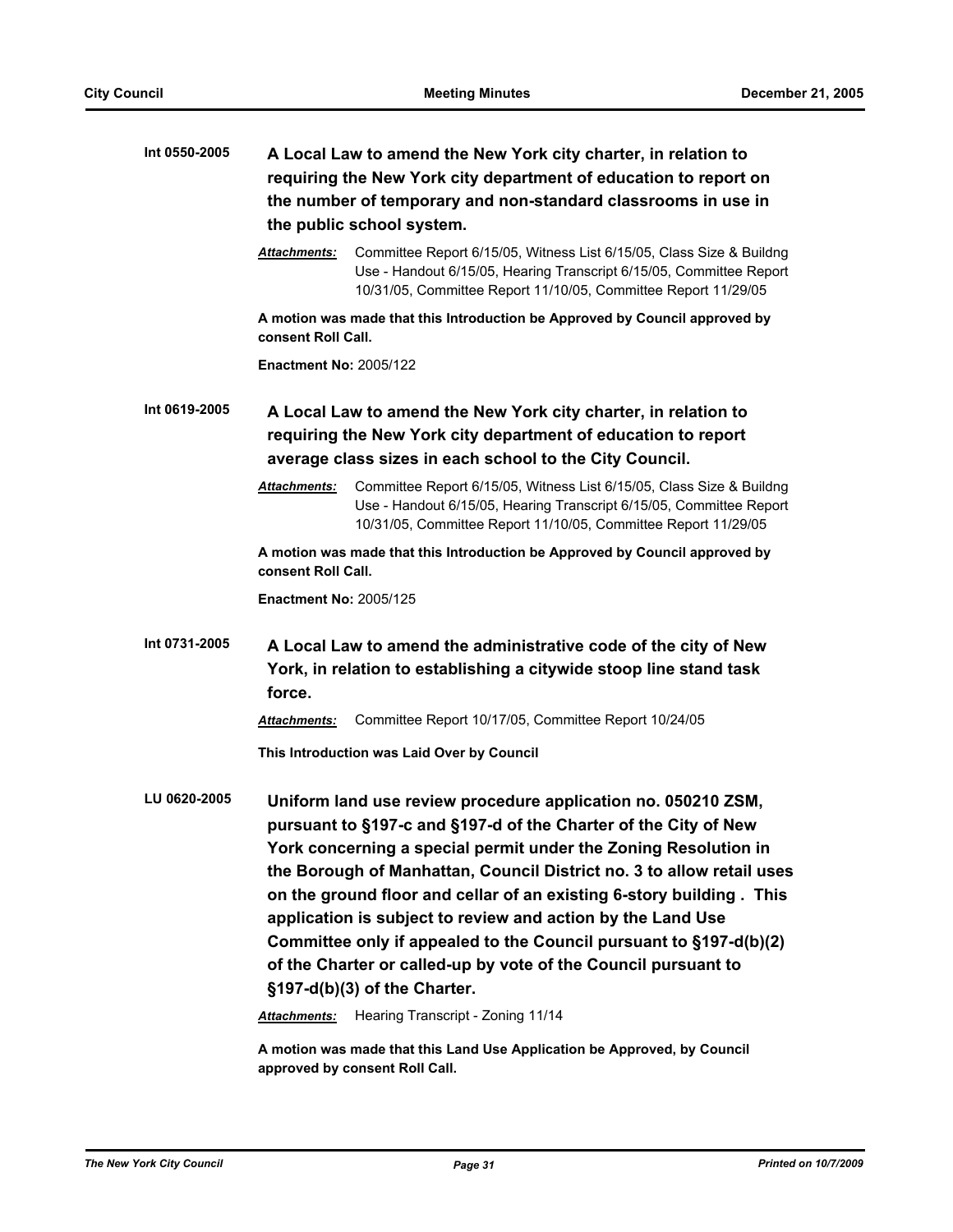**Res 1335-2005 Resolution approving with modification the decision of the City Planning Commission on ULURP No. C 050210 ZSM (L.U. No. 620), for the grant of a special permit pursuant to Section 74-781 of the Zoning Resolution to modify the use regulations of Section 42-14D(2) (b) to allow retail uses in an M1-5B District at 525 Broome Street, Manhattan.**

*Attachments:* Committee Report

**A motion was made that this Resolution be Approved, by Council approved by consent Roll Call.**

### **T2004-0073 Commissioner of Deeds**

*Attachments:* Hearing Transcript - Charter Meeting 1/7/04, Hearing Transcript - Stated Meeting 1/2/04, Hearing Transcript - Stated Meeting 2/4/04, Hearing Transcript - Stated Meeting 2/26/04, Hearing Transcript - Stated Meeting 3/10/04, Hearing Transcript - Stated Meeting 3/24/04, Hearing Transcript - Stated Meeting 4/1/04, Hearing Transcript - Stated Meeting 4/21/04, Hearing Transcript - Stated Meeting 5/5/04, Hearing Transcript - Stated Meeting 5/19/04, Hearing Transcript - Stated Meeting 6/7/04, Hearing Transcript - Stated Meeting 6/21/04, Hearing Transcript - Stated Meeting 6/22/04, Hearing Transcript - Stated Meeting 6/24/04, Hearing Transcript - Stated Meeting 6/28/04, Hearing Transcript - Stated Meeting 7/21/04, Hearing Transcript - Stated Meeting 8/12/04, Hearing Transcript - Stated Meeting 9/9/04, Hearing Transcript - Stated Meeting 9/28/04, Hearing Transcript - Stated Meeting 10/13/04, Hearing Transcript - Stated Meeting 10/27/04, Hearing Transcript - Stated Meeting 11/10/04, Hearing Transcript - Stated Meeting 11/23/04, Hearing Transcript - Stated Meeting 12/7/04, Heairng Transcript - Stated Meeting 12/15/04, Hearing Transcript - Charter Meeting, Hearing Transcript - Stated Meeting 1/19/05, Hearing Transcript - Stated Meeting 2/2/05, Hearing Transcript - Stated Meeting 2/16/05, Hearing Transcript - Stated Meeting 3/9/05, Hearing Transcript - Stated Meeting 4/20/05, Hearing Transcript - Stated Meeting 6/8/05, Hearing Transcript - Stated Meeting 10/11/05

**A motion was made that this Commissioner of Deeds be Approved by Council approved by Roll Call.**

Coupled on General Order Calendar

**Contracts** 

# **Int 0534-2005 A Local Law to amend the administrative code of the city of New York, in relation to environmental purchasing and the establishment of a director of citywide environmental purchasing.**

*Attachments:* Change of Committee Assignment Memo, Committee Report 2/15/05, Hearing Transcript 2/15/05, Committee Report 9/26/05, Hearing Transcript 9/26/05, Committee Report 12/20/05

**Enactment No:** 2005/118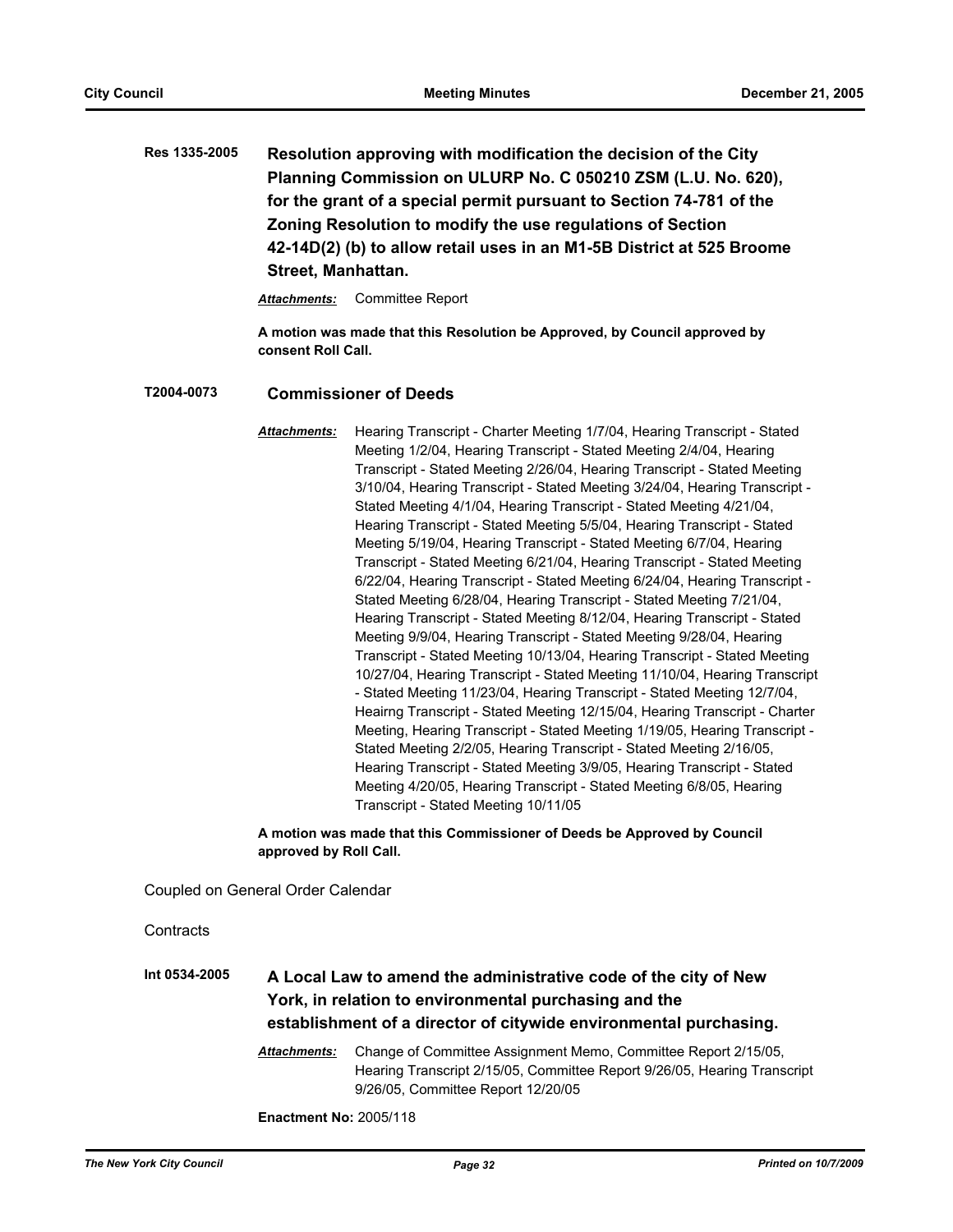| Int 0536-2005 | A Local Law to amend the administrative code of the city of New<br>York, in relation to the purchase of energy efficient products, and to<br>repeal subdivisions a, c, d, e and f of section 6-127 of such code.                  |                                                                                                                                                                                                                       |  |
|---------------|-----------------------------------------------------------------------------------------------------------------------------------------------------------------------------------------------------------------------------------|-----------------------------------------------------------------------------------------------------------------------------------------------------------------------------------------------------------------------|--|
|               | Attachments:                                                                                                                                                                                                                      | Change of Committee Assignment Memo, Committee Report 2/15/05,<br>Hearing Transcript 2/15/05, Committee Report 9/26/05, Hearing Transcript<br>9/26/05, Committee Report 12/20/05                                      |  |
|               | <b>Enactment No: 2005/119</b>                                                                                                                                                                                                     |                                                                                                                                                                                                                       |  |
| Int 0544-2005 | A Local Law to amend the administrative code of the city of New<br>York, in relation to the reduction of hazardous substances in<br>products purchased by the city.                                                               |                                                                                                                                                                                                                       |  |
|               | Attachments:                                                                                                                                                                                                                      | Change of Committee Assignment Memo, Committee Report 2/15/05,<br>Hearing Transcript 2/15/05, Committee Report 9/26/05, Committee Report<br>12/20/05                                                                  |  |
|               | <b>Enactment No: 2005/120</b>                                                                                                                                                                                                     |                                                                                                                                                                                                                       |  |
| Int 0545-2005 | A Local Law to amend the administrative code of the city of New<br>York, in relation to the purchase of products with recycled content,<br>and to repeal section 6-122 and subchapter 5 of chapter 3 of title 16<br>of such code. |                                                                                                                                                                                                                       |  |
|               | <u>Attachments:</u>                                                                                                                                                                                                               | Change of Committee Assignment Memo, Committee Report 2/15/05,<br>Hearing Transcript 2/15/05, Committee Report 9/26/05, Hearing Transcript<br>9/26/05, Committee Report 12/20/05                                      |  |
|               | <b>Enactment No: 2005/121</b>                                                                                                                                                                                                     |                                                                                                                                                                                                                       |  |
| Int 0552-2005 | A Local Law to amend the administrative code of the city of New<br>York, in relation to the purchase of green cleaning and other<br>custodial products.                                                                           |                                                                                                                                                                                                                       |  |
|               | Attachments:                                                                                                                                                                                                                      | Change of Committee Assignment Memo, Committee Report 2/15/05,<br>Hearing Transcript 2/15/05, Committee Report 9/26/05, Committee Report<br>12/20/05, Fiscal Impact Statement - A                                     |  |
|               | <b>Enactment No: 2005/123</b>                                                                                                                                                                                                     |                                                                                                                                                                                                                       |  |
| Int 0727-2005 |                                                                                                                                                                                                                                   | A Local Law to amend the charter and the administrative code of<br>the city of New York, in relation to the enhancement of<br>opportunities for minority and women owned business enterprises<br>in city procurement. |  |
|               | <b>Attachments:</b>                                                                                                                                                                                                               | Committee Report 10/17/05, Committee Report 12/12/05, Committee<br>Report 12/20/05                                                                                                                                    |  |
|               | <b>Enactment No: 2005/129</b>                                                                                                                                                                                                     |                                                                                                                                                                                                                       |  |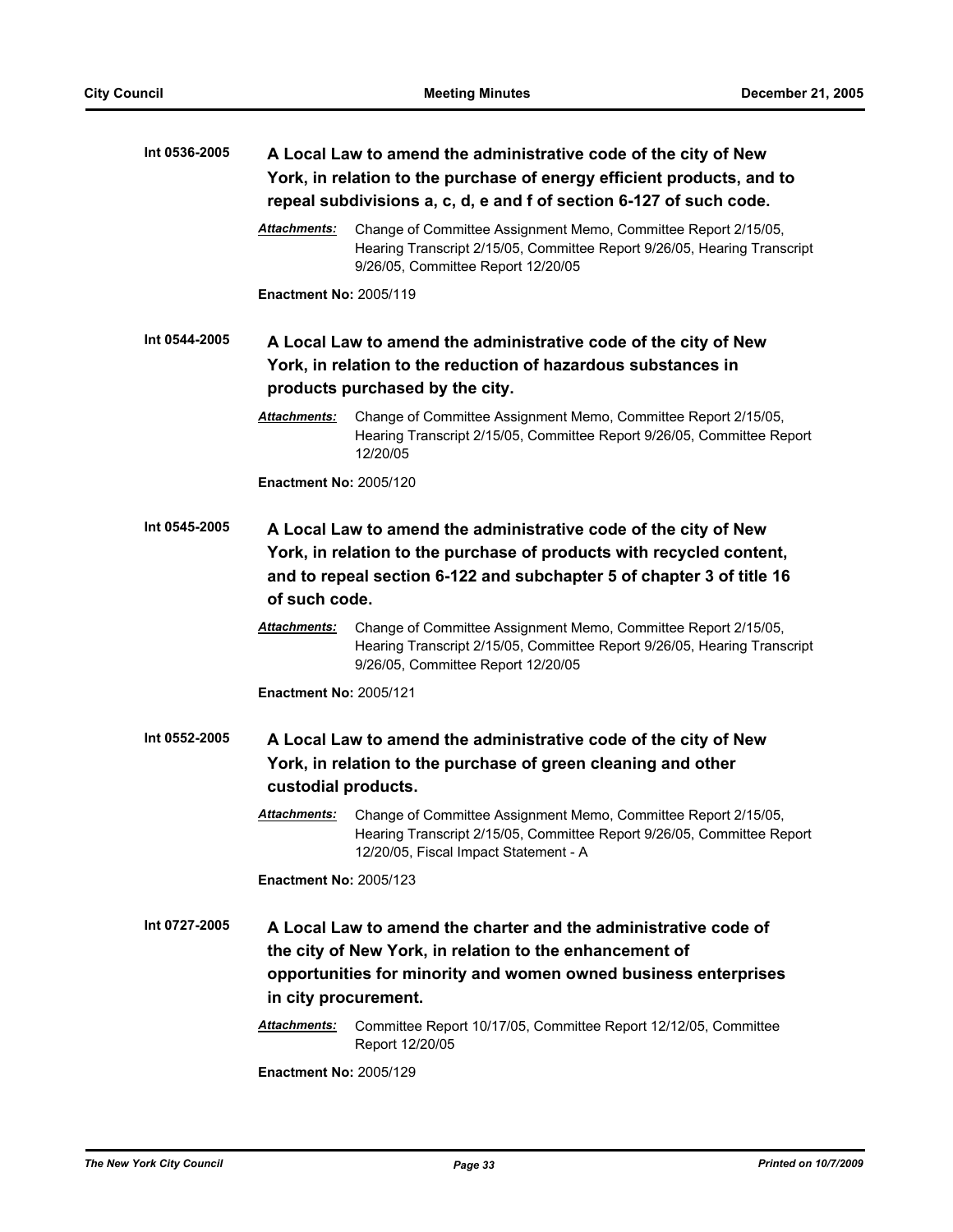### Environmental Protection

| Int 0397-2004 | A Local Law to amend the administrative code of the city of New<br>York, in relation to the noise control code and the repeal of<br>subchapters 4, 5 and 6 of chapter 2 of title 24 of such code.                                |                                                                                                                                                                                                                                                          |  |
|---------------|----------------------------------------------------------------------------------------------------------------------------------------------------------------------------------------------------------------------------------|----------------------------------------------------------------------------------------------------------------------------------------------------------------------------------------------------------------------------------------------------------|--|
|               | <b>Attachments:</b>                                                                                                                                                                                                              | Committee Report 1/26/05, Hearing Transcript 1/26/05, Committee Report<br>12/21/05, Hearing Transcript 12/21/05                                                                                                                                          |  |
|               | <b>Enactment No: 2005/113</b>                                                                                                                                                                                                    |                                                                                                                                                                                                                                                          |  |
| Res 1299-2005 | <b>Attachments:</b>                                                                                                                                                                                                              | Resolution finding that the enactment of Proposed Int. No. 397-A<br>does not have a significant adverse impact on the environment and<br>is consistent with the state environmental quality review act.<br>Committee Report, Consistency Assessment Form |  |
| Int 0744-2005 | A Local Law to amend the administrative code of the city of New<br>York, in relation to technical amendments to section 24-163.1 of<br>such code.                                                                                |                                                                                                                                                                                                                                                          |  |
|               | <b>Attachments:</b>                                                                                                                                                                                                              | Committee Report 12/6/05, Committee Report 12/21/05                                                                                                                                                                                                      |  |
|               | <b>Enactment No: 2005/130</b>                                                                                                                                                                                                    |                                                                                                                                                                                                                                                          |  |
| Finance       |                                                                                                                                                                                                                                  |                                                                                                                                                                                                                                                          |  |
| Int 0345-2004 | A Local Law to amend the administrative code of the city of New<br>York, in relation to the establishment of the<br>Madison/23rd/Flatiron/Chelsea business improvement district.                                                 |                                                                                                                                                                                                                                                          |  |
|               | Attachments:                                                                                                                                                                                                                     | Committee Report 5/19/04, Committee Report 10/21/05, Committee Report<br>11/16/05, Committee Report 12/21/05                                                                                                                                             |  |
|               | <b>Enactment No: 2005/112</b>                                                                                                                                                                                                    |                                                                                                                                                                                                                                                          |  |
| Int 0751-2005 | A Local Law to amend the administrative code of the city of New<br>York, in relation to authorizing an increase in the amount to be<br>expended in eleven business improvement districts and one<br>special assessment district. |                                                                                                                                                                                                                                                          |  |
|               | Attachments:                                                                                                                                                                                                                     | Committee Report, Fiscal Impact Statement, Hearing Transcript, Hearing<br>Transcript - Stated Meeting 12/21/05, Local Law                                                                                                                                |  |
|               | <b>Enactment No: 2005/133</b>                                                                                                                                                                                                    |                                                                                                                                                                                                                                                          |  |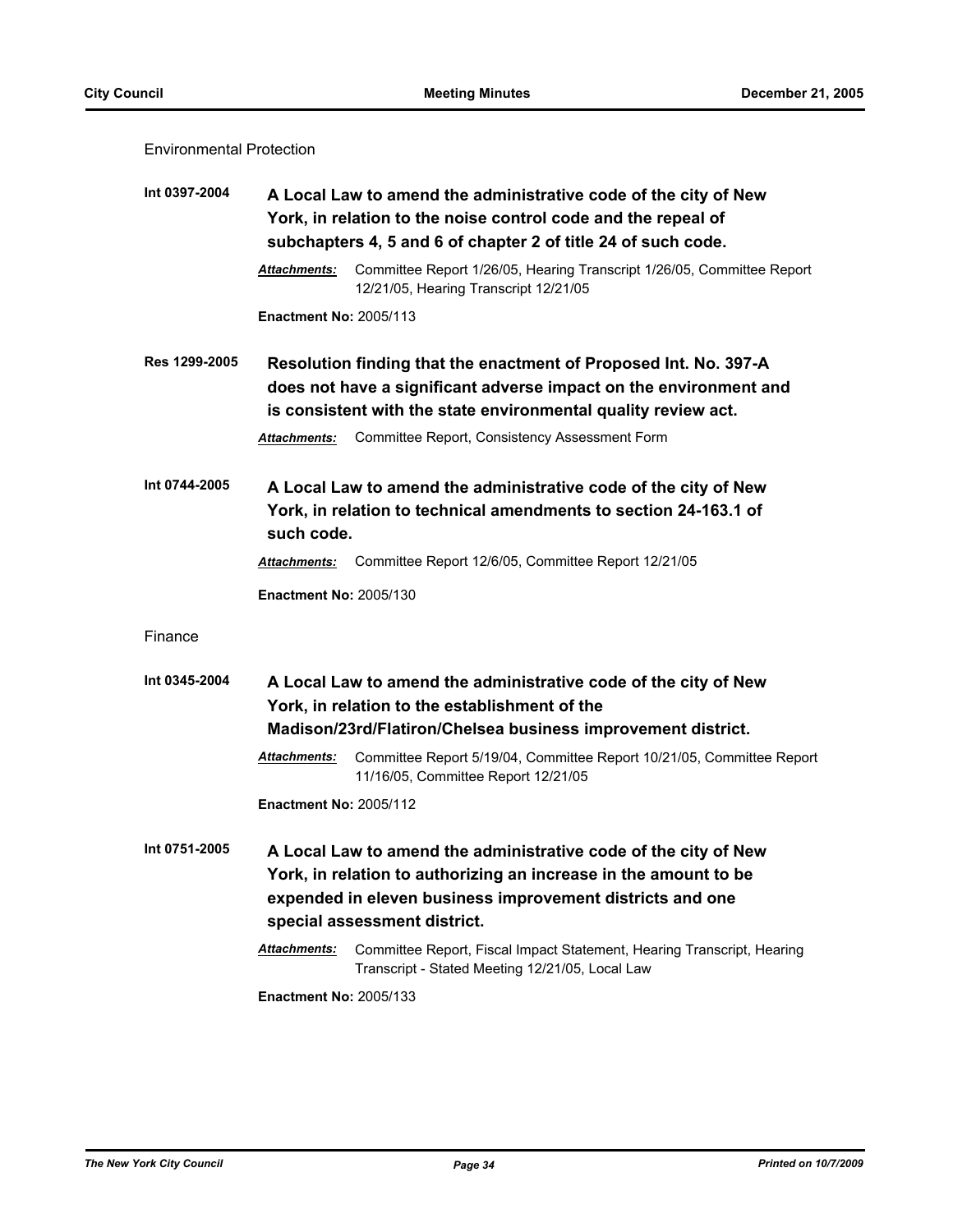| Int 0762-2005 | A Local Law to amend the administrative code of the city of New<br>York, in relation to authorizing an increase in the amount to be<br>expended in the Times Square business improvement district.               |                                                                                                                                                                                                                                                                                                                        |  |
|---------------|------------------------------------------------------------------------------------------------------------------------------------------------------------------------------------------------------------------|------------------------------------------------------------------------------------------------------------------------------------------------------------------------------------------------------------------------------------------------------------------------------------------------------------------------|--|
|               | <b>Attachments:</b>                                                                                                                                                                                              | Memo In Support, Committee Report, Fiscal Impact Statement, Hearing<br>Transcript, Hearing Transcript - Stated Meeting 12/21/05, Local Law                                                                                                                                                                             |  |
|               | <b>Enactment No: 2005/134</b>                                                                                                                                                                                    |                                                                                                                                                                                                                                                                                                                        |  |
| Int 0763-2005 | A Local Law to amend the administrative code of the city of New<br>York in relation to authorizing an increase in the amount to be<br>expended in the 14th Street Union Square business improvement<br>district. |                                                                                                                                                                                                                                                                                                                        |  |
|               | <b>Attachments:</b>                                                                                                                                                                                              | Memo In Support, Committee Report, Fiscal Impact Statement, Hearing<br>Transcript, Hearing Transcript - Stated Meeting 12/21/05, Local Law                                                                                                                                                                             |  |
|               | <b>Enactment No: 2005/135</b>                                                                                                                                                                                    |                                                                                                                                                                                                                                                                                                                        |  |
| Int 0764-2005 |                                                                                                                                                                                                                  | A Local Law to amend the administrative code of the city of New<br>York, in relation to increasing the maximum exemptions allowable<br>with respect to certain veterans who receive an exemption from<br>real property taxation in accordance with section four hundred<br>fifty-eight-a of the real property tax law. |  |
|               | <b>Attachments:</b>                                                                                                                                                                                              | Committee Report, Fiscal Impact Statement, Hearing Transcript, Hearing<br>Transcript - Stated Meeting 12/21/05, Local Law                                                                                                                                                                                              |  |
|               | <b>Enactment No: 2005/136</b>                                                                                                                                                                                    |                                                                                                                                                                                                                                                                                                                        |  |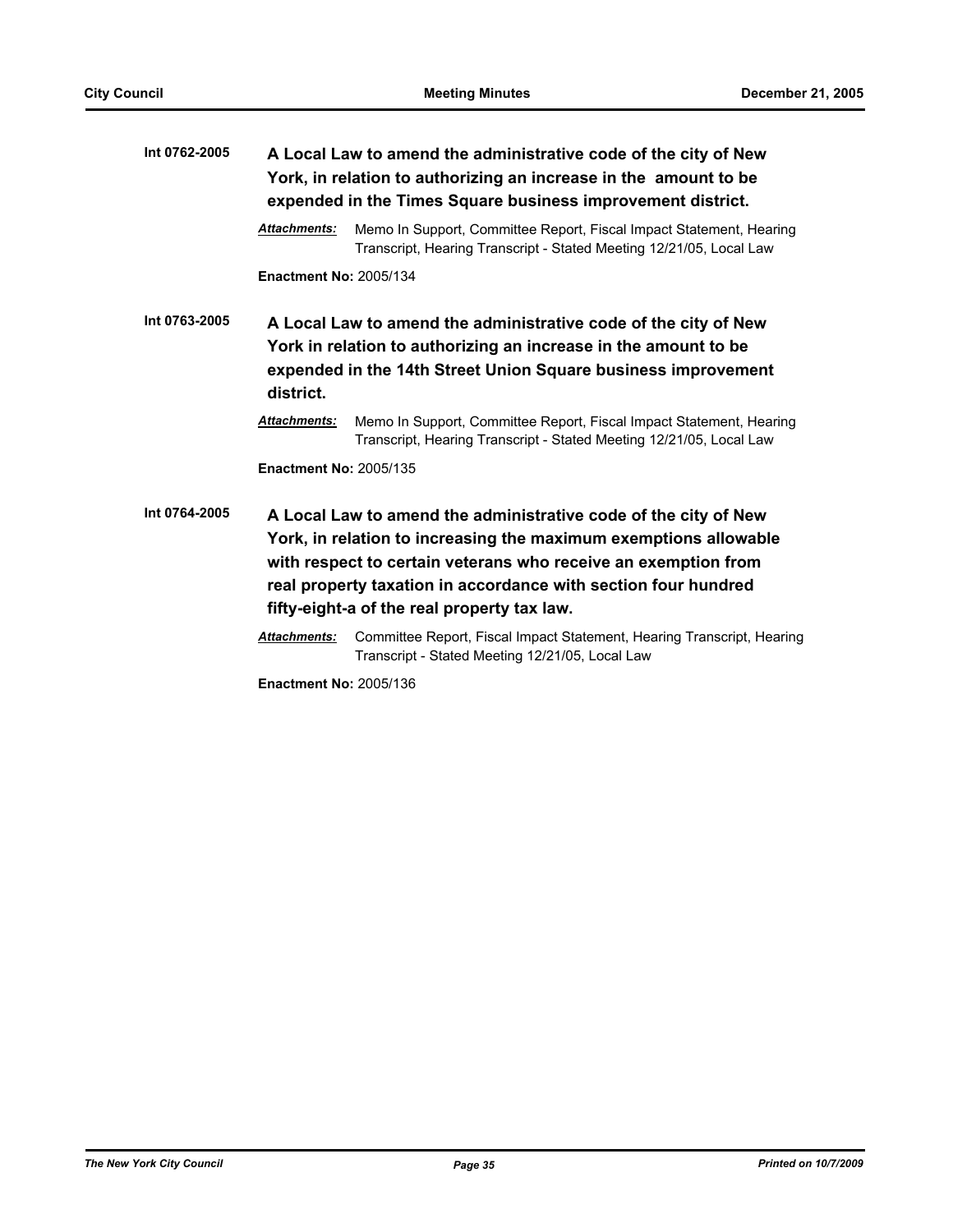| Int 0774-2005 | A Local Law in relation to the date of submission by the mayor of a<br>preliminary management report and the date prior to which the<br>council shall conduct public hearings and the date by which the<br>council shall submit a report or reports pertaining thereto, the date<br>of submission by the mayor of the preliminary certificate regarding<br>debt and reserves and appropriations and expenditures for capital<br>projects, the date of submission by the mayor of the preliminary<br>budget, the date of publication by the director of the independent<br>budget office of a report on revenues and expenditures, the date of<br>submission by the community boards of statements in regard to<br>the preliminary budget, the date of submission by the<br>commissioner of finance of an estimate of the assessed valuation<br>of real property and statement of real property taxes due, expected<br>to be received, and uncollected, the date of submission by the<br>mayor of a tax benefit report, the date of submission by the<br>borough boards of statements on budget priorities, the date of<br>submission by the council of estimates of the financial needs of the<br>council, the date of submission by the borough presidents of<br>proposed modifications of the preliminary budget, the date of<br>publication by the director of the independent budget office of a<br>report analyzing the preliminary budget, the date by which the<br>council shall hold hearings and submit recommendations in regard<br>to the preliminary budget, and the date of submission by the<br>campaign finance board of estimates of the financial needs of the<br>campaign finance board, relating to the fiscal year two thousand<br>seven.<br>Attachments:<br>Committee Report, Fiscal Impact Statement, Hearing Transcript, Hearing<br>Transcript - Stated Meeting 12/21/05, Local Law<br><b>Enactment No: 2005/137</b> |
|---------------|---------------------------------------------------------------------------------------------------------------------------------------------------------------------------------------------------------------------------------------------------------------------------------------------------------------------------------------------------------------------------------------------------------------------------------------------------------------------------------------------------------------------------------------------------------------------------------------------------------------------------------------------------------------------------------------------------------------------------------------------------------------------------------------------------------------------------------------------------------------------------------------------------------------------------------------------------------------------------------------------------------------------------------------------------------------------------------------------------------------------------------------------------------------------------------------------------------------------------------------------------------------------------------------------------------------------------------------------------------------------------------------------------------------------------------------------------------------------------------------------------------------------------------------------------------------------------------------------------------------------------------------------------------------------------------------------------------------------------------------------------------------------------------------------------------------------------------------------------------------------------------------------------------------------------------------------|
| Res 1302-2005 | Resolution approving a modification pursuant to Section 107(e) of<br>the Charter of the City of New York.                                                                                                                                                                                                                                                                                                                                                                                                                                                                                                                                                                                                                                                                                                                                                                                                                                                                                                                                                                                                                                                                                                                                                                                                                                                                                                                                                                                                                                                                                                                                                                                                                                                                                                                                                                                                                                   |
|               | <b>Committee Report</b><br>Attachments:                                                                                                                                                                                                                                                                                                                                                                                                                                                                                                                                                                                                                                                                                                                                                                                                                                                                                                                                                                                                                                                                                                                                                                                                                                                                                                                                                                                                                                                                                                                                                                                                                                                                                                                                                                                                                                                                                                     |
| Res 1303-2005 | <b>RESOLUTION APPROVING THE MODIFICATION (MN-4) OF UNITS</b><br>OF APPROPRIATION AND THE TRANSFER OF CITY FUNDS<br>BETWEEN AGENCIES PROPOSED BY THE MAYOR PURSUANT<br>TO SECTION 107(b) OF THE CHARTER OF THE CITY OF NEW                                                                                                                                                                                                                                                                                                                                                                                                                                                                                                                                                                                                                                                                                                                                                                                                                                                                                                                                                                                                                                                                                                                                                                                                                                                                                                                                                                                                                                                                                                                                                                                                                                                                                                                   |

**YORK.**

*Attachments:* Committe Report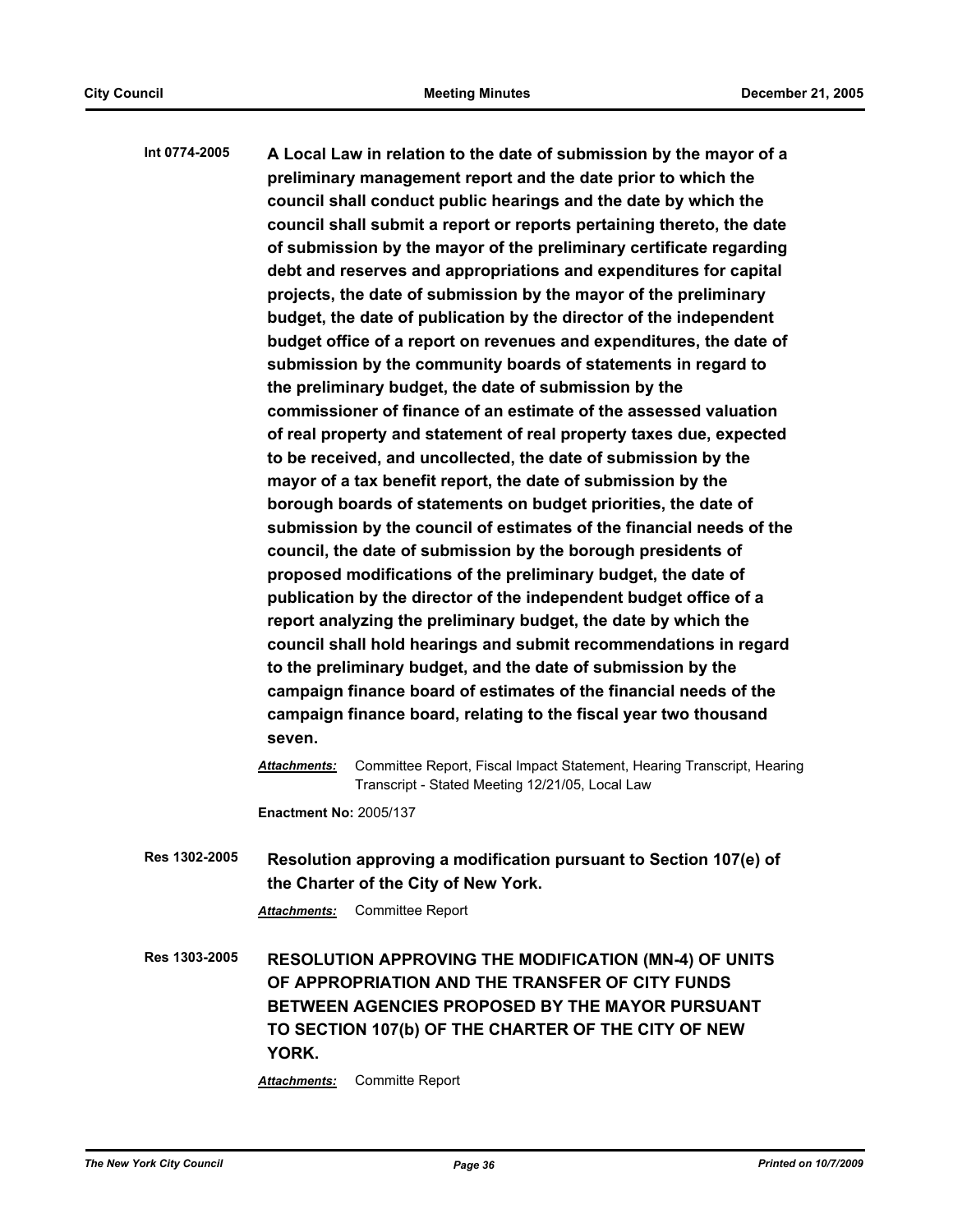| Res 1304-2005          | Resolution approving an exemption from real property taxes for<br>property located at 383-395 Jersey Street (Block 43, Lots 4 and 10),<br>Staten Island, pursuant to Section 577 of the Private Housing<br>Finance Law (Preconsidered L.U. No. 665).                                                      |                                                                                                                                                                                                                                                                                                                                                                  |  |
|------------------------|-----------------------------------------------------------------------------------------------------------------------------------------------------------------------------------------------------------------------------------------------------------------------------------------------------------|------------------------------------------------------------------------------------------------------------------------------------------------------------------------------------------------------------------------------------------------------------------------------------------------------------------------------------------------------------------|--|
| Res 1305-2005          | Resolution approving a partial exemption from real property taxes<br>for property located at 1237 - 1245 Gates Avenue and 1253-1255<br>Gates Avenue (Block 3332, Lots 47, 48, 49, 50, 51, 52, and 53),<br>Brooklyn, pursuant to Section 422 of the Real Property Tax Law<br>(Preconsidered L.U. No. 666). |                                                                                                                                                                                                                                                                                                                                                                  |  |
| <b>General Welfare</b> |                                                                                                                                                                                                                                                                                                           |                                                                                                                                                                                                                                                                                                                                                                  |  |
| Int 0492-2004          | advisory committee.                                                                                                                                                                                                                                                                                       | A Local Law to amend the administrative code of the city of New<br>York, in relation to establishing a child welfare parent advocate                                                                                                                                                                                                                             |  |
|                        | <b>Attachments:</b>                                                                                                                                                                                                                                                                                       | Committee Report 12/9/04, Hearing Transcript 12/9/04, Committee Report<br>12/20/05, Hearing Transcript 12/20/05                                                                                                                                                                                                                                                  |  |
|                        | <b>Enactment No: 2005/116</b>                                                                                                                                                                                                                                                                             |                                                                                                                                                                                                                                                                                                                                                                  |  |
| Health                 |                                                                                                                                                                                                                                                                                                           |                                                                                                                                                                                                                                                                                                                                                                  |  |
| Int 0480-2004          |                                                                                                                                                                                                                                                                                                           | A Local Law to amend the administrative code of the city of New<br>York, in relation to creating a child fatality review advisory team.                                                                                                                                                                                                                          |  |
|                        | <b>Attachments:</b>                                                                                                                                                                                                                                                                                       | Committee Report 1/18/05, Hearing Transcript 1/18/05, Committee Report<br>12/13/05, Local Law                                                                                                                                                                                                                                                                    |  |
|                        | <b>Enactment No: 2005/115</b>                                                                                                                                                                                                                                                                             |                                                                                                                                                                                                                                                                                                                                                                  |  |
| Int 0696-2005          |                                                                                                                                                                                                                                                                                                           | A Local Law to amend the administrative code of the city of New<br>York, in relation to renewal applications of certain full-term mobile<br>food vendor permits.                                                                                                                                                                                                 |  |
|                        | <b>Attachments:</b>                                                                                                                                                                                                                                                                                       | Committee Report 12/13/05, Committee Report 12/21/05                                                                                                                                                                                                                                                                                                             |  |
|                        | <b>Enactment No: 2005/128</b>                                                                                                                                                                                                                                                                             |                                                                                                                                                                                                                                                                                                                                                                  |  |
| Int 0758-2005          |                                                                                                                                                                                                                                                                                                           | A Local Law to amend the administrative code of the city of New<br>York, in relation to the Health Care Security Act.                                                                                                                                                                                                                                            |  |
|                        | <b>Attachments:</b>                                                                                                                                                                                                                                                                                       | Committee Report 12/13/05, Hearing Transcript 12/13/05, Committee<br>Report 12/21/05, Hearing Transcript 12/21/05, Fiscal Impact Statement,<br>Mayor's Veto Message - Cover, Mayor's Veto Message, Committee Report<br>3/1/06, Hearing Transcript 3/1/06, Hearing Transcript - Stated Meeting<br>12/21/05, Hearing Transcript - Stated Meeting 3/1/06, Local Law |  |
|                        |                                                                                                                                                                                                                                                                                                           |                                                                                                                                                                                                                                                                                                                                                                  |  |

**Enactment No:** 2006/001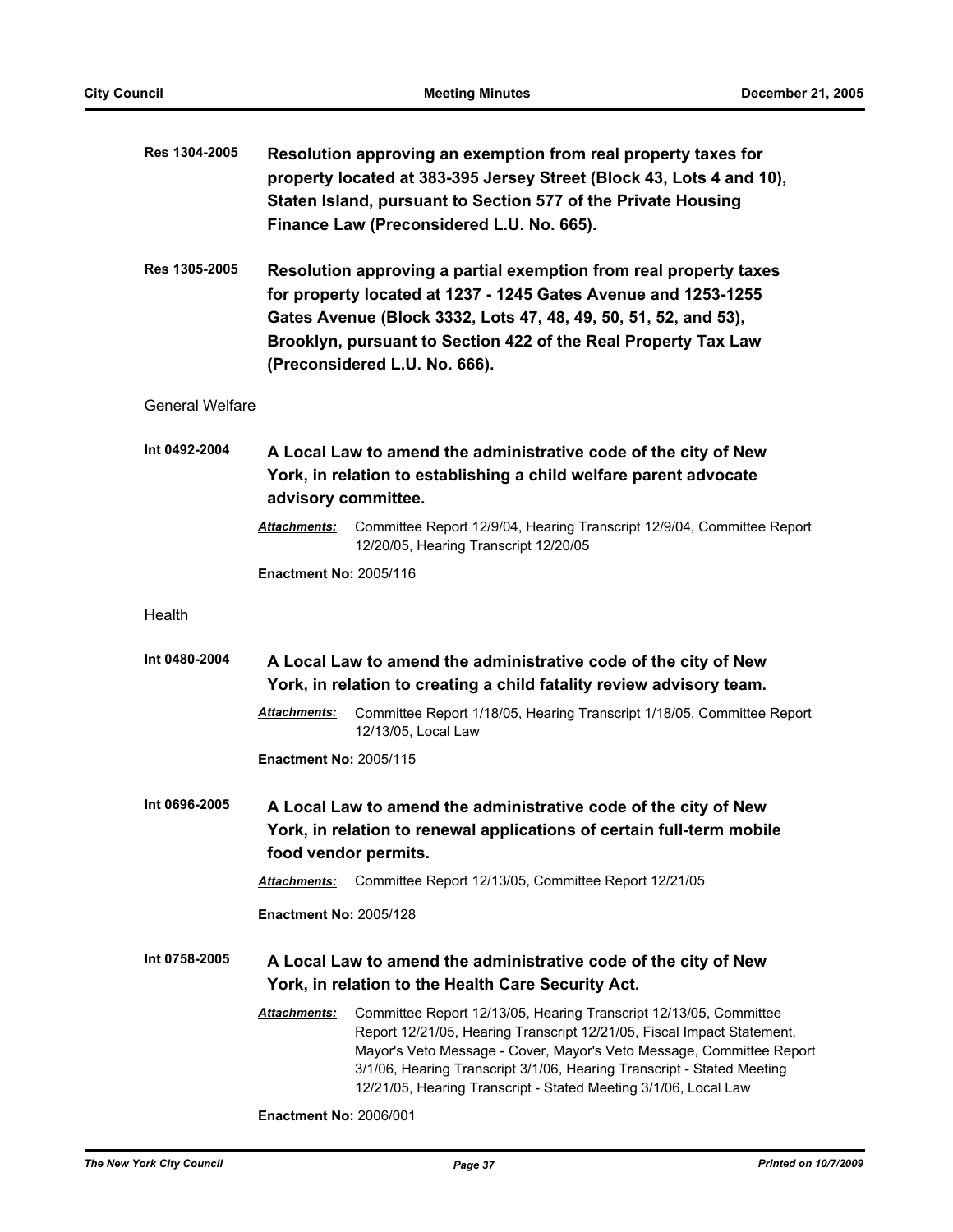| Land Use      |                                                                                                                                                                                                                                                                                                                                                                                                                                                                                                                                                                                                                                                                                                                                                                                                                |  |
|---------------|----------------------------------------------------------------------------------------------------------------------------------------------------------------------------------------------------------------------------------------------------------------------------------------------------------------------------------------------------------------------------------------------------------------------------------------------------------------------------------------------------------------------------------------------------------------------------------------------------------------------------------------------------------------------------------------------------------------------------------------------------------------------------------------------------------------|--|
| Int 0750-2005 | A Local Law to amend the New York city charter, in relation to<br>authorizing the department of transportation to extend the date of<br>the franchise for the operation and maintenance of bus stop<br>shelters.                                                                                                                                                                                                                                                                                                                                                                                                                                                                                                                                                                                               |  |
|               | Fiscal Impact Statement, Hearing Transcript - Zoning 12/5/05, Hearing<br><b>Attachments:</b><br>Transcript - Zoning 12/15/05, Hearing Transcript - Land Use 12/19/05,<br>Hearing Transcript - Stated Meeting 12/21/05, Local Law                                                                                                                                                                                                                                                                                                                                                                                                                                                                                                                                                                               |  |
|               | <b>Enactment No: 2005/132</b>                                                                                                                                                                                                                                                                                                                                                                                                                                                                                                                                                                                                                                                                                                                                                                                  |  |
| Res 1306-2005 | Resolution approving the decision of the City Planning<br>Commission on ULURP No. C 050049 ZMX, a Zoning Map change<br>(L.U. No. 569).                                                                                                                                                                                                                                                                                                                                                                                                                                                                                                                                                                                                                                                                         |  |
|               | <b>Committee Report</b><br>Attachments:                                                                                                                                                                                                                                                                                                                                                                                                                                                                                                                                                                                                                                                                                                                                                                        |  |
| Res 1307-2005 | Resolution approving the decision of the City Planning<br>Commission on ULURP No. C 020615 ZMM, a Zoning Map change<br>(L.U. No. 571).                                                                                                                                                                                                                                                                                                                                                                                                                                                                                                                                                                                                                                                                         |  |
|               | <b>Committee Report</b><br>Attachments:                                                                                                                                                                                                                                                                                                                                                                                                                                                                                                                                                                                                                                                                                                                                                                        |  |
| Res 1308-2005 | Resolution approving an Urban Development Action Area Project<br>located at 226-34 Montauk Avenue a/k/a 853 Belmont Avenue<br>(Block 4023/Lot 36), 256 Atkins Avenue (Block 4038/Lot 25), 417<br>Montauk Avenue (Block 4456/Lot 65), 526-28 Elton Street (Block<br>4049/Lot 47), 619 Linwood Street (Block 4051/Lot 4), 644 Linwood<br>Street (Block 4066/Lot 23), 673 Miller Avenue a/k/a 721 Riverdale<br>Avenue (Block 4087/Lot 1), 942-46 Hegeman Avenue (Block<br>4339/Lot 10), and 2730 Pitkin Avenue (Block 4233/Lot 21), Brooklyn,<br>and waiving the urban development action area designation<br>requirement and the Uniform Land Use Review Procedure,<br>pursuant to Sections 693 and 694 of the General Municipal Law<br>(L.U. No. 581; 20065058 HAK).<br><b>Committee Report</b><br>Attachments: |  |
| Res 1309-2005 | Resolution approving the decision of the City Planning<br>Commission on ULURP No. C 060055 ZMQ, a Zoning Map change<br>(L.U. No. 594).                                                                                                                                                                                                                                                                                                                                                                                                                                                                                                                                                                                                                                                                         |  |
|               | Committee Report<br><b>Attachments:</b>                                                                                                                                                                                                                                                                                                                                                                                                                                                                                                                                                                                                                                                                                                                                                                        |  |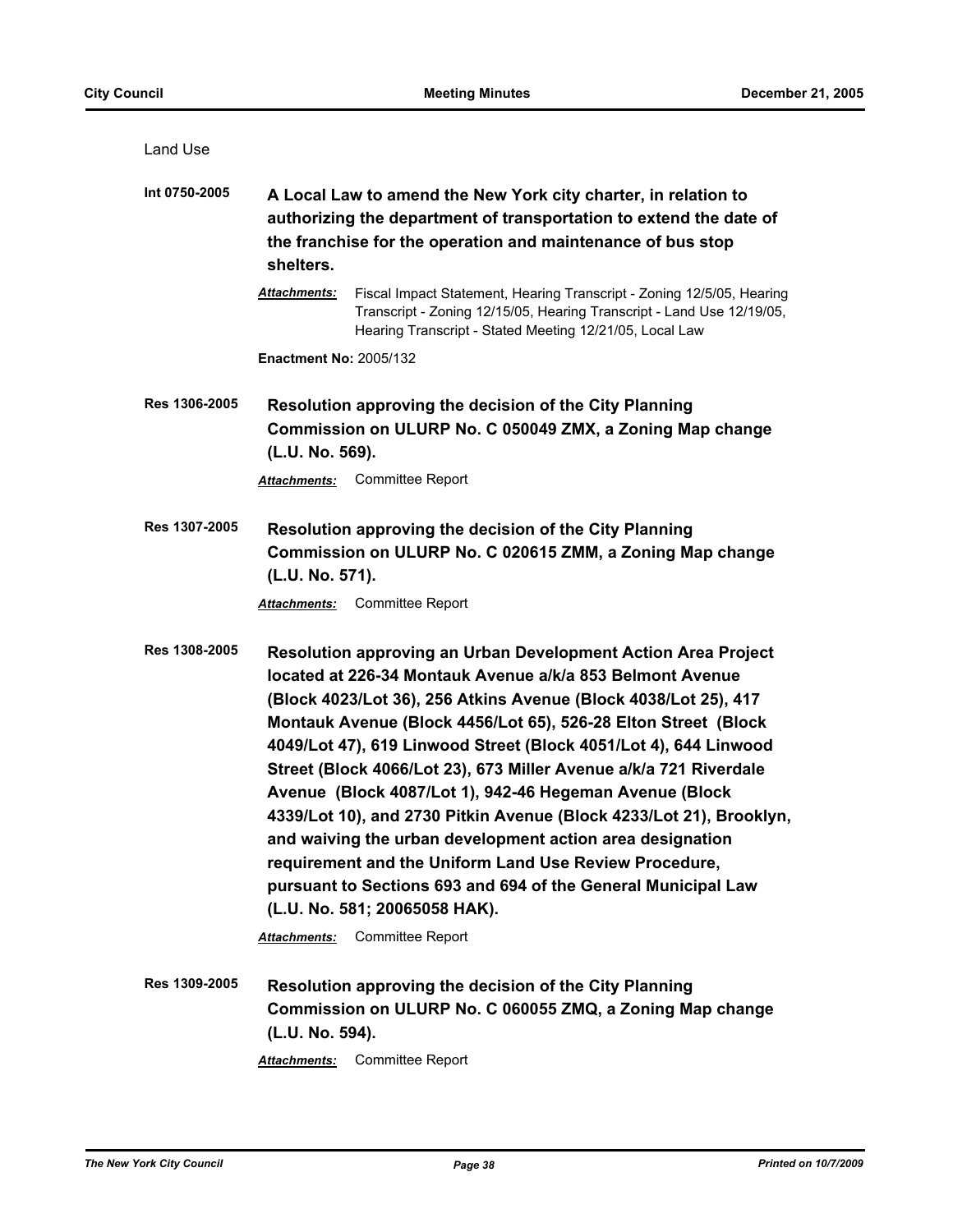| Res 1310-2005 | Resolution approving an Urban Development Action Area Project<br>located at Block 11994/Lot 17, Queens, and waiving the urban<br>development action area designation requirement and the Uniform<br>Land Use Review Procedure, pursuant to Sections 693 and 694 of<br>the General Municipal Law (L.U. No. 599; 20065069 HAQ).                                                                                                                                                                                                                                                                                                                                                                                                                                                      |
|---------------|------------------------------------------------------------------------------------------------------------------------------------------------------------------------------------------------------------------------------------------------------------------------------------------------------------------------------------------------------------------------------------------------------------------------------------------------------------------------------------------------------------------------------------------------------------------------------------------------------------------------------------------------------------------------------------------------------------------------------------------------------------------------------------|
|               | Committee Report<br>Attachments:                                                                                                                                                                                                                                                                                                                                                                                                                                                                                                                                                                                                                                                                                                                                                   |
| Res 1311-2005 | Resolution approving the decision of the City Planning<br>Commission on ULURP No. C 060033 ZMM, a Zoning Map change<br>(L.U. No. 600).                                                                                                                                                                                                                                                                                                                                                                                                                                                                                                                                                                                                                                             |
|               | <b>Committee Report</b><br>Attachments:                                                                                                                                                                                                                                                                                                                                                                                                                                                                                                                                                                                                                                                                                                                                            |
| Res 1312-2005 | Resolution approving the decision of the City Planning<br>Commission on an application submitted by the Department of<br>Housing Preservation and Development, ULURP No. C 060034<br>HAM, approving the designation of 301-303 West 118th Street;<br>300-304 West 119th Street; and 2187-2201 Eighth Avenue (Block<br>1945; Lots 29, 31-36 and 136), p/o Site 102 within the Harlem<br>Gateway Urban Renewal Area, Manhattan, as an Urban<br>Development Action Area, approving the project for the area as an<br>Urban Development Action Area Project, and approving the<br>disposition of such property to a developer selected by the<br>Department of Housing Preservation and Development (L.U. No.<br>601; C 060034 HAM).<br><b>Committee Report</b><br><b>Attachments:</b> |
| Res 1313-2005 | <b>Resolution approving an Urban Development Action Area Project</b><br>located at 1409-I Amsterdam Avenue (Block 1969/Lot 104), 499<br>West 129th Street aka 1403 Amsterdam Avenue (Block 1969/Lot 1),<br>1405 Amsterdam Avenue (Block 1969/Lot 2), 1407 Amsterdam<br>Avenue (Block 1969/Lot 3), 1409 Amsterdam Avenue (Block<br>1969/Lot 4), 1439 Amsterdam Avenue (Block 1969/Lot 35), 1475<br>Amsterdam Avenue (Block 1970/Lot 62), and 113 Morningside<br>Avenue aka 358 West 124th Street (Block 1950/Lot 61), Manhattan,<br>and waiving the urban development action area designation<br>requirement and the Uniform Land Use Review Procedure,<br>pursuant to Sections 693 and 694 of the General Municipal Law<br>(L.U. No. 615; 20065089 HAM).                           |
|               | Committee Report<br><b>Attachments:</b>                                                                                                                                                                                                                                                                                                                                                                                                                                                                                                                                                                                                                                                                                                                                            |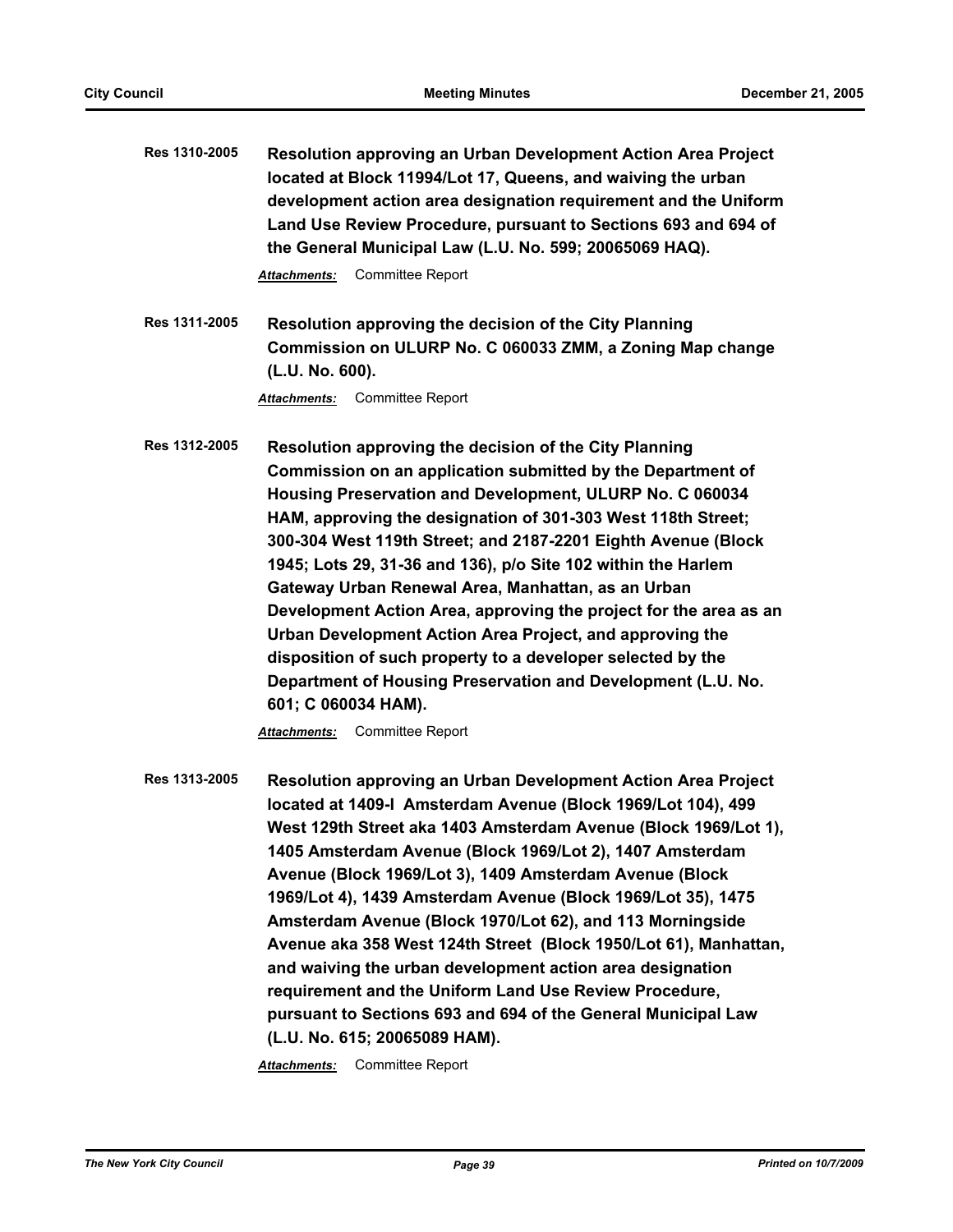**Res 1314-2005 Resolution approving an Urban Development Action Area Project located at 23 Rockaway Parkway (Block 4600/Lot 65), Brooklyn, and waiving the urban development action area designation requirement and the Uniform Land Use Review Procedure, pursuant to Sections 693 and 694 of the General Municipal Law (L.U. No. 629; 20065101 HAK).**

*Attachments:* Committee Report

**Res 1315-2005 Resolution approving an Urban Development Action Area Project located at 178 Rockaway Avenue (Block 1567/Lot 31), Brooklyn, and waiving the urban development action area designation requirement and the Uniform Land Use Review Procedure, pursuant to Sections 693 and 694 of the General Municipal Law (L.U. No. 630; 20065102 HAK).**

*Attachments:* Committee Report

**Res 1316-2005 Resolution approving an Urban Development Action Area Project located at 990 Rutland Road (Block 4612/Lot 1), Brooklyn, and waiving the urban development action area designation requirement and the Uniform Land Use Review Procedure, pursuant to Sections 693 and 694 of the General Municipal Law (L.U. No. 631; 20065103 HAK).**

*Attachments:* Committee Report

**Res 1317-2005 Resolution approving the petition for a revocable consent for an unenclosed sidewalk café located at 69-71 7th Avenue South, Manhattan (20065107 TCM; L.U. No. 636).**

*Attachments:* Committee Report

**Res 1318-2005 Resolution approving the decision of the City Planning Commission on ULURP No. C 050245 MMQ, an amendment to the City Map (L.U. No. 640).**

*Attachments:* Committee Report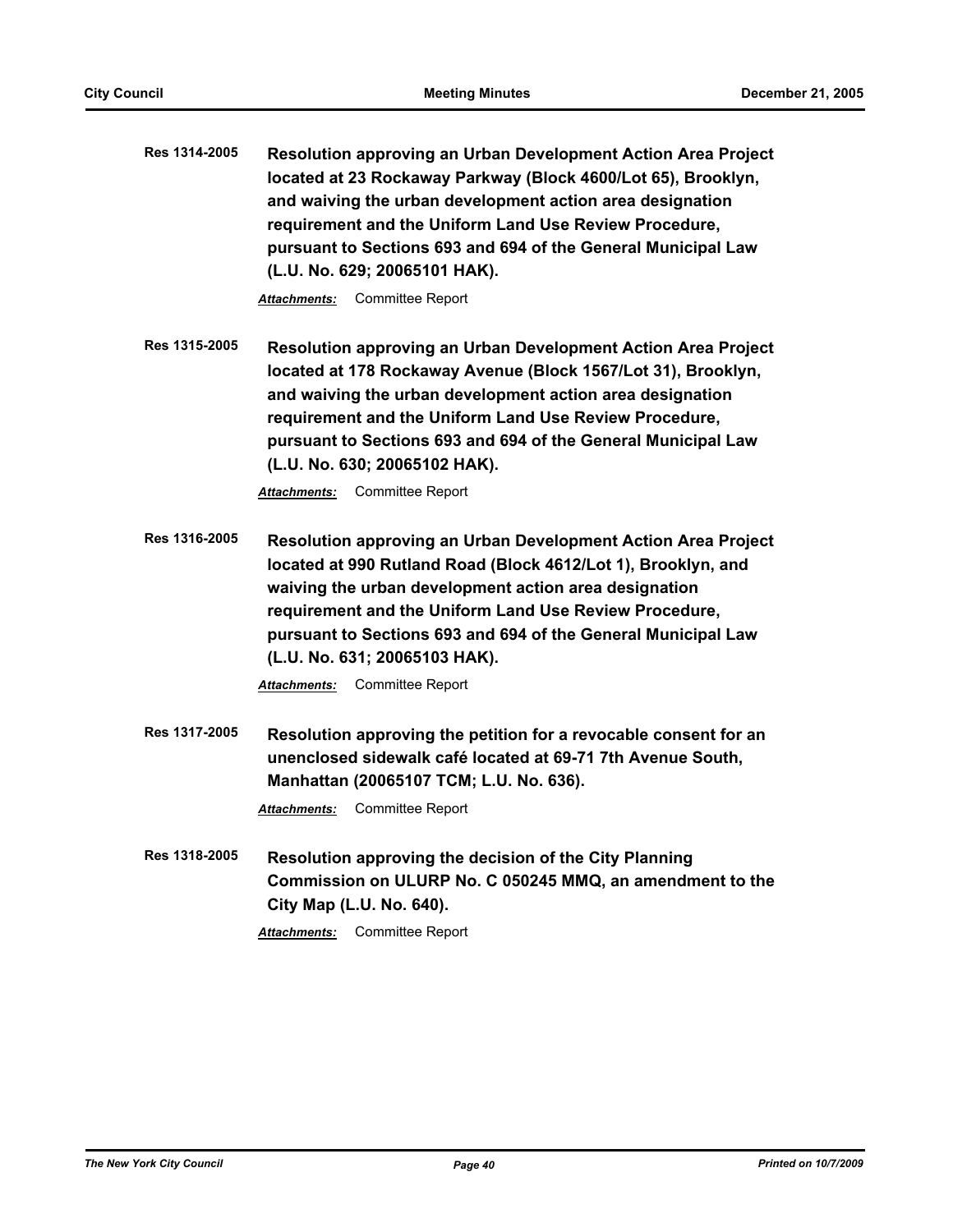**Res 1319-2005 Resolution approving the decision of the City Planning Commission on an application submitted by the Department of Housing Preservation and Development, ULURP No. C 050447 HAK, approving the designation of 1237-1255 Gates Avenue, part of Site 79 (excluding Lot 53) within the Bushwick II Urban Renewal Area (Block 3332/Lots 47-53), Brooklyn, as an Urban Development Action Area, approving the project for the area as an Urban Development Action Area Project, and approving the disposition of such property to a developer selected by the Department of Housing Preservation and Development (L.U. No. 641; C 050447 HAK).**

*Attachments:* Committee Report

**Res 1320-2005 Resolution approving an Urban Development Action Area Project located at 1814 Nostrand Avenue (Block 5195/Lot 33), Brooklyn, and waiving the urban development action area designation requirement and the Uniform Land Use Review Procedure, pursuant to Sections 693 and 694 of the General Municipal Law (L.U. No. 649; 20065120 HAK).**

*Attachments:* Committee Report

**Res 1321-2005 Resolution approving an Urban Development Action Area Project located at 189 Clifton Place (Block 1950/Lot 51), Brooklyn, and waiving the urban development action area designation requirement and the Uniform Land Use Review Procedure, pursuant to Sections 693 and 694 of the General Municipal Law (L.U. No. 652; 20065123 HAK).**

*Attachments:* Commitee Report

**Res 1322-2005 Resolution approving an Urban Development Action Area Project located at 1042 Putnam Avenue (Block 1486/Lot 11), Brooklyn, and waiving the urban development action area designation requirement and the Uniform Land Use Review Procedure, pursuant to Sections 693 and 694 of the General Municipal Law (L.U. No. 653; 20065124 HAK).**

*Attachments:* Committee Report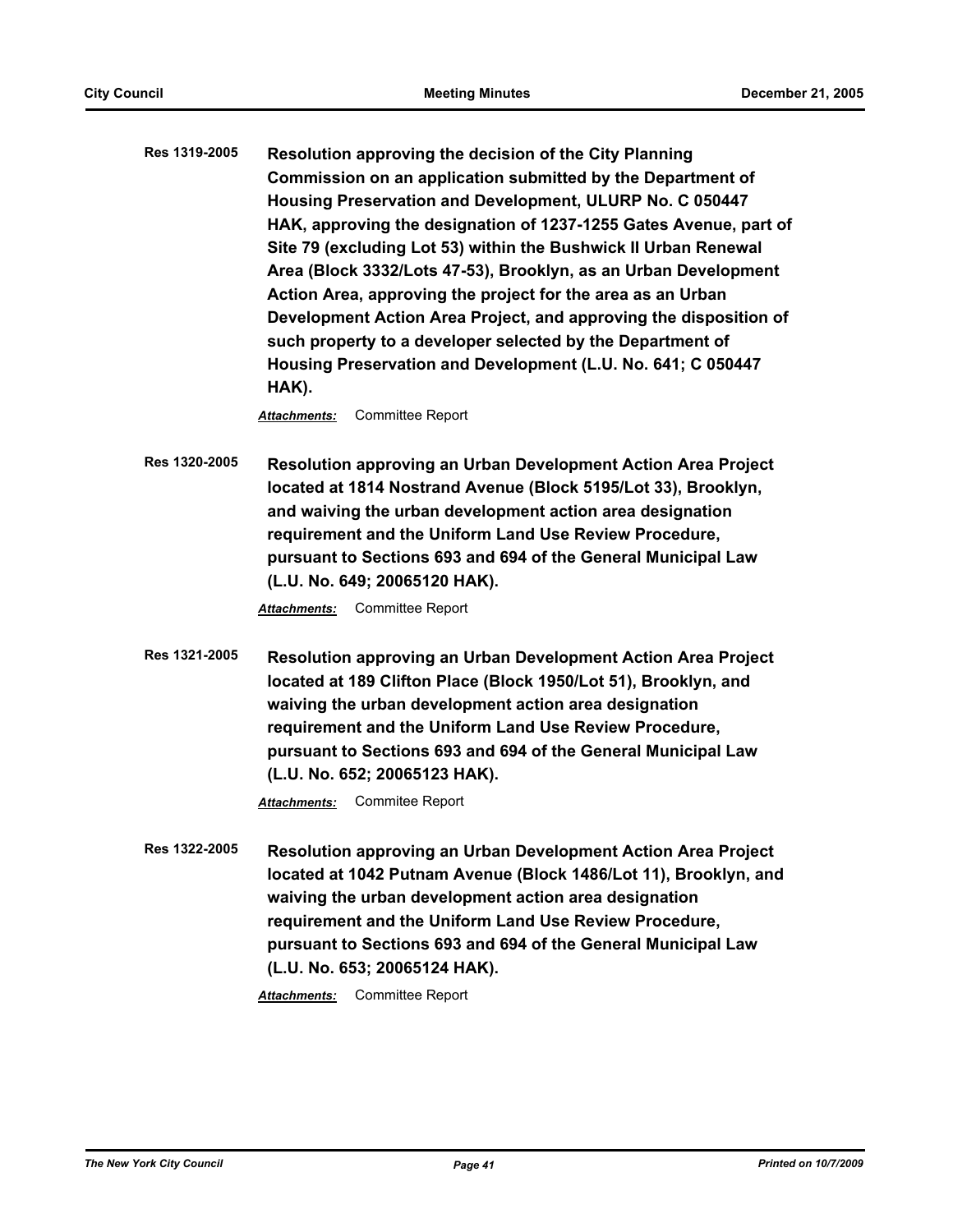**Res 1323-2005 Resolution approving an Urban Development Action Area Project located at 130 29th Street (Block 668/Lot 15), Brooklyn, and waiving the urban development action area designation requirement and the Uniform Land Use Review Procedure, pursuant to Sections 693 and 694 of the General Municipal Law (L.U. No. 654; 20065125 HAK).**

*Attachments:* Committee Report

**Res 1324-2005 Resolution approving an Urban Development Action Area Project located at 90-35 Desarc Road (Block 11373/Lot 92), Queens, and waiving the urban development action area designation requirement and the Uniform Land Use Review Procedure, pursuant to Sections 693 and 694 of the General Municipal Law (L.U. No. 655; 20065126 HAQ).**

*Attachments:* Committee Report

**Res 1325-2005 Resolution approving an Urban Development Action Area Project located at 90-37 Desarc Road (Block 11373/Lot 91), Queens, and waiving the urban development action area designation requirement and the Uniform Land Use Review Procedure, pursuant to Sections 693 and 694 of the General Municipal Law (L.U. No. 656; 20065127 HAQ).**

*Attachments:* Committee Report

**Res 1326-2005 Resolution approving an Urban Development Action Area Project located at 90-39 Desarc Road (Block 11373/Lot 90), Queens, and waiving the urban development action area designation requirement and the Uniform Land Use Review Procedure, pursuant to Sections 693 and 694 of the General Municipal Law (L.U. No. 657; 20065128 HAQ).**

*Attachments:* Committee Report

**Res 1327-2005 Resolution approving the decision of the City Planning Commission on ULURP No. C 050481 PCK (L.U. No. 663), a site selection and acquisition of property located at 2440 Fulton Street (Block 1554, p/o Lot 16), in Community District 16, Brooklyn, for use as an alternative to detention program facility.** *Attachments:* Committee Report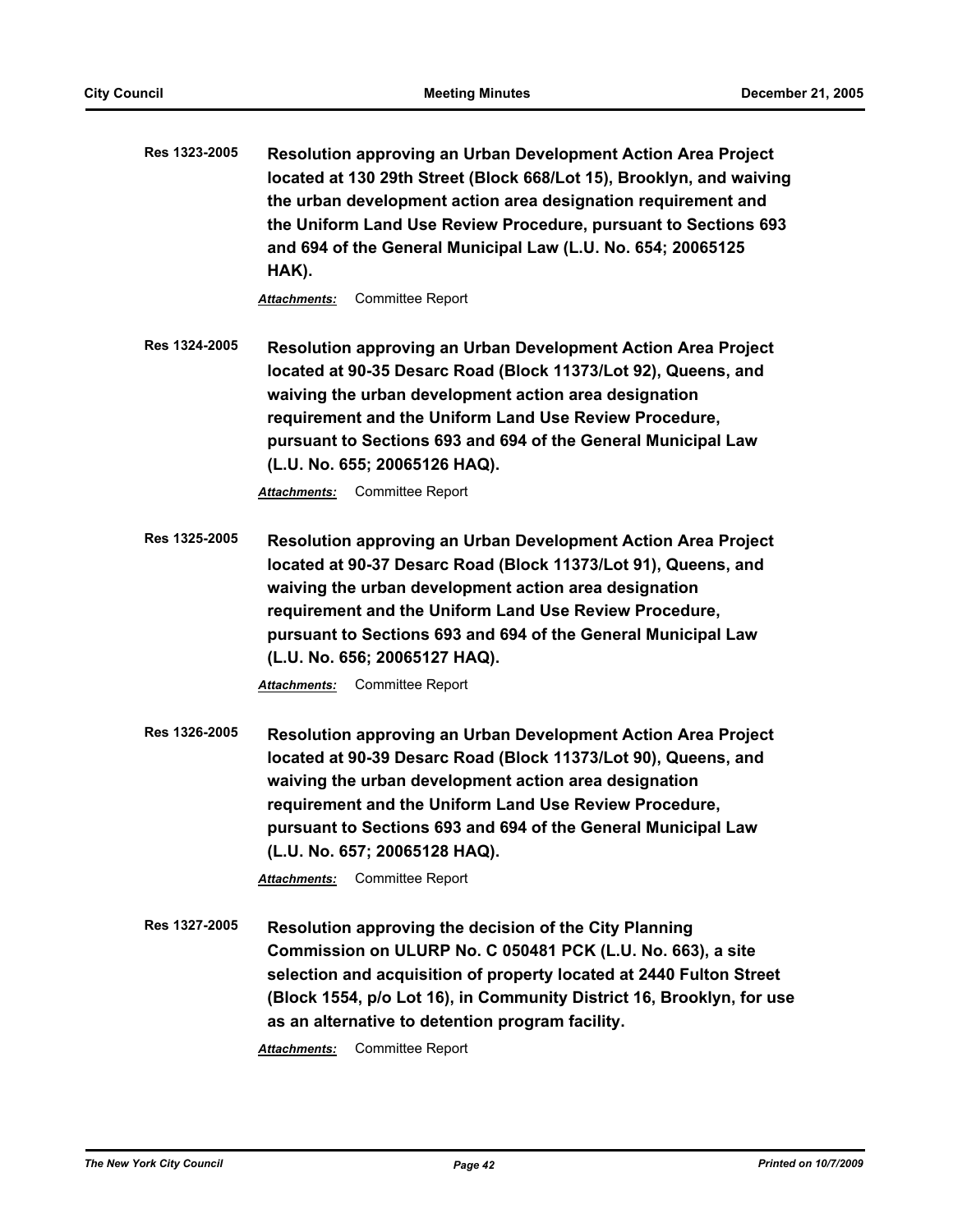| Res 1328-2005 | Resolution approving the decision of the City Planning<br>Commission on Application No. N 060046 (A) ZRM, a revised<br>application for an amendment to the text of the Zoning Resolution<br>of the City of New York, relating to Article IX, Chapter 3 (Special<br>Hudson Yards District), Article IX, Chapter 6 (Special Clinton<br>District), and Article XIII, Chapter I (Special Garment Center District),<br>Manhattan (L.U. No. 667).                                                                                                                                |  |
|---------------|----------------------------------------------------------------------------------------------------------------------------------------------------------------------------------------------------------------------------------------------------------------------------------------------------------------------------------------------------------------------------------------------------------------------------------------------------------------------------------------------------------------------------------------------------------------------------|--|
|               | <b>Attachments:</b> Committee Report                                                                                                                                                                                                                                                                                                                                                                                                                                                                                                                                       |  |
| Res 1329-2005 | Resolution approving the decision of the City Planning<br>Commission on ULURP No. C 060061 ZMR, a Zoning Map change<br>(L.U. No. 668).                                                                                                                                                                                                                                                                                                                                                                                                                                     |  |
|               | <b>Committee Report</b><br><u> Attachments:</u>                                                                                                                                                                                                                                                                                                                                                                                                                                                                                                                            |  |
| Res 1330-2005 | Resolution approving the decision of the City Planning<br>Commission on ULURP No. C 060062 ZMR, a Zoning Map change<br>(L.U. No. 669).                                                                                                                                                                                                                                                                                                                                                                                                                                     |  |
|               | Attachments: Committee Report                                                                                                                                                                                                                                                                                                                                                                                                                                                                                                                                              |  |
| Res 1331-2005 | Resolution approving the decision of the City Planning<br>Commission on ULURP No. C 060063 ZMR, a Zoning Map change<br>(L.U. No. 670).<br><b>Committee Report</b><br><u> Attachments:</u>                                                                                                                                                                                                                                                                                                                                                                                  |  |
| Res 1332-2005 | Resolution approving the decision of the City Planning<br>Commission on Application No. N 060066 ZRR, for amendments to<br>the Zoning Resolution of the City of New York, relating to Article I,<br>Chapter 2, (Definitions), Article III, Chapter 2 (Use Regulations),<br><b>Chapter 5 (Bulk Regulations for Mixed Buildings in Commercial</b><br>Districts), Chapter 7 (Special Regulations), Article VII, Chapter 4<br>(Use Permits), concerning regulations for commercial development<br>in Lower Density Growth Management Areas in Staten Island (L.U.<br>No. 671). |  |

*Attachments:* Commitee Report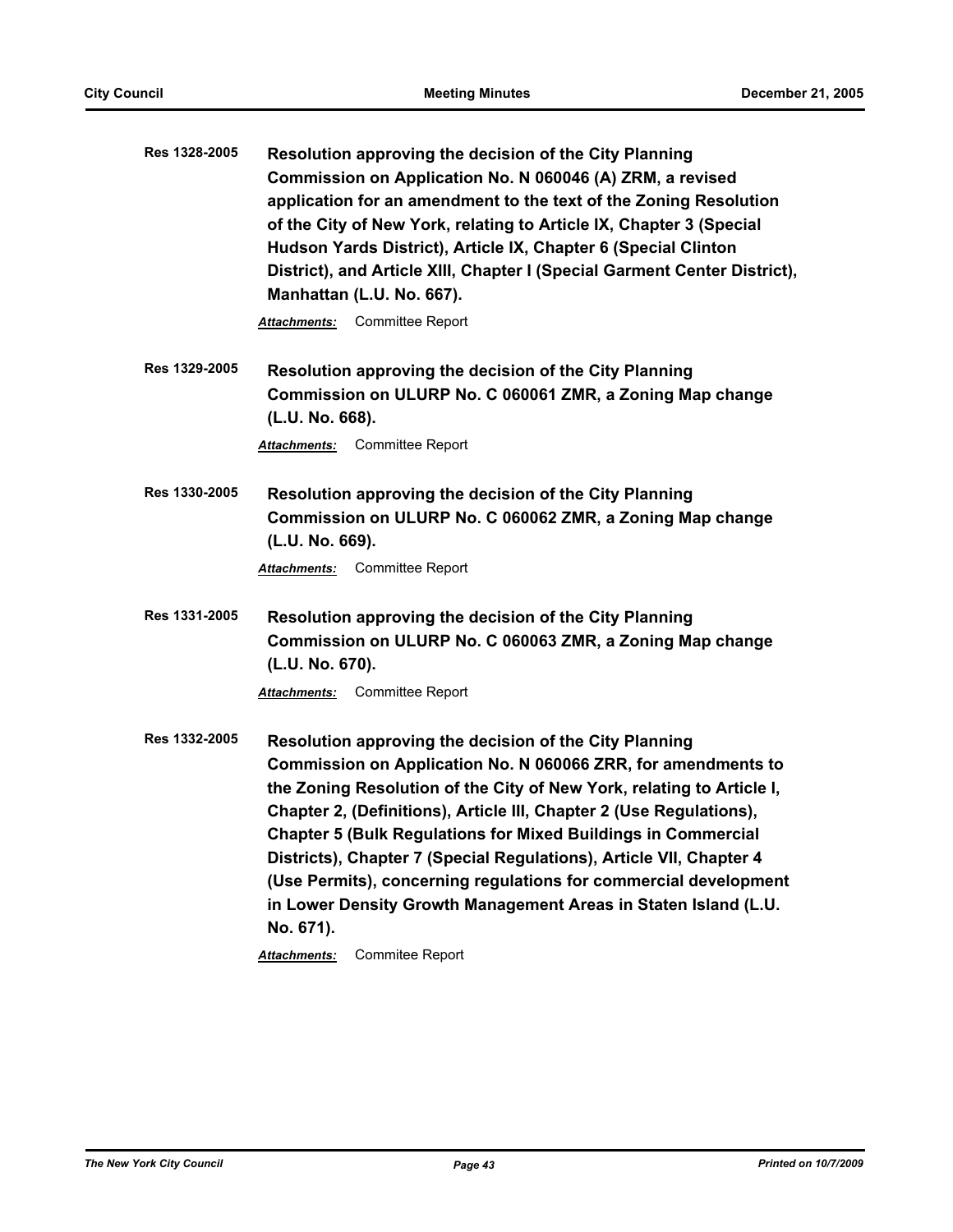**Int 0746-2005 A Local Law in relation to the naming of 67 thoroughfares and public places, Firefighter Keithroy Maynard Place, Borough of Brooklyn, Bobby O'Shea Way, Borough of Manhattan, Joseph Kellett Way, Borough of Manhattan, Edward Joseph Martinez Way, Borough of Queens, Patrick J. Woods Way, Borough of Staten Island, Jody Tepedino 9-11 Memorial Way, Borough of Brooklyn, Shakila Yasmin & Nurul Haque Miah 9-11 Memorial Way, Borough of Brooklyn, Mark D. Hindy 9-11 Memorial Way, Borough of Brooklyn, Joseph John Hasson III 9-11 Memorial Way, Borough of Brooklyn, Pamela J. Boyce 9-11 Memorial Way, Borough of Brooklyn, Cono E. Gallo Place, Borough of Queens, LeRoy Myers Corner, Borough of Manhattan, Reverend Jerome A. Greene Place, Borough of the Bronx, Sisters of the Sacred Heart of Mary Way, Borough of Brooklyn, Richard Addeo Way, Borough of Staten Island, Dr. Frank J. Crifasi Way, Borough of Brooklyn, Pope John Paul II Avenue, Borough of Staten Island, Midshipman Michael Ricciardi Way, Borough of Staten Island, Nicholas Johs Way, Borough of Staten Island, Nativity B.V.M. Way, Borough of Queens, Goldie M. Maple Way, Borough of Queens, Ma Carter's Way, Borough of the Bronx, Arthur & Dorothy Crier Place, Borough of the Bronx, Reverend Walter L. Harding Place, Borough of Manhattan, Elizabeth "Betty" Pancila Street, Borough of Staten Island, Ms. Mary Iemma Way, Borough of Manhattan, Reverend Pedro Pietri Way, Borough of Manhattan, Martha Colella's Way, Borough of Staten Island, Thomas Michael Darcy Way, Borough of Staten Island, Detective Kenny Fung Way, Borough of Staten Island, Nelson R. Panazzolo Way, Borough of Staten Island, Sal Anzalone Place, Borough of Queens, Pfc. Hernando Rios Place, Borough of Queens, Mary Pinkett Avenue, Borough of Brooklyn, Bishop Curtis G. Norton, Sr. Drive, Borough of Queens, Walter Kaner Lane, Borough of Queens, Barbara DeCosta Waldon Place, Borough of Queens, Sister Mary Franciscus Way, Borough of Brooklyn, Lieutenant Andrew A. Doyle and Corp. Hugh P. Doyle Place, Borough of Brooklyn, Mariners' Temple Lane, Borough of Manhattan, Firefighter Richard Sclafani Way, Borough of Queens, P.O. Raymond Cannon, Jr. Street, Borough of Brooklyn, Private 2nd Class Brian Grant Street "Operation Iraqi Freedom", Borough of Staten Island, Lori Allison Singer Avenue, Borough of Staten Island, Michael J. Supino Avenue, Borough of Staten Island, Salvatore LaMondola Avenue, Borough of Staten Island, Edward "Iron Man" Holder Avenue, Borough of Staten Island, Stephan Coronato Place, Borough of Staten Island, Detective Salvatore J. Cafiso, III Avenue, Borough of Staten Island, Dominick and Theresa**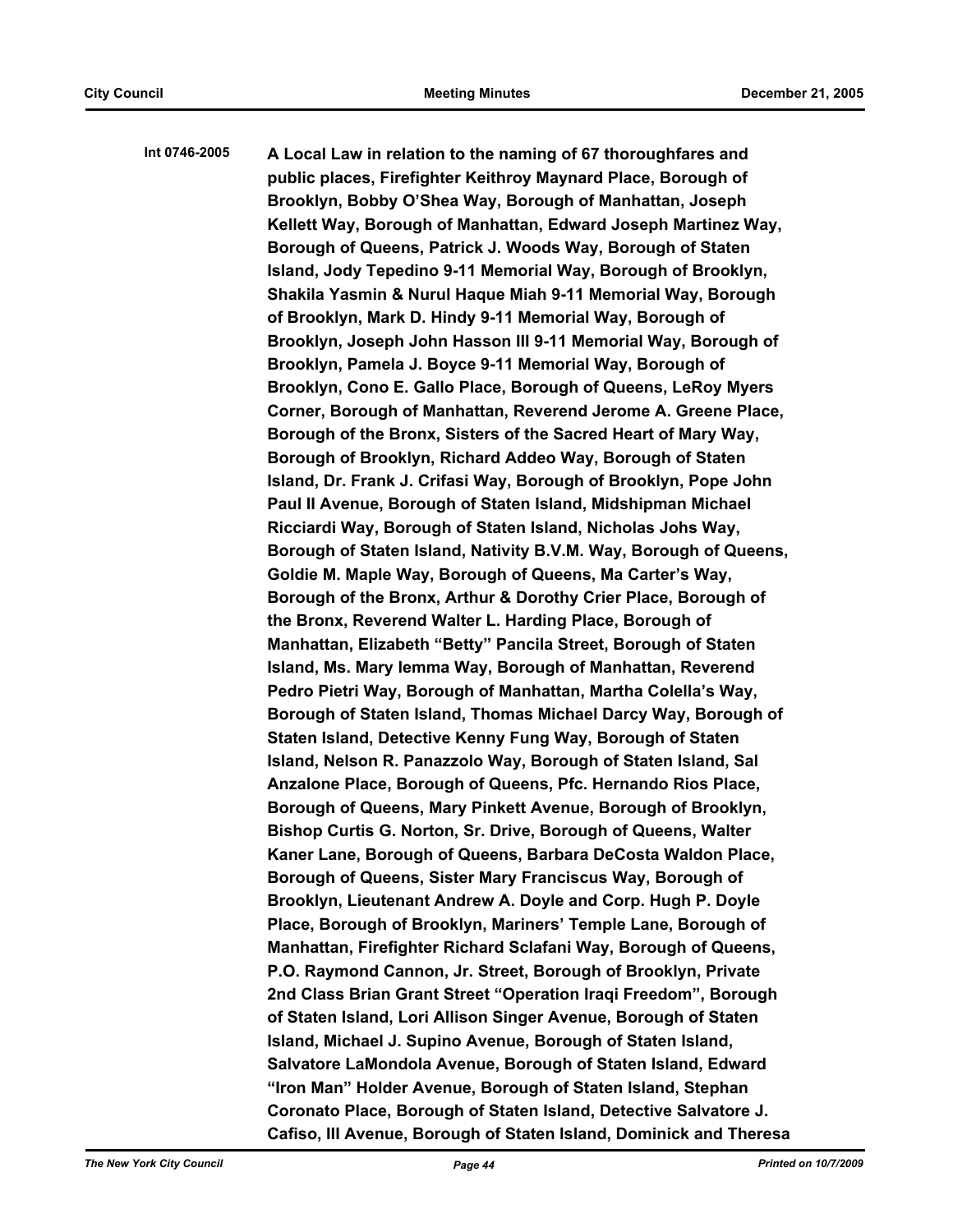**DiMartinis Avenue, Borough of Staten Island, Alfonso Ferrandino Court, Borough of Staten Island, George G. Srour Place, Borough of Staten Island, Jennifer M. Parisi Place "Beloved Daughter", Borough of Staten Island, Michael Herszdorfer Road, Borough of Staten Island, Edward Edwards Lane, Borough of Staten Island, Sgt. Doreen Scrimenti Place, Borough of Staten Island, Peter Jennings Way, Borough of Manhattan, Lois Sanders Drive, Borough of Queens, Ptl. Thomas J. Gargan Way, Borough of Manhattan, William Goldberg Way, Borough of Manhattan, Lou Walters Way, Borough of Manhattan, Joe Hintersteiner Place, Borough of Manhattan, Detectives R. Parker and P. Rafferty Way, Borough of Brooklyn, Thelma Boyd Boulevard, Borough of the Bronx, Firefighter Leon W. Smith, Jr. Memorial Way, Borough of Brooklyn, James Warren Nicolaidis Way, Borough of Brooklyn, Mary Woodard Lasker Way, Borough of Manhattan.**

*Attachments:* Committee Report 11/22/05, Committee Report 12/21/05, Hearing Transcript 12/21/05

**Enactment No:** 2005/131

Public Safety

**Int 0299-2004 A Local Law to amend the administrative code of the city of New York, in relation to the removal of graffiti from commercial and residential buildings, and in relation to establishing a process whereby the city may clean graffiti from these buildings.**

> *Attachments:* Memo In Support, Committee Report 9/27/04, Hearing Transcript 9/27/04, Committee Report 2/15/05, Hearing Transcript 2/15/05, Committee Report 12/12/05, Committee Report 12/21/05

**Enactment No:** 2005/111

**Int 0470-2004 A Local Law to amend the administrative code of the city of New York, in relation to requiring the police department to submit to the council reports of crime in parks and playgrounds.**

> *Attachments:* Committee Report 2/3/05, Hearing Transcript 2/3/05, Committee Report 12/12/05, Fiscal Impact Statement - A, Hearing Transcript 11/29/05

**Enactment No:** 2005/114

**Int 0556-2005 A Local Law to amend the administrative code of the city of New York, in relation to the possession and sale of graffiti instruments.**

> *Attachments:* Committee Report 2/15/05, Hearing Transcript 2/15/05, Committee Report 12/12/05

**Enactment No:** 2005/124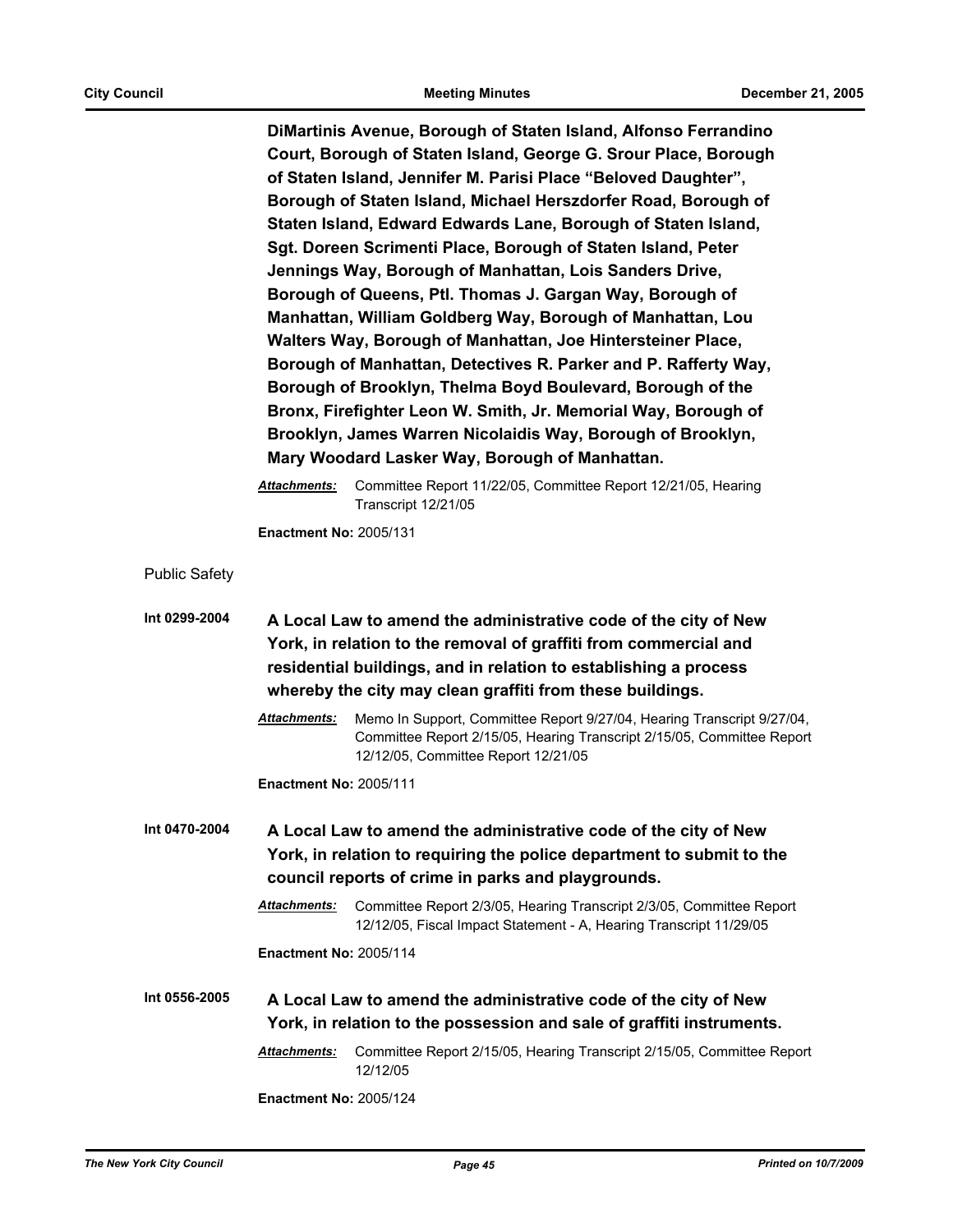**Int 0663-2005 A Local Law to amend the administrative code of the city of New York, in relation to community service for certain graffiti offenses.** *Attachments:* Committee Report

**Enactment No:** 2005/127

Rules, Privileges, and Elections

**Res 1333-2005 Resolution approving the appointment by the Council of Gregory Charles Soumas as The New York County Democratic Commissioner of Elections.**

*Attachments:* Committee Report

**Res 1334-2005 Resolution approving the appointment by the Mayor of Christopher Collins as a Commissioner of the New York City Board of Standards and Appeals.**

*Attachments:* Committee Report

State and Federal Legislation

```
SLR 0144-2005 State Legislation Resolution requesting the New York State 
   Legislature to pass a bill introduced by Senator Flanagan, S.5946, 
   "AN ACT to amend the eminent domain procedure law, the 
   not-for-profit corporation law, the general municipal law and the 
   public authorities law, in relation to eminent domain reform; 
   providing for the creation of a temporary state commission to 
   examine eminent domain laws and make recommendations for 
   further reforms; and making an appropriation therefor".
```
*Attachments:* Committee Report

**SLR 0145-2005 State Legislation Resolution requesting the New York State Legislature to pass a bill introduced by Assembly Member Brodsky, A.9043-A, "AN ACT to amend the public authorities law, the not-for-profit corporation law, the general municipal law and the eminent domain procedure law, in relation to eminent domain reform".**

*Attachments:* Committee Report

Technology in Government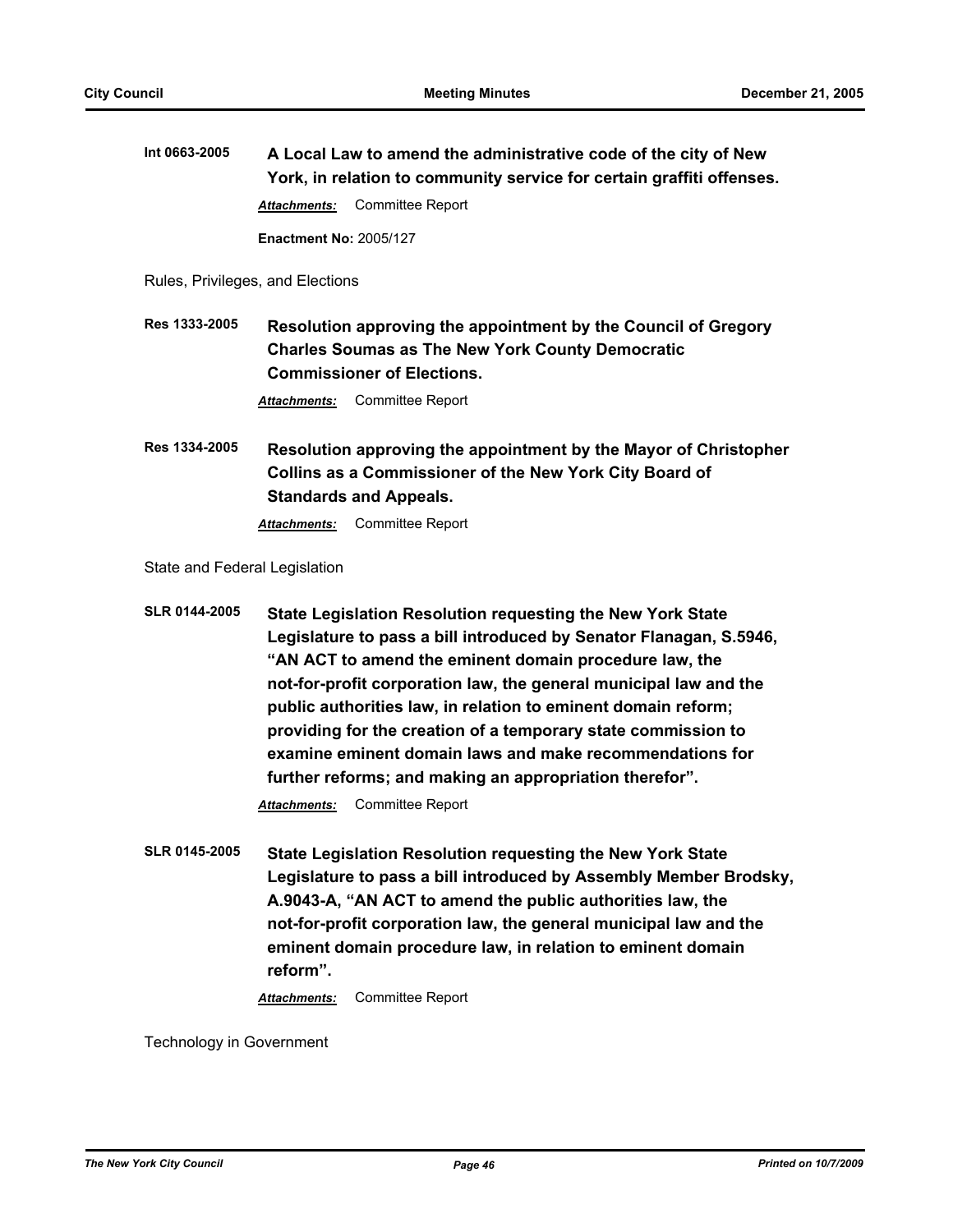**Int 0625-2005 A Local Law to establish a temporary advisory committee to advise the mayor and the speaker of the council on issues pertaining to access to broadband technologies within the city of New York.** *Attachments:* Committee Report 6/10/05, Committee Report 12/12/05 **Enactment No:** 2005/126

**Transportation** 

**Int 0495-2004 A Local Law to amend the administrative code of the city of New York, in relation to establishing a "no wake area" within the Harlem River and requiring appropriate signage, requiring the preparation and distribution of educational material about wake reduction and establishing a temporary citywide boater safety and wake reduction task force.**

*Attachments:* Committee Report 6/9/05, Committee Report 12/6/05

**Enactment No:** 2005/117

General Order Calendar

**Int 0464-2004 A Local Law to amend the administrative code of the city of New York, in relation to the provision of language assistance services by the Department of Education.**

> *Attachments:* Committee Report 5/17/05, Translation Unit Budget 5/17/05, Information Request Responses 5/17/05, Hearing Transcript 5/17/05, Committee Report 10/7/05, Hearing Transcript 10/7/05, Final Hehir Report 10/7/05, Handout 1- 10/7/05, Handout 2 - 10/7/05, Handout 3 - 10/7/05, Information Request Responses 10/7/05, Committee Report 10/31/05, Hearing Transcript 10/31/05, Committee Report 11/10/05, Hearing Transcript 11/10/05, Information Request Responses 11/10/05, Information Request - Attachment 1- 11/10/05, Information Request - Attachment 2- 11/10/05, Information Request - Attachment 3 - 11/10/05, Committee Report 11/29/05, Hearing Transcript 11/29/05, Fiscal Impact Statement, Mayor's Veto Message - Cover, Mayor's Veto Message, Hearing Transcript - Stated Meeting 10/11/05, Hearing Transcript - Stated Meeting 10/27/05, Hearing Transcript - Stated Meeting 11/30/05, Hearing Transcript - Stated Meeting 12/8/05, Hearing Transcript - Stated Meeting 12/21/05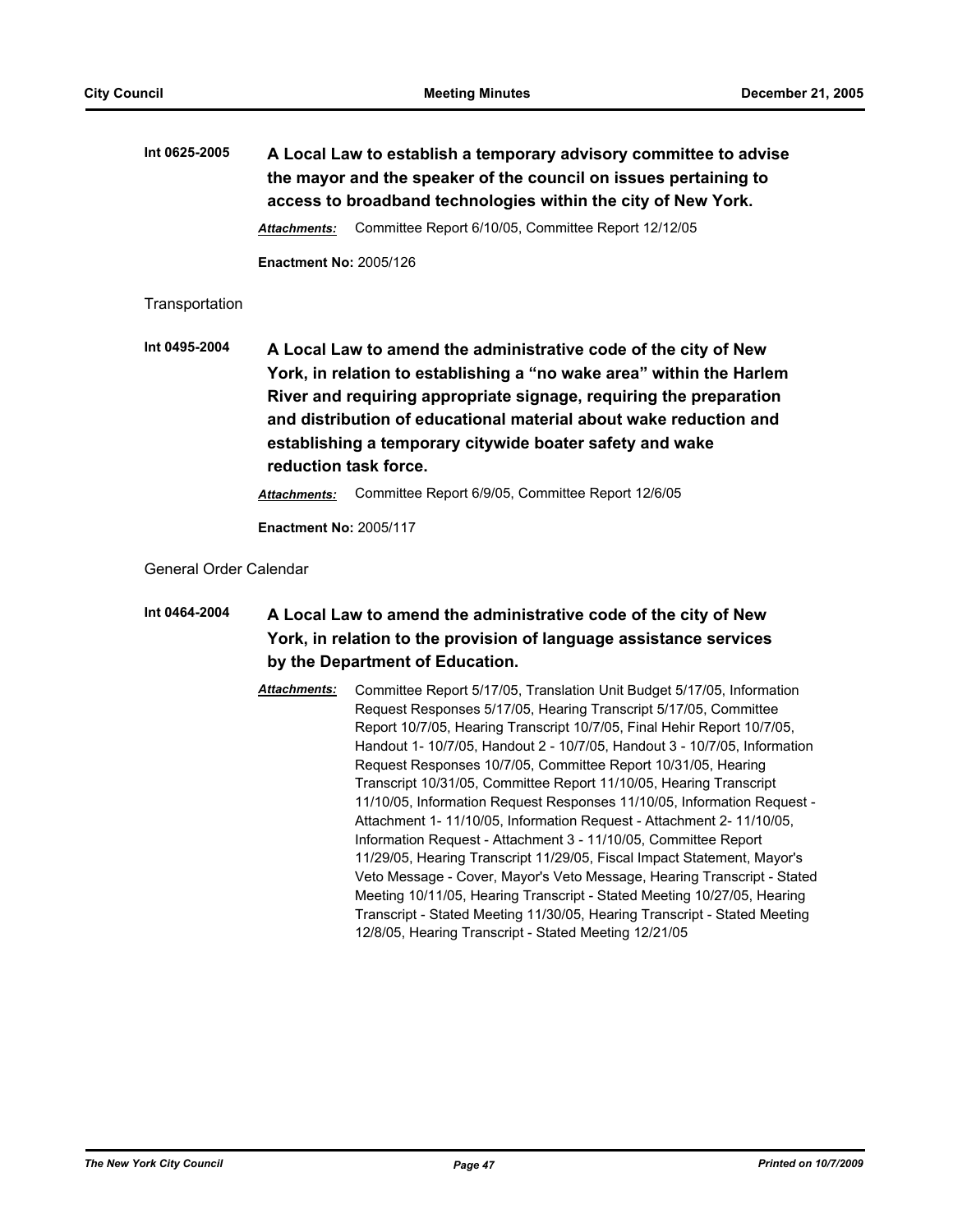| A Local Law to amend the New York city charter, in relation to<br>requiring the New York city department of education to report on<br>the number of temporary and non-standard classrooms in use in<br>the public school system. |                                                                                                                                                                                                                                                                                                                                                                                 |
|----------------------------------------------------------------------------------------------------------------------------------------------------------------------------------------------------------------------------------|---------------------------------------------------------------------------------------------------------------------------------------------------------------------------------------------------------------------------------------------------------------------------------------------------------------------------------------------------------------------------------|
| <b>Attachments:</b>                                                                                                                                                                                                              | Committee Report 6/15/05, Witness List 6/15/05, Class Size & Buildng<br>Use - Handout 6/15/05, Hearing Transcript 6/15/05, Committee Report<br>10/31/05, Committee Report 11/10/05, Committee Report 11/29/05                                                                                                                                                                   |
| <b>Enactment No: 2005/122</b>                                                                                                                                                                                                    |                                                                                                                                                                                                                                                                                                                                                                                 |
| A Local Law to amend the New York city charter, in relation to<br>requiring the New York city department of education to report<br>average class sizes in each school to the City Council.                                       |                                                                                                                                                                                                                                                                                                                                                                                 |
| <b>Attachments:</b>                                                                                                                                                                                                              | Committee Report 6/15/05, Witness List 6/15/05, Class Size & Buildng<br>Use - Handout 6/15/05, Hearing Transcript 6/15/05, Committee Report<br>10/31/05, Committee Report 11/10/05, Committee Report 11/29/05                                                                                                                                                                   |
| <b>Enactment No: 2005/125</b>                                                                                                                                                                                                    |                                                                                                                                                                                                                                                                                                                                                                                 |
| Street, Manhattan.                                                                                                                                                                                                               | Resolution approving with modification the decision of the City<br>Planning Commission on ULURP No. C 050210 ZSM (L.U. No. 620),<br>for the grant of a special permit pursuant to Section 74-781 of the<br>Zoning Resolution to modify the use regulations of Section<br>42-14D(2) (b) to allow retail uses in an M1-5B District at 525 Broome<br>Attachmente: Committoo Doport |
|                                                                                                                                                                                                                                  |                                                                                                                                                                                                                                                                                                                                                                                 |

*Attachments:* Committee Report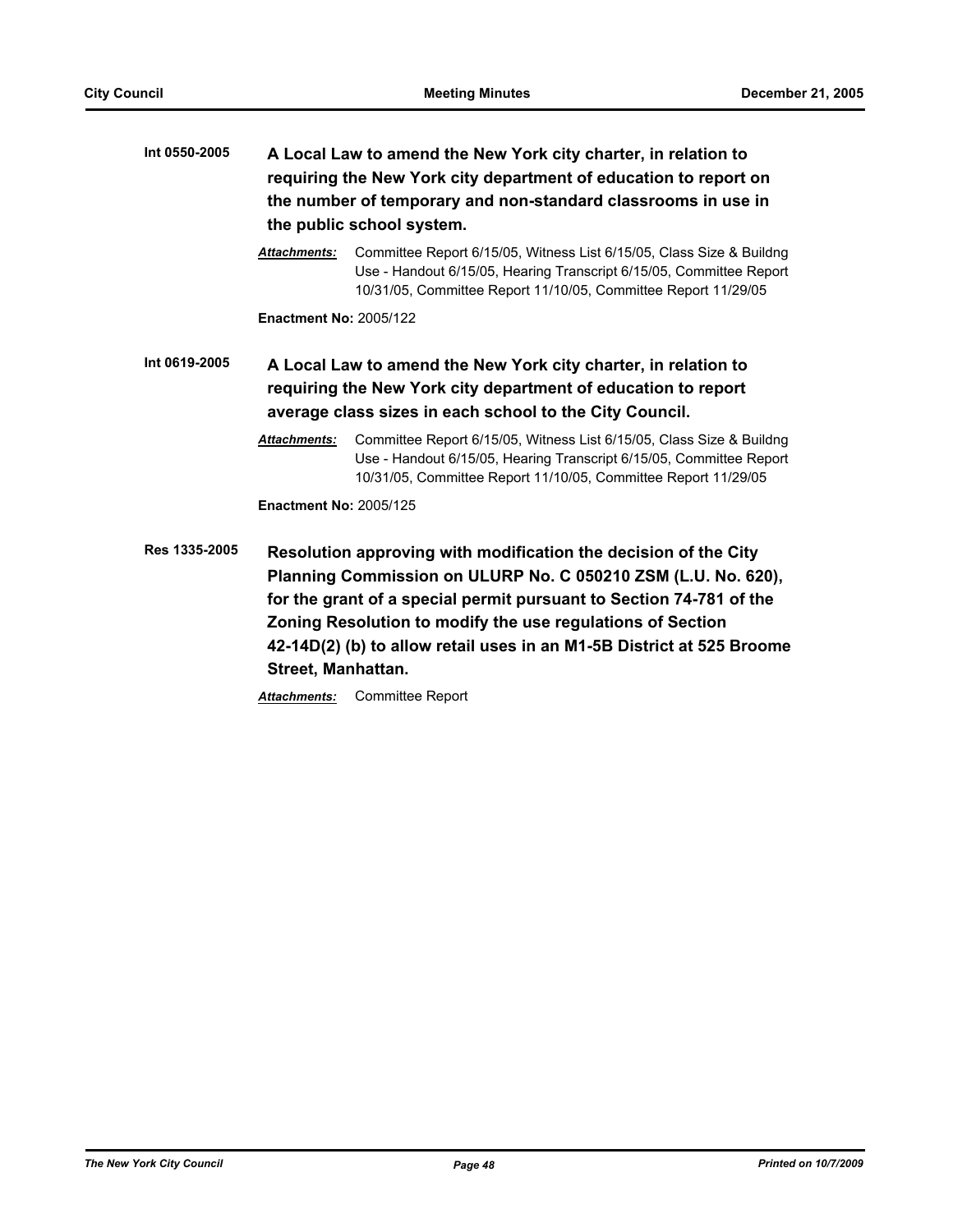### **T2004-0073 Commissioner of Deeds**

*Attachments:* Hearing Transcript - Charter Meeting 1/7/04, Hearing Transcript - Stated Meeting 1/2/04, Hearing Transcript - Stated Meeting 2/4/04, Hearing Transcript - Stated Meeting 2/26/04, Hearing Transcript - Stated Meeting 3/10/04, Hearing Transcript - Stated Meeting 3/24/04, Hearing Transcript - Stated Meeting 4/1/04, Hearing Transcript - Stated Meeting 4/21/04, Hearing Transcript - Stated Meeting 5/5/04, Hearing Transcript - Stated Meeting 5/19/04, Hearing Transcript - Stated Meeting 6/7/04, Hearing Transcript - Stated Meeting 6/21/04, Hearing Transcript - Stated Meeting 6/22/04, Hearing Transcript - Stated Meeting 6/24/04, Hearing Transcript - Stated Meeting 6/28/04, Hearing Transcript - Stated Meeting 7/21/04, Hearing Transcript - Stated Meeting 8/12/04, Hearing Transcript - Stated Meeting 9/9/04, Hearing Transcript - Stated Meeting 9/28/04, Hearing Transcript - Stated Meeting 10/13/04, Hearing Transcript - Stated Meeting 10/27/04, Hearing Transcript - Stated Meeting 11/10/04, Hearing Transcript - Stated Meeting 11/23/04, Hearing Transcript - Stated Meeting 12/7/04, Heairng Transcript - Stated Meeting 12/15/04, Hearing Transcript - Charter Meeting, Hearing Transcript - Stated Meeting 1/19/05, Hearing Transcript - Stated Meeting 2/2/05, Hearing Transcript - Stated Meeting 2/16/05, Hearing Transcript - Stated Meeting 3/9/05, Hearing Transcript - Stated Meeting 4/20/05, Hearing Transcript - Stated Meeting 6/8/05, Hearing Transcript - Stated Meeting 10/11/05

*The Public Advocate (Ms. Gotbaum) put the question whether the Council would agree with and adopt such reports, which were decided in the affirmative by the following vote:*

### **A motion was made that these files be approved by consent vote.**

**Affirmative,** 47 -

Speaker Miller, Addabbo Jr., Avella, Barron, Boyland, Brewer, Clarke, Comrie Jr., Dilan, de Blasio, Felder, Fidler, Foster, Gallagher, Gennaro, Gentile, Gerson, Gonzalez, Jackson, James, Jennings Jr., Katz, Koppell, Lanza, Liu, Lopez, Martinez, McMahon, Monserrate, Moskowitz, Nelson, Oddo, Palma, Perkins, Quinn, Recchia Jr., Reed, Reyna, Rivera, Sanders Jr., Sears, Stewart, Vallone Jr., Vann, Weprin, Yassky and Arroyo

### **Excused,** 3 -

Baez, Gioia and Seabrook

*The following files were removed from the General Order Calendar and voted separately: Int No. 299-A, 46-1-0 Int No. 464-A, 35-11-1 Int No. 727-A, 42-5-0 Int No. 751, 46-1-0 Int No. 758-A, 45-2-0 SLR No. 145, 43-0-4*

*See files for individual votes.*

#### Introduction & Reading of Bills See Attached 13.

14. Discussion of Resolutions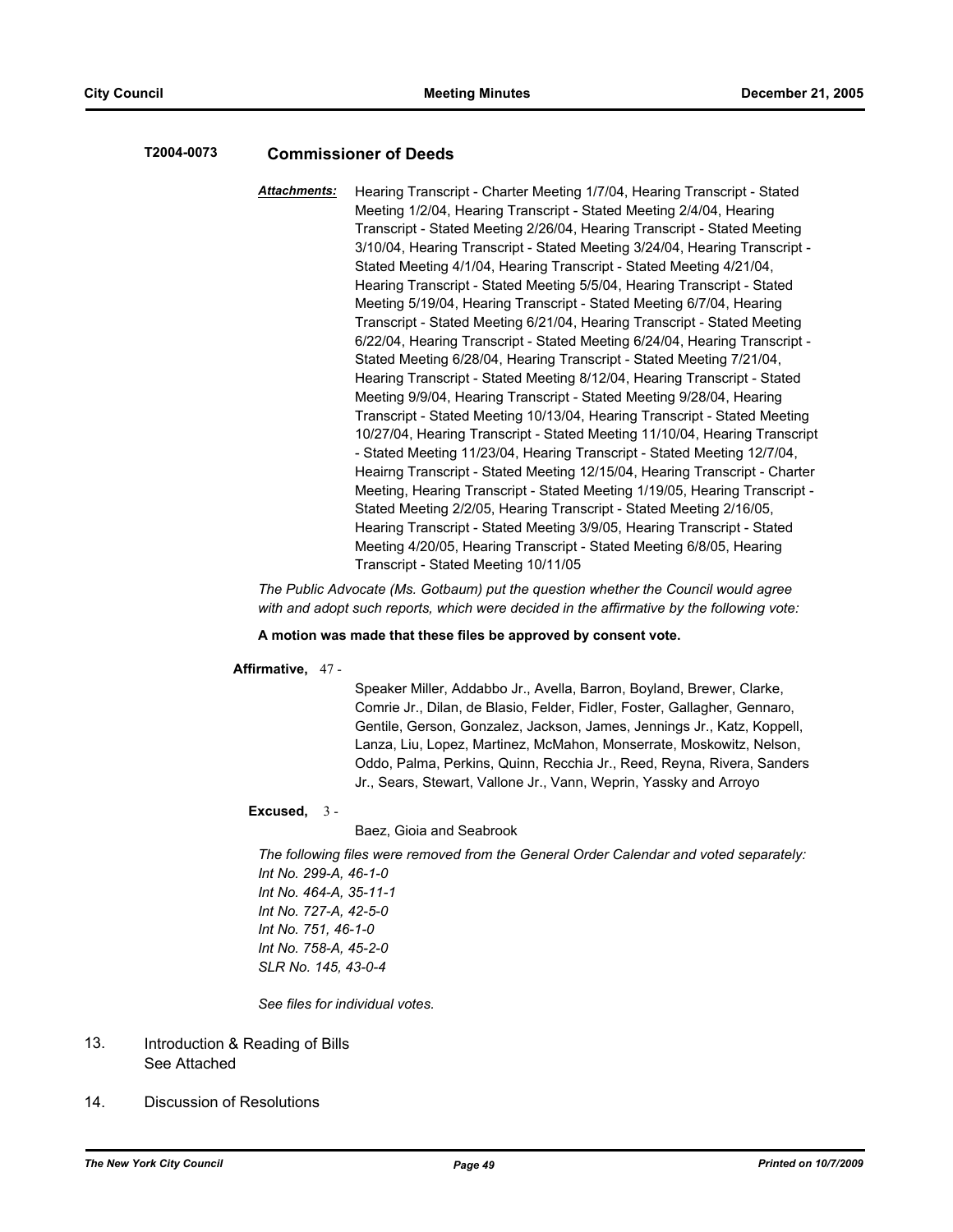### 15. Resolutons

# **Res 0976-2005 Resolution calling upon the New York State Legislature to adopt legislation that provides for the civil commitment of sexually violent predators to protect the public from those whose mental abnormalities makes them likely to commit sexually violent crimes.**

*Attachments:* Committee Report 11/29/05, Hearing Transcript 11/29/05, Committee Report 12/12/05

*Pursuant to Rule 8.50 of the Council, the Public Advocate (Ms. Gotbaum) called for a voice vote. Hearing no objections, the Public Advocate (Ms. Gotbaum) declared the Resolution to be adopted.*

*Adopted unanimously by the Council by voice-vote.*

**A motion was made that this Resolution be Approved, by Council approved by Voice Vote.**

# **Res 0979-2005 Resolution supporting legislation increasing the number of sex offenders required to register for life.**

*Attachments:* Committee Report 11/29/05, Hearing Transcript 11/29/05, Committee Report 12/12/05

*Pursuant to Rule 8.50 of the Council, the Public Advocate (Ms. Gotbaum) called for a voice vote. Hearing those in favor, the Public Advocate (Ms. Gotbaum) declared the Resolution to be adopted.*

*The following Council Members formally abstained to vote on this item: Council Members Fidler.*

*Adopted by the Council by voice-vote.*

**A motion was made that this Resolution be Approved, by Council approved by Voice Vote.**

**Res 0980-2005 Resolution calling on the New York State Legislature to increase penalties for those who commit sex offenses against children, similar to provisions adopted in Florida as part of the Jessica Lunsford Act.**

> *Attachments:* Committee Report 11/29/05, Hearing Transcript 11/29/05, Committee Report 12/12/05

> *Pursuant to Rule 8.50 of the Council, the Public Advocate (Ms. Gotbaum) called for a voice vote. Hearing no objections, the Public Advocate (Ms. Gotbaum) declared the Resolution to be adopted.*

*Adopted unanimously by the Council by voice-vote.*

**This Resolution was Approved, by Council**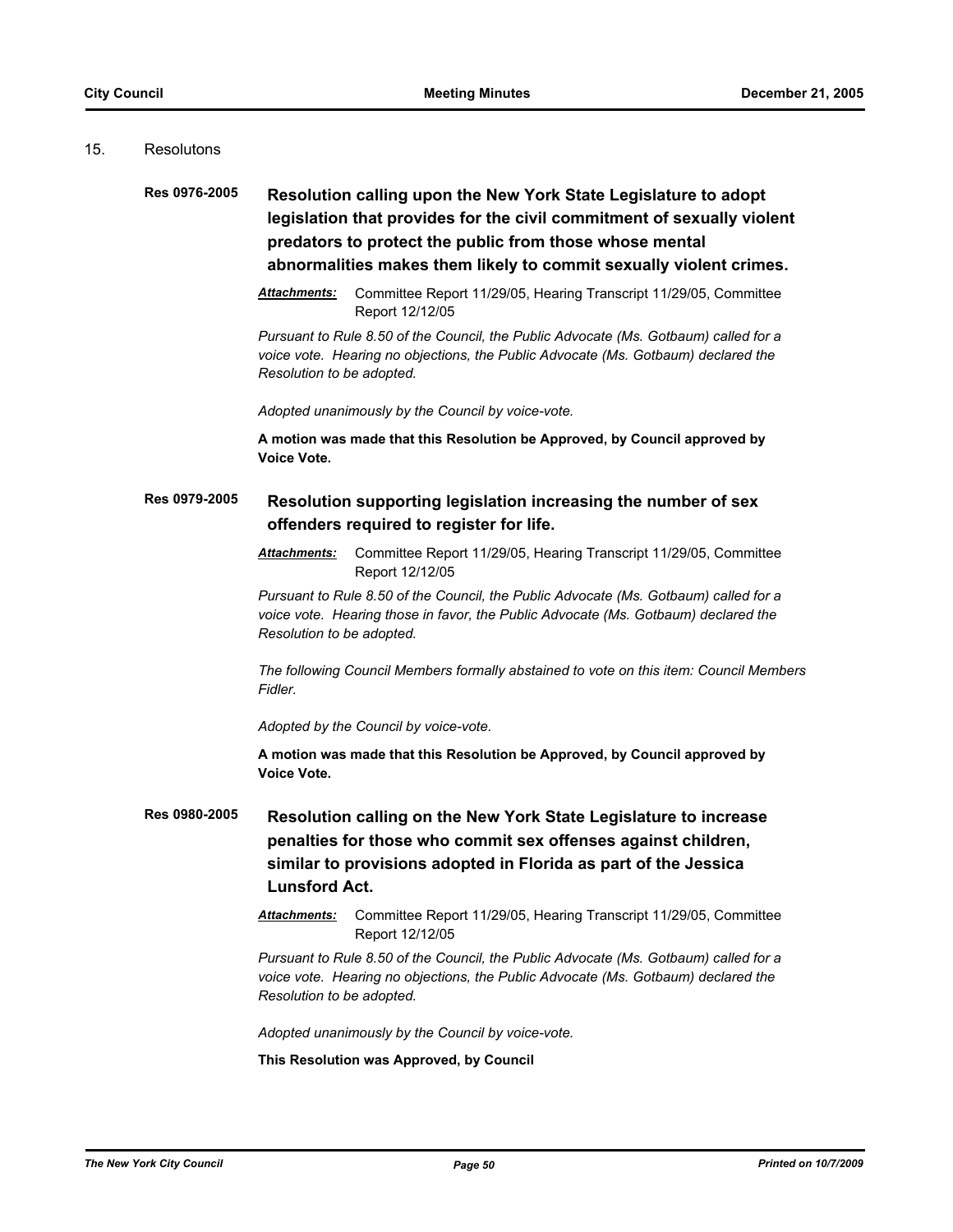# **Res 1008-2005 Resolution supporting proposed bipartisan federal legislation for comprehensive immigration reform and urging Congress and President Bush to adopt such legislation.**

*Attachments:* Committee Report 6/24/05, Committee Report 12/15/05

*Pursuant to Rule 8.50 of the Council, the Public Advocate (Ms. Gotbaum) called for a voice vote. Hearing those in favor, the Public Advocate (Ms. Gotbaum) declared the Resolution to be adopted.*

*The following Council Members formally voted against this item: Council Members Avella.*

*The following 3 Council Members formally voted to abstain: Council Member Gallagher, Lanza and Oddo.*

*Adopted by the Council by voice-vote.*

**A motion was made that this Resolution be Approved, by Council approved by Voice Vote.**

**Res 1009-2005 Resolution expressing continued opposition to the REAL ID Act of 2005, included as part of the Emergency Supplemental Appropriations Act passed by Congress and signed by President Bush in May 2005 and urging New York State to opt out of implementing the law's provisions regarding issuance of driver's licenses to immigrants.**

*Attachments:* Committee Report 6/24/05, Committee Report 12/15/05

*Pursuant to Rule 8.50 of the Council, the Public Advocate (Ms. Gotbaum) called for a voice vote. Hearing those in favor, the Public Advocate (Ms. Gotbaum) declared the Resolution to be adopted.*

*The following Council Members formally voted against this item: Council Members Avella, Gallagher and Oddo*

*Adopted by the Council by voice-vote.*

**A motion was made that this Resolution be Approved, by Council approved by Voice Vote.**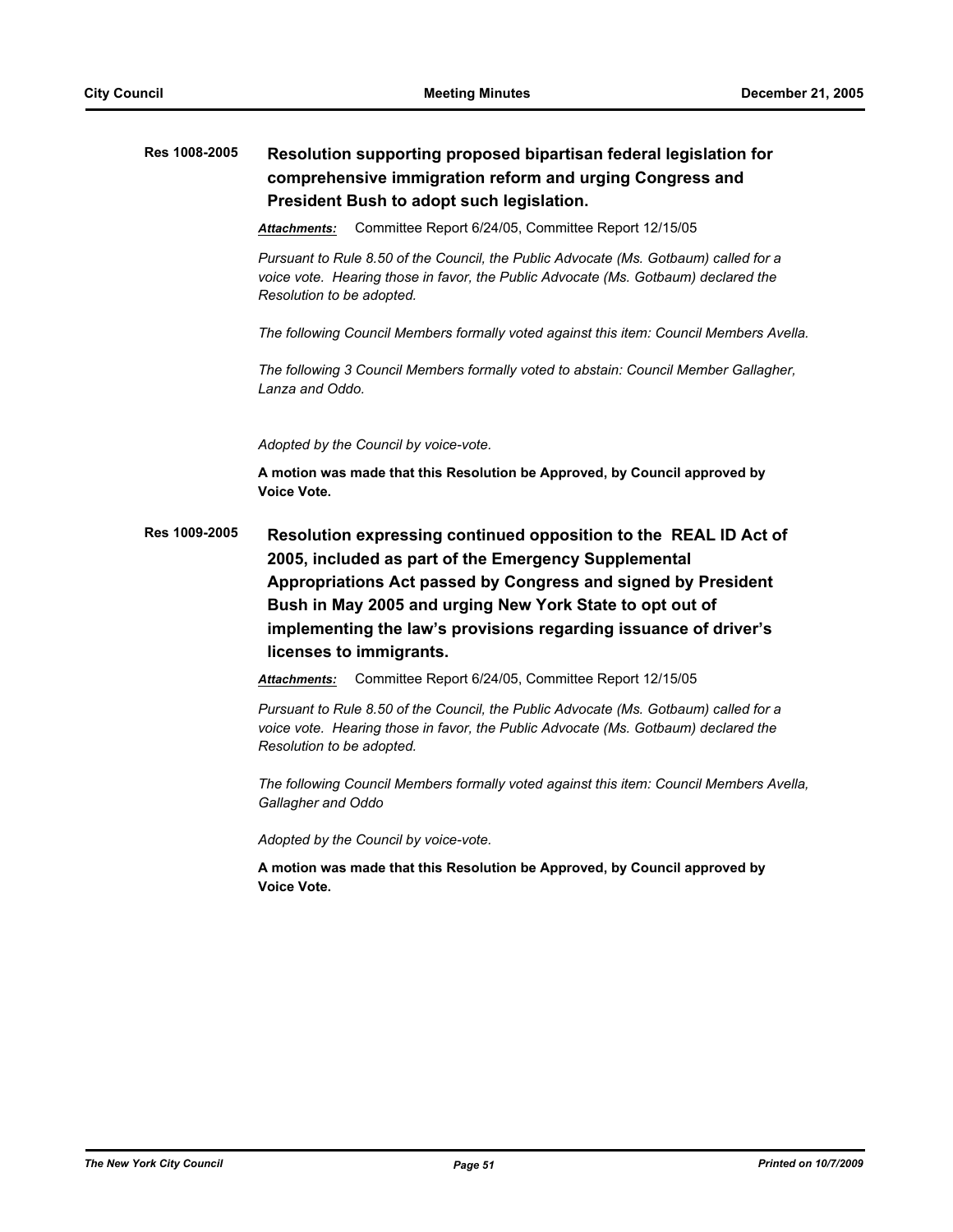**Res 1078-2005 Resolution calling upon the New York State Legislature to expeditiously enact the Clean Water Protection/Flood Prevention Act that would strengthen protection of wetlands in New York State and safeguard and enhance New York City's water supply quality, pollution treatment, flood control, open space and natural areas.**

*Attachments:* Committee Report 12/6/05, Committee Report 12/21/05

*Pursuant to Rule 8.50 of the Council, the Public Advocate (Ms. Gotbaum) called for a voice vote. Hearing no objections, the Public Advocate (Ms. Gotbaum) declared the Resolution to be adopted.*

*Adopted unanimously by the Council by voice-vote.*

**A motion was made that this Resolution be Approved, by Council approved by Voice Vote.**

# **Res 1089-2005 Resolution in support of legislation that improves the national program to register and monitor individuals who commit sex offenses against children.**

*Attachments:* Committee Report 11/29/05, Hearing Transcript 11/29/05, Committee Report 12/12/05

*Pursuant to Rule 8.50 of the Council, the Public Advocate (Ms. Gotbaum) called for a voice vote. Hearing no objections, the Public Advocate (Ms. Gotbaum) declared the Resolution to be adopted.*

*Adopted unanimously by the Council by voice-vote.*

**A motion was made that this Resolution be Approved, by Council approved by Voice Vote.**

**Res 1153-2005 Resolution urging the United States Office of Immigration and Customs Enforcement to exercise prosecutorial discretion and decline to pursue orders of removal or to carry out removal orders in exceptional situations where deportation would cause extreme hardship to individuals themselves, family or community members and further urging restoration of discretion to immigration judges to defer deportation in exceptional cases.**

*Attachments:* Committee Report 9/22/05, Committee Report 12/15/05

*Pursuant to Rule 8.50 of the Council, the Public Advocate (Ms. Gotbaum) called for a voice vote. Hearing those in favor, the Public Advocate (Ms. Gotbaum) declared the Resolution to be adopted.*

*The following 4 Council Members formally voted against this item: Council Members Avella, Gallagher, Lanza and Oddo.*

*Adopted by the Council by voice-vote.*

**This Resolution was Approved, by Council**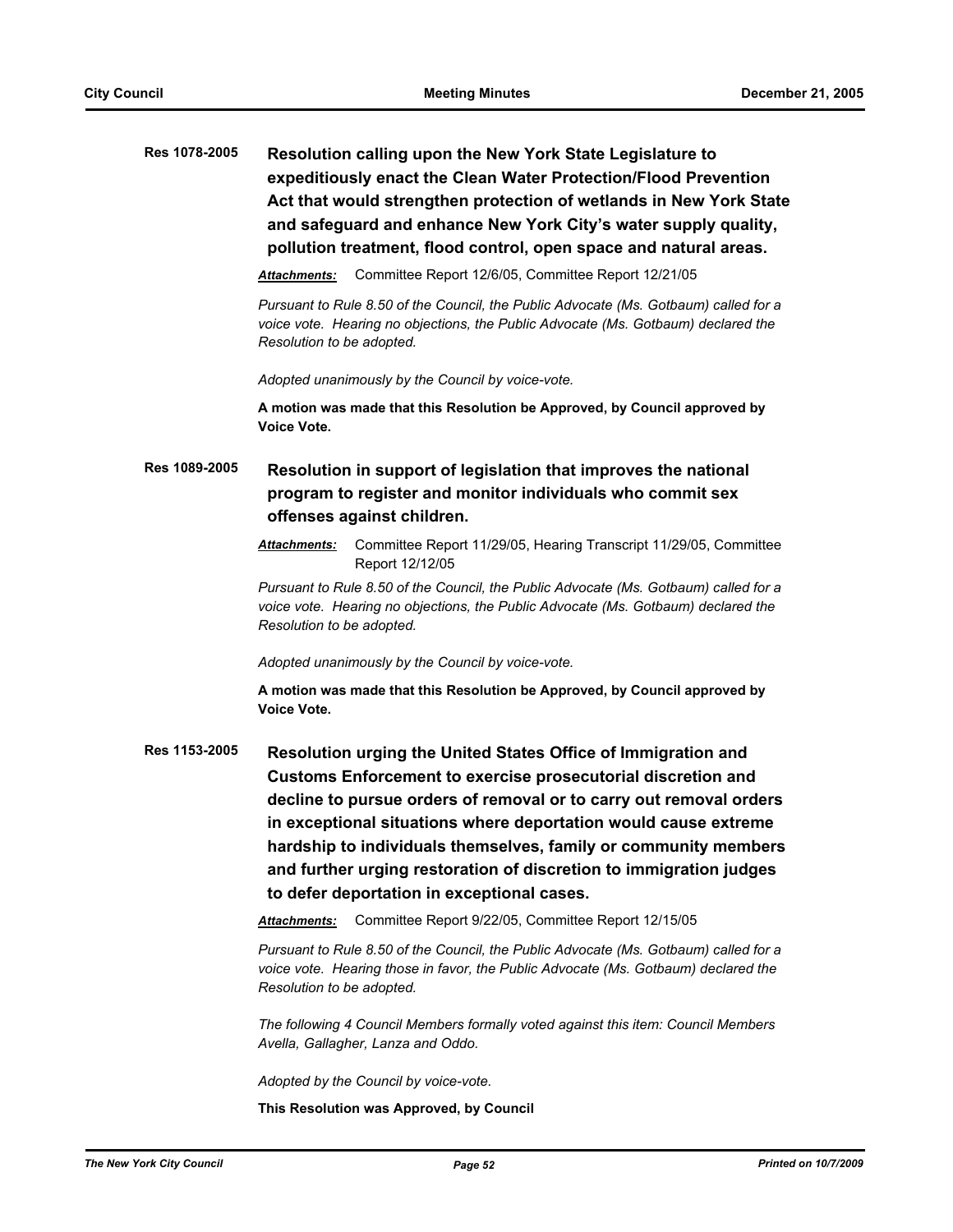**Res 1265-2005 Resolution calling upon the appropriate federal and state agencies, and the public, to provide all natural gas supply projects, including the proposed Broadwater Energy Project, a fair and full review, in light of the important role that natural gas is projected to play in enhancing the reliability of energy resources, increasing diversity of supply sources, reducing energy price volatility, and protecting environmental and public health in New York City.**

*Attachments:* Committee Report 12/6/05, Committee Report 12/21/05

*Pursuant to Rule 8.50 of the Council, the Public Advocate (Ms. Gotbaum) called for a voice vote. Hearing no objections, the Public Advocate (Ms. Gotbaum) declared the Resolution to be adopted.*

*Adopted unanimously by the Council by voice-vote.*

**A motion was made that this Resolution be Approved, by Council approved by Voice Vote.**

**Res 1270-2005 Resolution rejecting the proposals of the President's Advisory Panel on Federal Tax Reform to eliminate the deductibility of state and local taxes and replace the deduction for mortgage interest and calling upon the President and Congress to reject these proposals as well and to index the alternative minimum tax (AMT) for inflation.**

*Attachments:* Committee Report 12/12/05, Committee Report 12/21/05

*Pursuant to Rule 8.50 of the Council, the Public Advocate (Ms. Gotbaum) called for a voice vote. Hearing no objections, the Public Advocate (Ms. Gotbaum) declared the Resolution to be adopted.*

*Adopted unanimously by the Council by voice-vote.*

**This Resolution was Approved, by Council**

- 16. General Discussion
- 17. Extension of Remarks

INTRODUCTION AND READING OF BILLS

**Res 1294-2005 Resolution urging the New York City Police Department to explore improved designs of the bulletproof vests worn by New York City police officers, which would provide better protection of vital organs by covering a broader span of the upper body.**

> *Sponsors:* By Council Members Baez, Fidler, Gonzalez, James, Liu, Sears and Weprin

**This Resolution was Referred to Comm by Council to the Committee on Public Safety**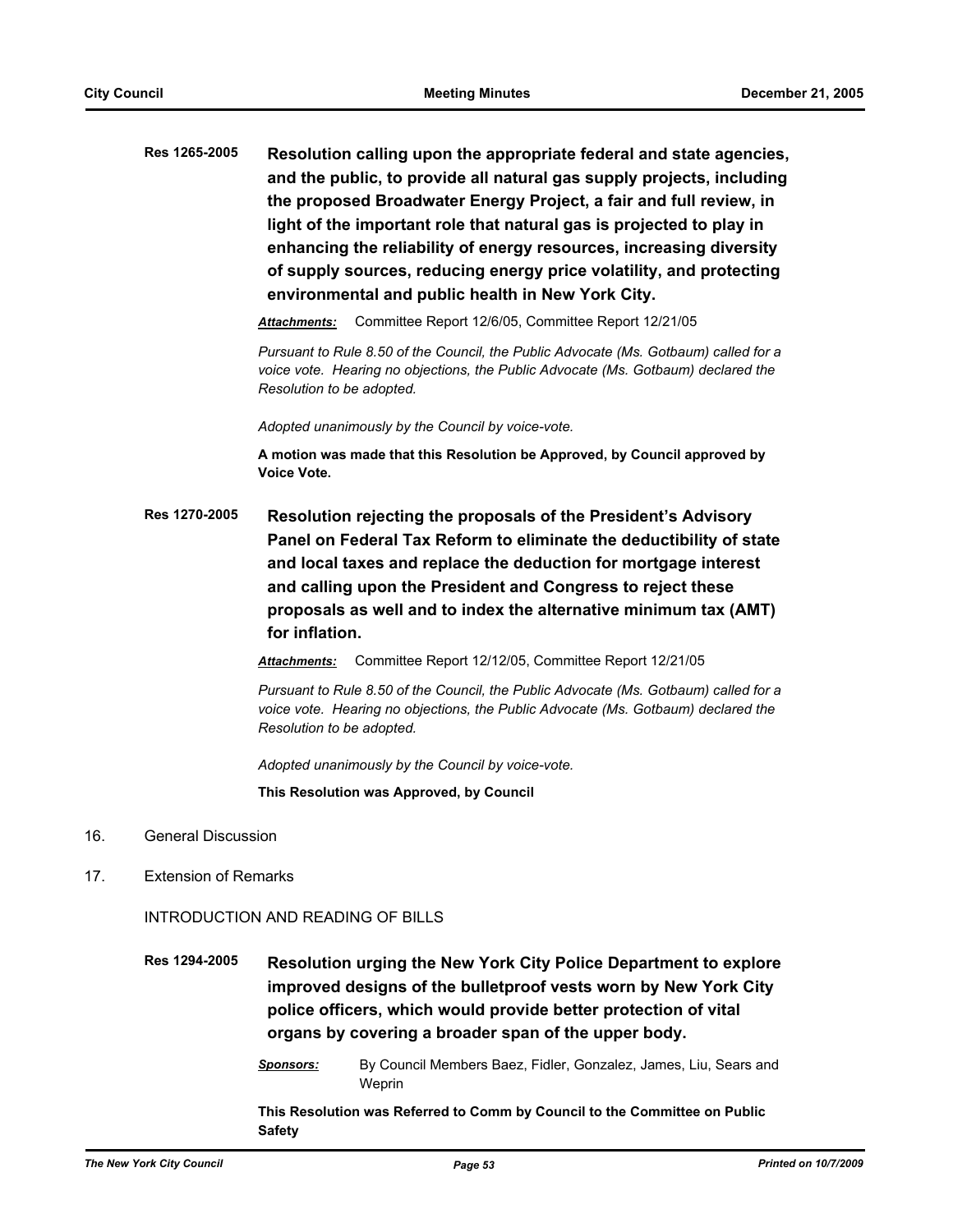| Res 1295-2005 | Resolution honoring the life and achievements of legendary<br>comedian Richard Pryor.                                                                                                                                                                                                                                                 |                                                                                                                                           |
|---------------|---------------------------------------------------------------------------------------------------------------------------------------------------------------------------------------------------------------------------------------------------------------------------------------------------------------------------------------|-------------------------------------------------------------------------------------------------------------------------------------------|
|               | <u>Sponsors:</u>                                                                                                                                                                                                                                                                                                                      | By Council Members Clarke, Gonzalez, James, Liu, Sears and Weprin                                                                         |
|               |                                                                                                                                                                                                                                                                                                                                       | This Resolution was Referred to Comm by Council to the Committee on Cultural<br>Affairs, Libraries and International Intergroup Relations |
| Res 1296-2005 | Resolution calling upon the Metropolitan Transportation Authority<br>to place a sticker or other visual aid on the first seat of every one of<br>its buses that it operates in New York City proclaiming the<br>importance of Rosa Parks and reserving the first seat of every bus<br>on December 1 each year in honor of Rosa Parks. |                                                                                                                                           |
|               | <b>Sponsors:</b>                                                                                                                                                                                                                                                                                                                      | By Council Members Clarke, Fidler, James, Liu and Weprin                                                                                  |
|               | <b>Transportation</b>                                                                                                                                                                                                                                                                                                                 | This Resolution was Referred to Comm by Council to the Committee on                                                                       |
| Res 1297-2005 | Resolution honoring the life and achievements of James "Jim"<br>Butler.                                                                                                                                                                                                                                                               |                                                                                                                                           |
|               | <b>Sponsors:</b>                                                                                                                                                                                                                                                                                                                      | By Council Members Foster, Clarke and James                                                                                               |
|               |                                                                                                                                                                                                                                                                                                                                       | This Resolution was Referred to Comm by Council to the Committee on Cultural<br>Affairs, Libraries and International Intergroup Relations |
| Res 1298-2005 | Resolution calling upon the appropriate committee of the Council<br>of the City of New York to hold a hearing on implementing the<br>recommendations of "Separate and Unequal: Medical Apartheid in<br>New York City," a report by Bronx Health Reach, with the goal of<br>eliminating racial health disparities.                     |                                                                                                                                           |
|               | <b>Sponsors:</b>                                                                                                                                                                                                                                                                                                                      | By Council Members Foster, Gonzalez and James                                                                                             |
|               |                                                                                                                                                                                                                                                                                                                                       | This Resolution was Referred to Comm by Council to the Committee on Health                                                                |
| Res 1299-2005 | Resolution finding that the enactment of Proposed Int. No. 397-A<br>does not have a significant adverse impact on the environment and<br>is consistent with the state environmental quality review act.                                                                                                                               |                                                                                                                                           |
|               | <b>Sponsors:</b>                                                                                                                                                                                                                                                                                                                      | By Council Member Gennaro                                                                                                                 |
|               | <b>Attachments:</b>                                                                                                                                                                                                                                                                                                                   | Committee Report, Consistency Assessment Form                                                                                             |
|               | <b>Environmental Protection</b>                                                                                                                                                                                                                                                                                                       | This Resolution was Referred to Comm by Council to the Committee on                                                                       |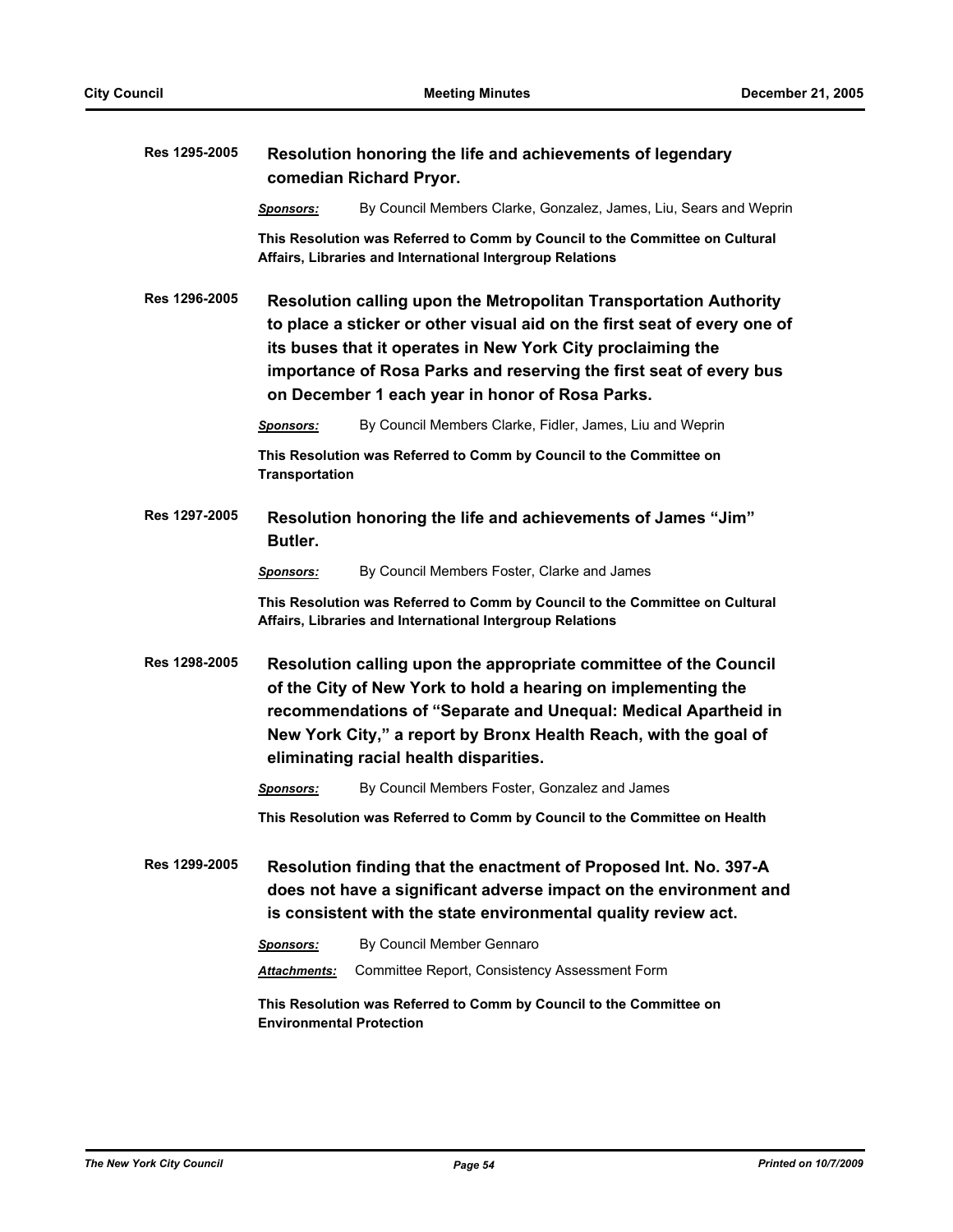| Int 0769-2005        | A Local Law to amend the administrative code of the city of New                                                                                                               |                                                                                                                                                                                                                                            |  |
|----------------------|-------------------------------------------------------------------------------------------------------------------------------------------------------------------------------|--------------------------------------------------------------------------------------------------------------------------------------------------------------------------------------------------------------------------------------------|--|
|                      | York, in relation to vest replacement.                                                                                                                                        |                                                                                                                                                                                                                                            |  |
|                      | <b>Sponsors:</b>                                                                                                                                                              | By Council Members Gentile, Fidler, Gonzalez and James                                                                                                                                                                                     |  |
|                      | <b>Safety</b>                                                                                                                                                                 | This Introduction was Referred to Comm by Council to the Committee on Public                                                                                                                                                               |  |
| <b>Res 1300-2005</b> | their communities.                                                                                                                                                            | Resolution calling upon Congress to amend the<br>Telecommunications Act of 1996 to allow state and local<br>governments to legislate with regards to the placement and<br>number of cellular telephone towers and related equipment within |  |
|                      | <b>Sponsors:</b>                                                                                                                                                              | By Council Members Gentile, Avella, Fidler and James                                                                                                                                                                                       |  |
|                      | and Buildings                                                                                                                                                                 | This Resolution was Referred to Comm by Council to the Committee on Housing                                                                                                                                                                |  |
| Int 0770-2005        | A Local Law to amend the administrative code of the city of New<br>York, to provide for the cleaning and restoration of crime scenes,<br>on both public and private property. |                                                                                                                                                                                                                                            |  |
|                      | <b>Sponsors:</b>                                                                                                                                                              | By Council Members Nelson, James and Liu                                                                                                                                                                                                   |  |
|                      | <b>Safety</b>                                                                                                                                                                 | This Introduction was Referred to Comm by Council to the Committee on Public                                                                                                                                                               |  |
| Int 0771-2005        | A Local Law to amend the administrative code of the city of New<br>York, in relation to the creation of an online graffiti tracking system.                                   |                                                                                                                                                                                                                                            |  |
|                      | Sponsors:                                                                                                                                                                     | By Council Members Nelson, Gonzalez, James, Liu and Weprin                                                                                                                                                                                 |  |
|                      | <b>Safety</b>                                                                                                                                                                 | This Introduction was Referred to Comm by Council to the Committee on Public                                                                                                                                                               |  |
| Int 0772-2005        | from fire hydrants.                                                                                                                                                           | A Local Law to amend the administrative code of the city of New<br>York, in relation to the removal of snow, ice, dirt, and other material                                                                                                 |  |
|                      | <b>Sponsors:</b>                                                                                                                                                              | By Council Members Nelson, James, Liu and Sears                                                                                                                                                                                            |  |
|                      | This Introduction was Referred to Comm by Council to the Committee on<br><b>Sanitation and Solid Waste Management</b>                                                         |                                                                                                                                                                                                                                            |  |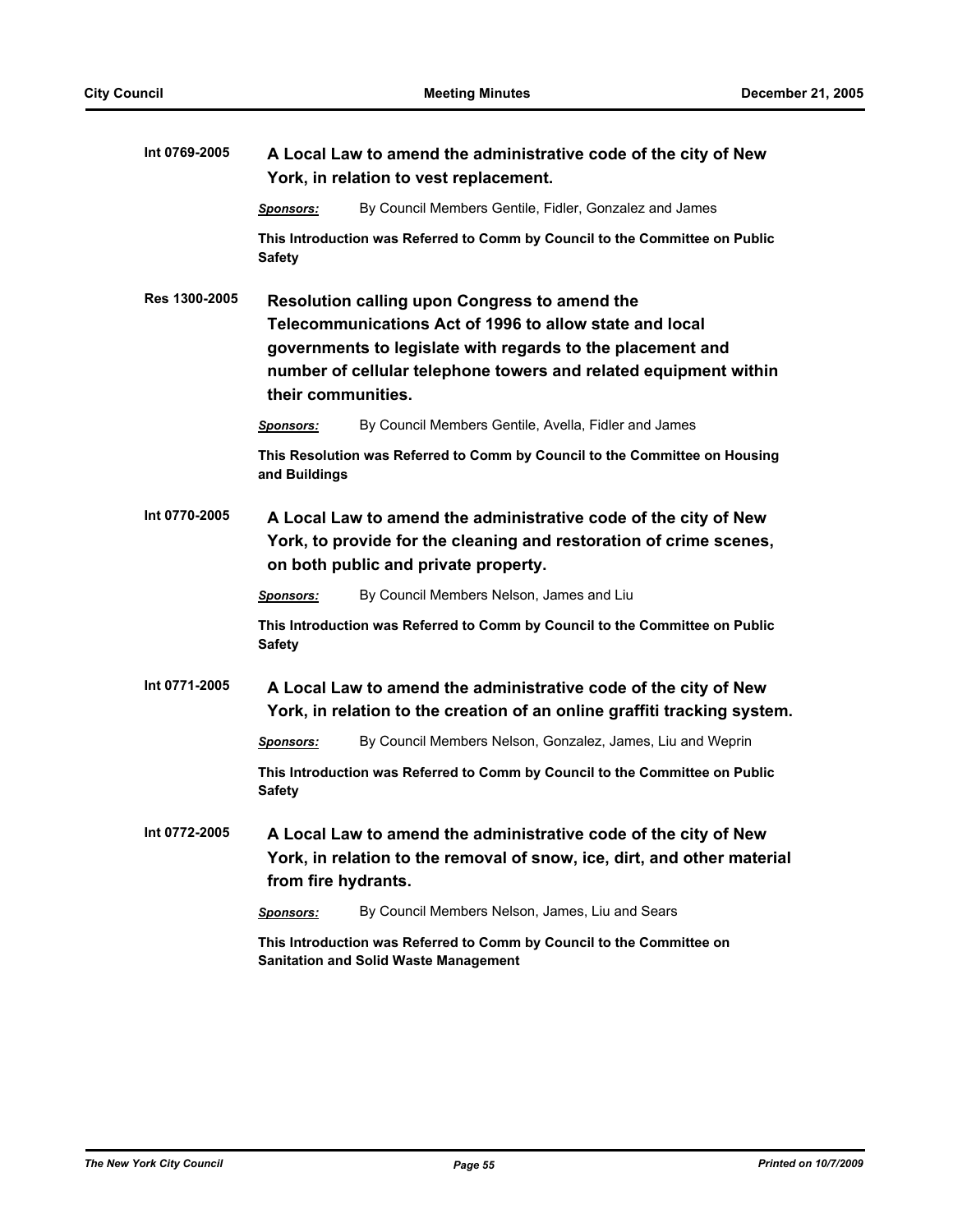| Res 1301-2005 | Resolution urging the New York State Board of Elections to<br>promptly certify precinct based/optical scan voting systems for<br>procurement by the local Boards of Elections and urging the New<br>York City Board of Elections to select a PB/OS system as the new<br>voting technology for the City of New York. |                                                                                                                                     |  |
|---------------|---------------------------------------------------------------------------------------------------------------------------------------------------------------------------------------------------------------------------------------------------------------------------------------------------------------------|-------------------------------------------------------------------------------------------------------------------------------------|--|
|               | Sponsors:                                                                                                                                                                                                                                                                                                           | By Council Members Perkins, Barron, Jackson, Monserrate and Brewer                                                                  |  |
|               | This Resolution was Referred to Comm by Council to the Committee on<br><b>Governmental Operations</b>                                                                                                                                                                                                               |                                                                                                                                     |  |
| Int 0773-2005 |                                                                                                                                                                                                                                                                                                                     | A Local Law to amend the administrative code of the city of New<br>York, in relation to criminal penalties for illegal conversions. |  |

*Sponsors:* By Council Members Vallone Jr., Avella, Fidler, McMahon and Weprin

**This Introduction was Referred to Comm by Council to the Committee on Housing and Buildings**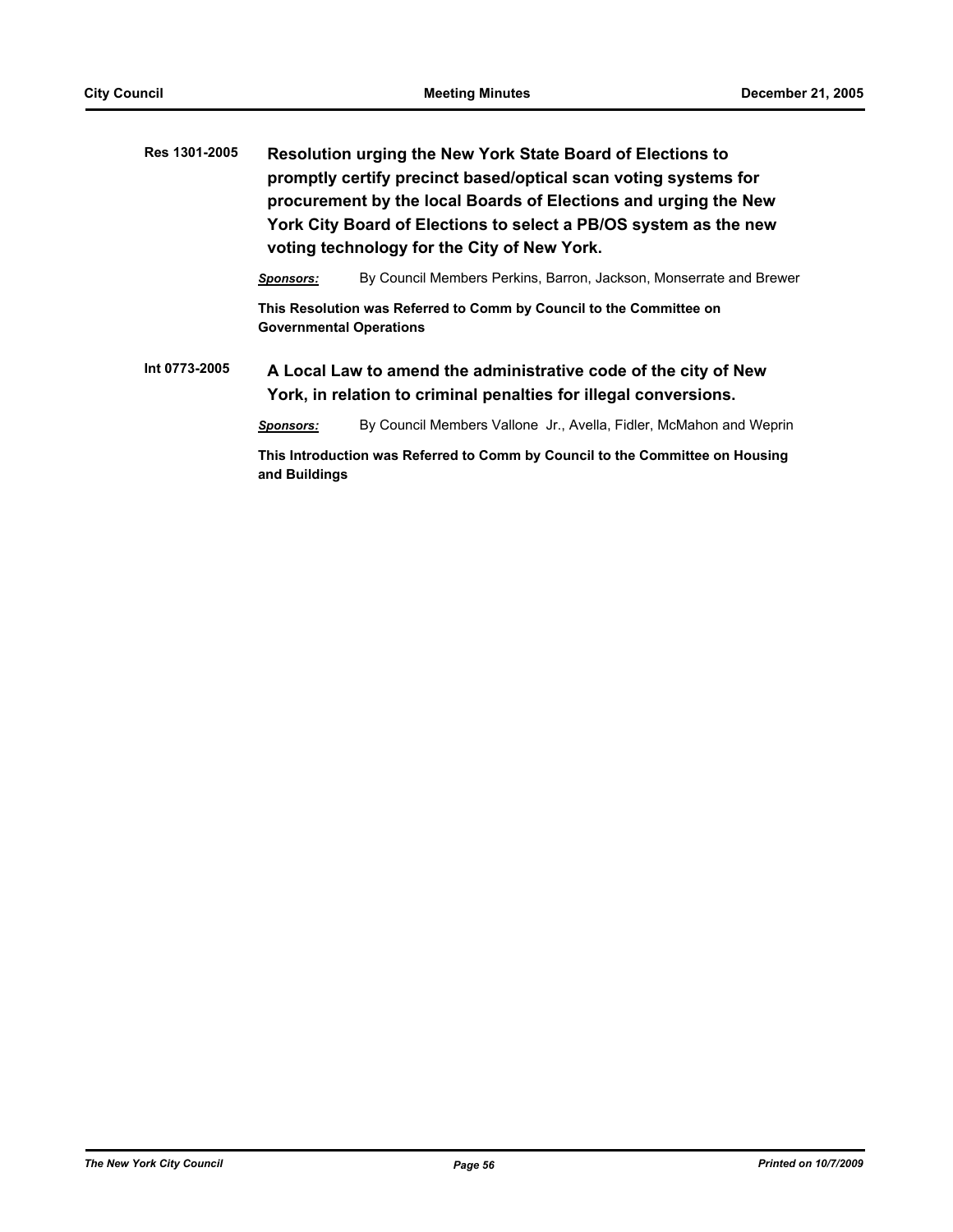**Int 0774-2005 A Local Law in relation to the date of submission by the mayor of a preliminary management report and the date prior to which the council shall conduct public hearings and the date by which the council shall submit a report or reports pertaining thereto, the date of submission by the mayor of the preliminary certificate regarding debt and reserves and appropriations and expenditures for capital projects, the date of submission by the mayor of the preliminary budget, the date of publication by the director of the independent budget office of a report on revenues and expenditures, the date of submission by the community boards of statements in regard to the preliminary budget, the date of submission by the commissioner of finance of an estimate of the assessed valuation of real property and statement of real property taxes due, expected to be received, and uncollected, the date of submission by the mayor of a tax benefit report, the date of submission by the borough boards of statements on budget priorities, the date of submission by the council of estimates of the financial needs of the council, the date of submission by the borough presidents of proposed modifications of the preliminary budget, the date of publication by the director of the independent budget office of a report analyzing the preliminary budget, the date by which the council shall hold hearings and submit recommendations in regard to the preliminary budget, and the date of submission by the campaign finance board of estimates of the financial needs of the campaign finance board, relating to the fiscal year two thousand seven.**

*Sponsors:* By Council Member Weprin (by request of the Mayor) *Attachments:* Committee Report, Fiscal Impact Statement, Hearing Transcript, Hearing Transcript - Stated Meeting 12/21/05, Local Law **This Introduction was Referred to Comm by Council to the Committee on Finance Enactment No:** 2005/137 **LU 0665-2005 Carpenter House, 383-395 Jersey Street, Staten Island, Community District No. 1. Sponsors:** By Council Member Weprin

**This Land Use Application was Referred to Comm by Council to the Committee on Finance**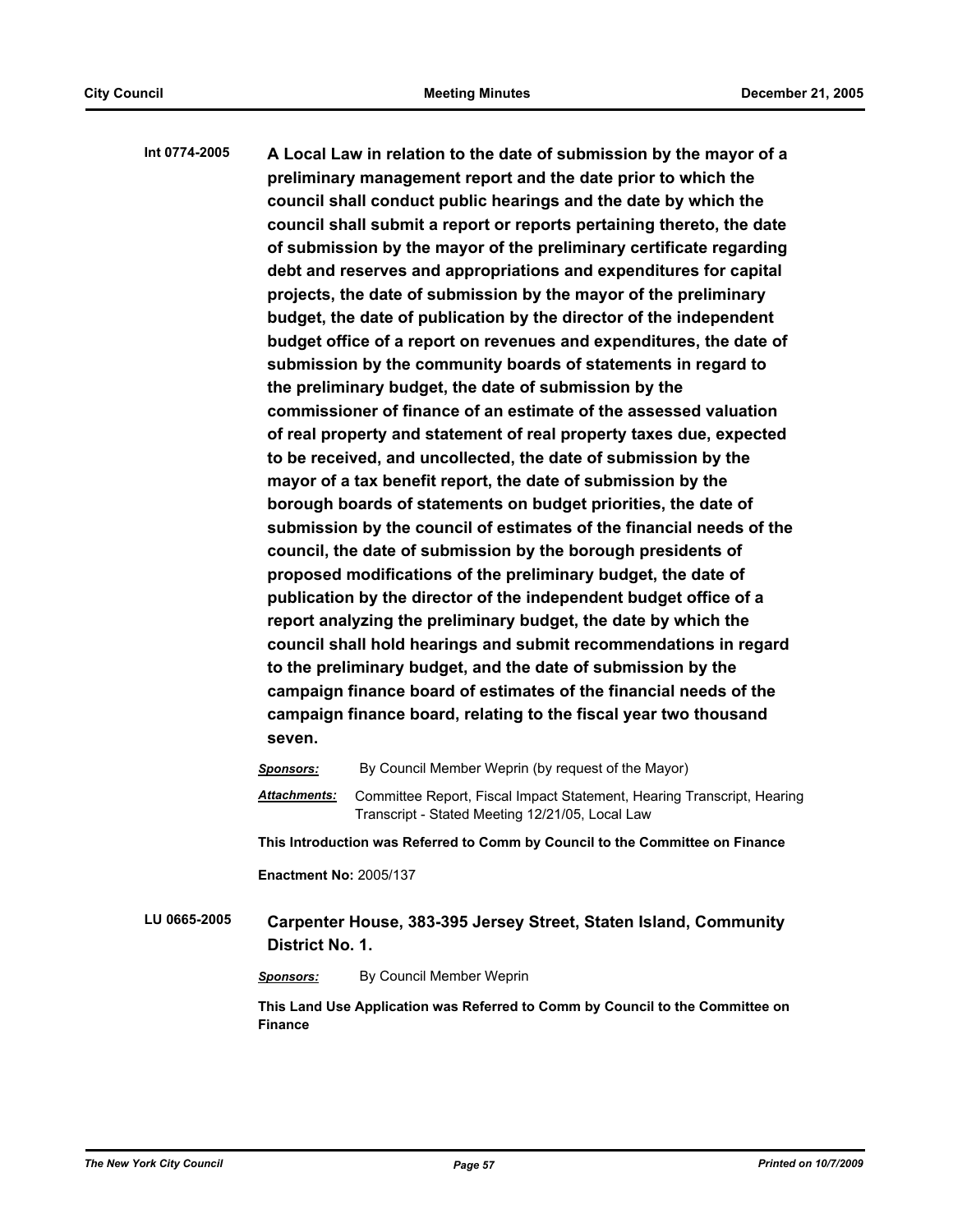| LU 0666-2005 | Section 202 Supportive Housing Program for the Elderly, Gates<br>Plaza Housing Development Fund Company, 1237-1245, 1253-1255<br>Gates Avenue, Brooklyn, Community District No. 4.                                                                       |  |  |
|--------------|----------------------------------------------------------------------------------------------------------------------------------------------------------------------------------------------------------------------------------------------------------|--|--|
|              | By Council Member Weprin<br><b>Sponsors:</b>                                                                                                                                                                                                             |  |  |
|              | This Land Use Application was Referred to Comm by Council to the Committee on<br><b>Finance</b>                                                                                                                                                          |  |  |
| LU 0667-2005 | Zoning resolution amendment application no. N 060046(A) ZRM,<br>pursuant to Sections 197-d and 201 of the New York City Charter,<br>respecting changes in the text of the Zoning Resolution, Article IX,<br>Chapters 3 and 6 and Article XII, Chapter 1. |  |  |
|              | By Council Member Katz<br>Sponsors:                                                                                                                                                                                                                      |  |  |
|              | This Land Use Application was Referred to Comm by Council to the Committee on<br><b>Land Use</b>                                                                                                                                                         |  |  |
|              | This Land Use Application was Referred to Comm by Council to the<br><b>Subcommittee on Zoning and Franchises</b>                                                                                                                                         |  |  |
| LU 0668-2005 | Uniform Land Use Review Procedure application no. C 060061 ZMR<br>pursuant to §197-c and §197-d of the New York City Charter,<br>concerning changes to the zoning map, Borough of Staten Island,<br><b>Council District no. 49.</b>                      |  |  |
|              | By Council Member Katz<br>Sponsors:                                                                                                                                                                                                                      |  |  |
|              | This Land Use Application was Referred to Comm by Council to the Committee on<br><b>Land Use</b>                                                                                                                                                         |  |  |
|              | This Land Use Application was Referred to Comm by Council to the<br><b>Subcommittee on Zoning and Franchises</b>                                                                                                                                         |  |  |
| LU 0669-2005 | Uniform Land Use Review Procedure application no. C 060062 ZMR<br>pursuant to §197-c and §197-d of the New York City Charter,<br>concerning changes to the zoning map, Borough of Staten Island,<br><b>Council District no. 50.</b>                      |  |  |
|              | By Council Member Katz<br><b>Sponsors:</b>                                                                                                                                                                                                               |  |  |
|              | This Land Use Application was Referred to Comm by Council to the Committee on<br><b>Land Use</b>                                                                                                                                                         |  |  |
|              | This Land Use Application was Referred to Comm by Council to the<br><b>Subcommittee on Zoning and Franchises</b>                                                                                                                                         |  |  |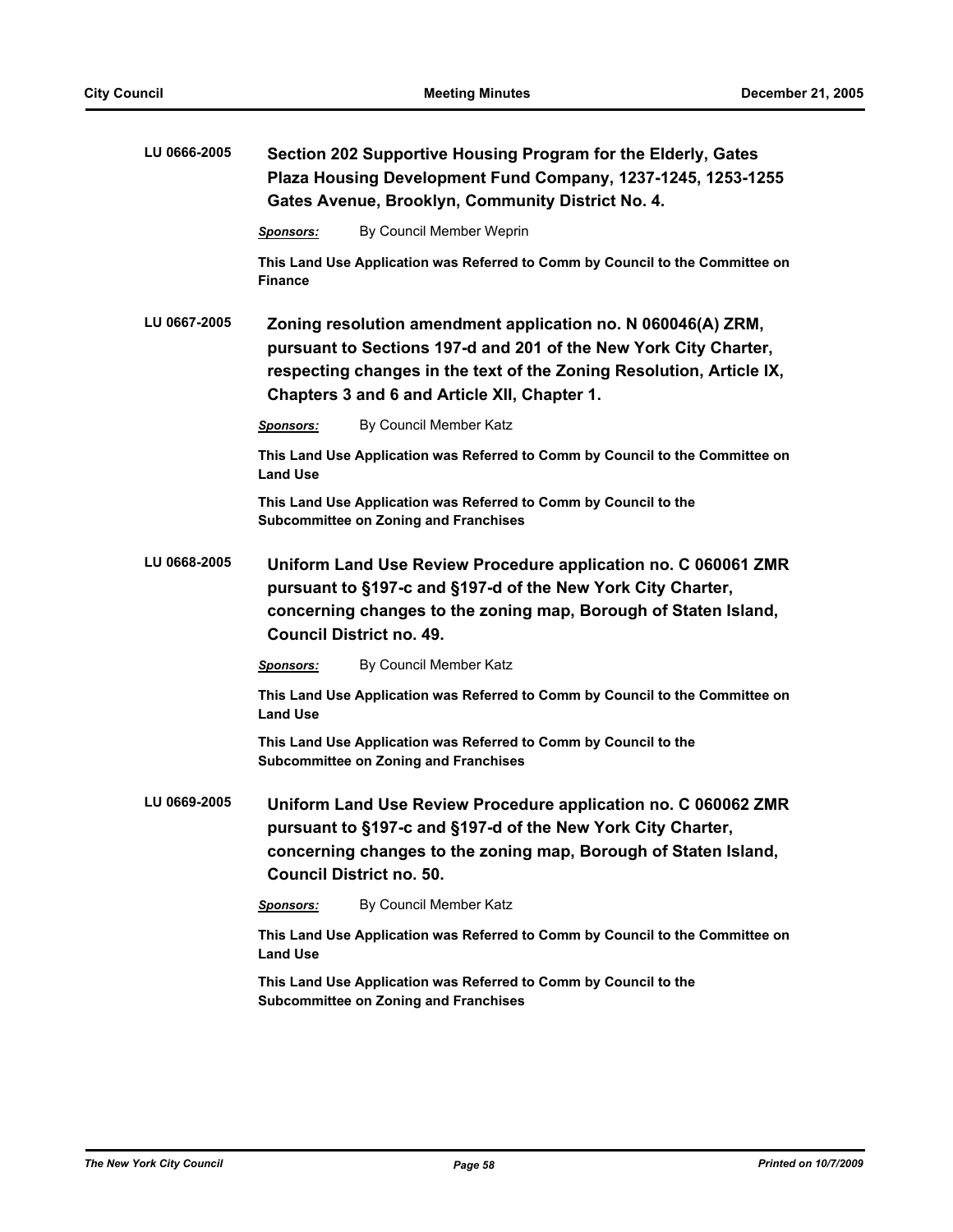| LU 0670-2005 | Uniform Land Use Review Procedure application no. C 060063 ZMR<br>pursuant to §197-c and §197-d of the New York City Charter,<br>concerning changes to the zoning map, Borough of Staten Island,<br><b>Council District no. 51.</b>                                                                                                                                                                                                                                                                                                                                              |                                                                                                                  |  |
|--------------|----------------------------------------------------------------------------------------------------------------------------------------------------------------------------------------------------------------------------------------------------------------------------------------------------------------------------------------------------------------------------------------------------------------------------------------------------------------------------------------------------------------------------------------------------------------------------------|------------------------------------------------------------------------------------------------------------------|--|
|              | Sponsors:                                                                                                                                                                                                                                                                                                                                                                                                                                                                                                                                                                        | By Council Member Katz                                                                                           |  |
|              | <b>Land Use</b>                                                                                                                                                                                                                                                                                                                                                                                                                                                                                                                                                                  | This Land Use Application was Referred to Comm by Council to the Committee on                                    |  |
|              |                                                                                                                                                                                                                                                                                                                                                                                                                                                                                                                                                                                  | This Land Use Application was Referred to Comm by Council to the<br><b>Subcommittee on Zoning and Franchises</b> |  |
| LU 0671-2005 | Zoning Resolution amendment application no. N 060066 ZRR,<br>pursuant to Sections 197-d and 201 of the New York City Charter,<br>respecting changes in the text of Zoning Resolution, m Article I,<br>Chapter 2; Article III, Chapters 2, 5 and 7; Article VII, Chapter 4.                                                                                                                                                                                                                                                                                                       |                                                                                                                  |  |
|              | <b>Sponsors:</b>                                                                                                                                                                                                                                                                                                                                                                                                                                                                                                                                                                 | By Council Member Katz                                                                                           |  |
|              | <b>Land Use</b>                                                                                                                                                                                                                                                                                                                                                                                                                                                                                                                                                                  | This Land Use Application was Referred to Comm by Council to the Committee on                                    |  |
|              |                                                                                                                                                                                                                                                                                                                                                                                                                                                                                                                                                                                  | This Land Use Application was Referred to Comm by Council to the<br><b>Subcommittee on Zoning and Franchises</b> |  |
| LU 0672-2005 | Uniform land use review procedure application no. C 050494 ZSR,<br>pursuant to §197-c and §197-d of the Charter of the City of New<br>York concerning a special permit under the Zoning Resolution in<br>the Borough of Staten Island, Council District no. 51 to facilitate the<br>construction of a telecommunications facility. This application is<br>subject to review and action by the Land Use Committee only if<br>appealed to the Council pursuant to §197-d (b)(2) of the Charter or<br>called up by vote of the Council pursuant to §197-d (b)(3) of the<br>Charter. |                                                                                                                  |  |
|              | <u>Sponsors:</u>                                                                                                                                                                                                                                                                                                                                                                                                                                                                                                                                                                 | By Council Member Katz                                                                                           |  |
|              | <b>Land Use</b>                                                                                                                                                                                                                                                                                                                                                                                                                                                                                                                                                                  | This Land Use Application was Referred to Comm by Council to the Committee on                                    |  |
|              | This Land Use Application was Referred to Comm by Council to the<br><b>Subcommittee on Zoning and Franchises</b>                                                                                                                                                                                                                                                                                                                                                                                                                                                                 |                                                                                                                  |  |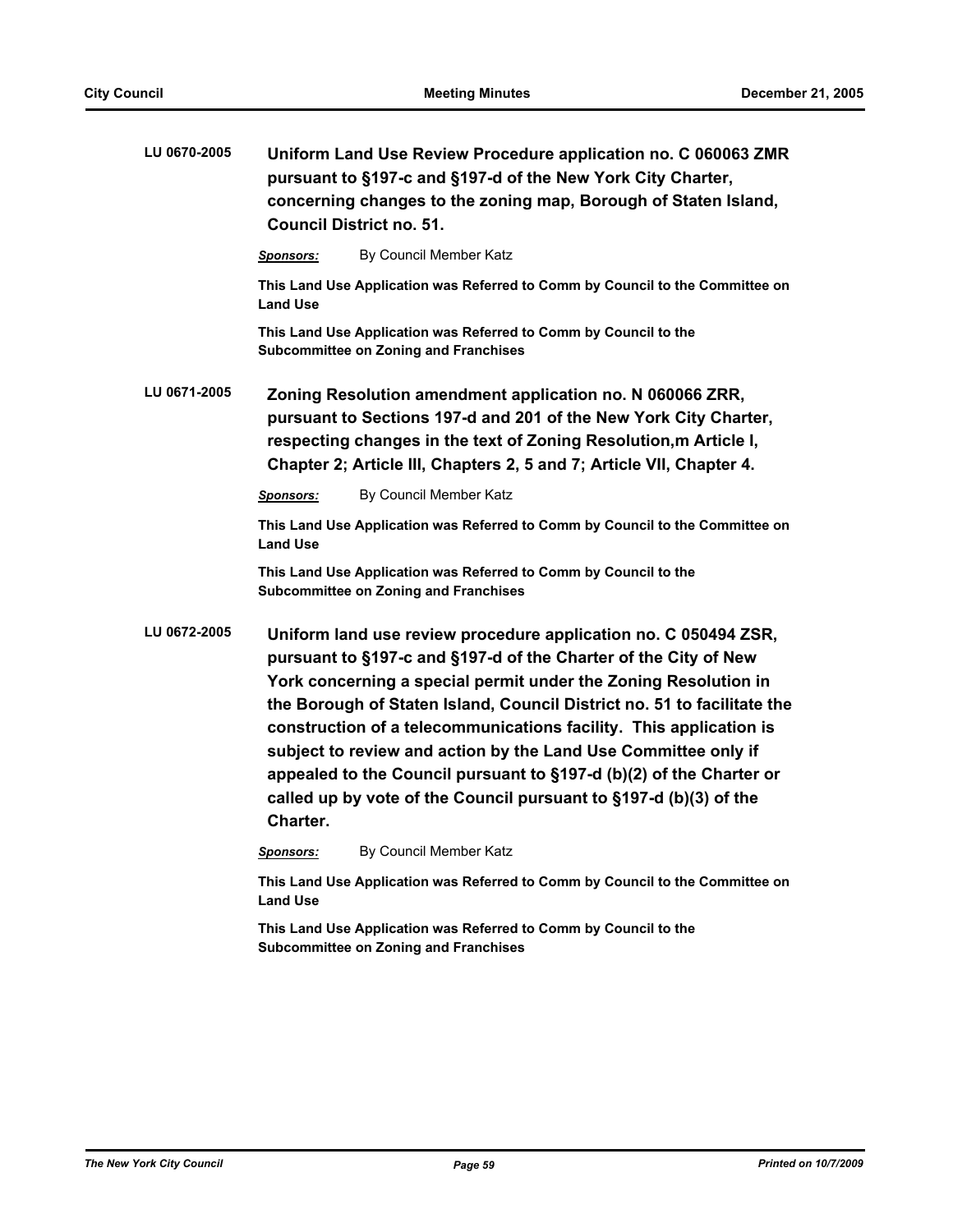| LU 0673-2005 | Application no. 20065049 TCM, pursuant to §20-226 of the<br>Administrative Code of the City of New York, concerning the<br>petition of Arriba Arriba Mexican Restaurant, Inc., to establish,<br>maintain and operate an unenclosed sidewalk café located at 762<br>Ninth Avenue, Borough of Manhattan, Council District no. 3. This<br>application is subject to review and action by the Land Use<br>Committee only if called-up by vote of the Council pursuant to Rule<br>11.20b of the Council and §20-226(g) of the New York City<br><b>Administrative Code.</b> |                                                                                                                                                                                                              |  |
|--------------|-----------------------------------------------------------------------------------------------------------------------------------------------------------------------------------------------------------------------------------------------------------------------------------------------------------------------------------------------------------------------------------------------------------------------------------------------------------------------------------------------------------------------------------------------------------------------|--------------------------------------------------------------------------------------------------------------------------------------------------------------------------------------------------------------|--|
|              | <b>Sponsors:</b>                                                                                                                                                                                                                                                                                                                                                                                                                                                                                                                                                      | By Council Member Katz                                                                                                                                                                                       |  |
|              | <b>Land Use</b>                                                                                                                                                                                                                                                                                                                                                                                                                                                                                                                                                       | This Land Use Application was Referred to Comm by Council to the Committee on                                                                                                                                |  |
|              |                                                                                                                                                                                                                                                                                                                                                                                                                                                                                                                                                                       | This Land Use Application was Referred to Comm by Council to the<br><b>Subcommittee on Zoning and Franchises</b>                                                                                             |  |
| LU 0674-2005 | 17.                                                                                                                                                                                                                                                                                                                                                                                                                                                                                                                                                                   | Uniform land use review procedure application no. C 050074 MMX,<br>pursuant to Sections 197-c and 197-d of the New York City Charter,<br>changes to the City Map, Borough of the Bronx, Council District no. |  |
|              | <u>Sponsors:</u>                                                                                                                                                                                                                                                                                                                                                                                                                                                                                                                                                      | By Council Member Katz                                                                                                                                                                                       |  |
|              | <b>Land Use</b>                                                                                                                                                                                                                                                                                                                                                                                                                                                                                                                                                       | This Land Use Application was Referred to Comm by Council to the Committee on                                                                                                                                |  |
|              |                                                                                                                                                                                                                                                                                                                                                                                                                                                                                                                                                                       | This Land Use Application was Referred to Comm by Council to the<br><b>Subcommittee on Zoning and Franchises</b>                                                                                             |  |
| LU 0675-2005 | Uniform Land Use Review Procedure application no. C 050529 ZMX<br>pursuant to §197-c and §197-d of the New York City Charter,<br>concerning changes to the zoning map, Borough of the Bronx,<br><b>Council District no. 17.</b>                                                                                                                                                                                                                                                                                                                                       |                                                                                                                                                                                                              |  |
|              | <u>Sponsors:</u>                                                                                                                                                                                                                                                                                                                                                                                                                                                                                                                                                      | By Council Member Katz                                                                                                                                                                                       |  |
|              | This Land Use Application was Referred to Comm by Council to the Committee on<br><b>Land Use</b>                                                                                                                                                                                                                                                                                                                                                                                                                                                                      |                                                                                                                                                                                                              |  |
|              |                                                                                                                                                                                                                                                                                                                                                                                                                                                                                                                                                                       | This Land Use Application was Referred to Comm by Council to the<br><b>Subcommittee on Zoning and Franchises</b>                                                                                             |  |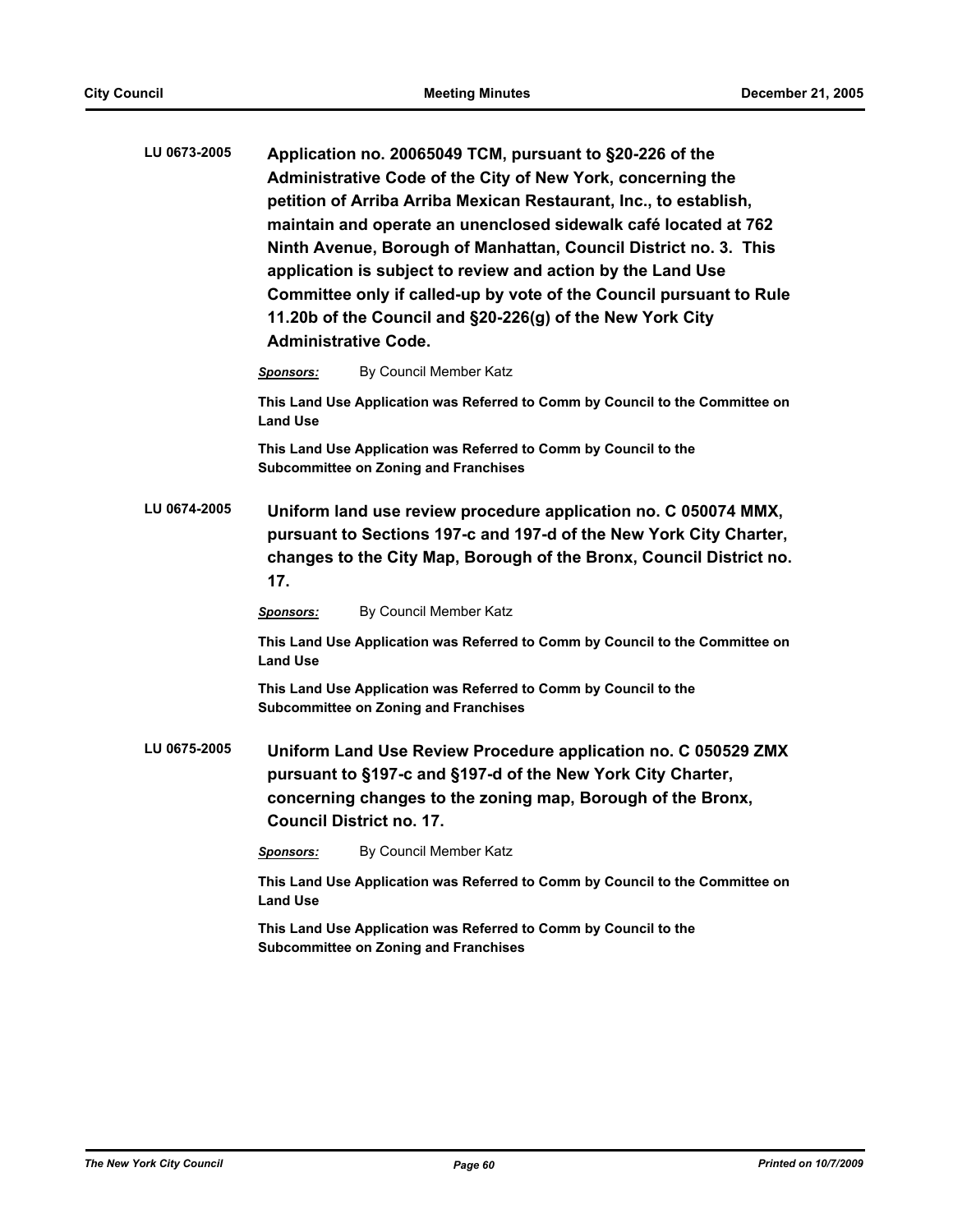| LU 0676-2005 | Uniform land use review procedure application no. C 050530 ZSX,<br>pursuant to §197-c and §197-d of the Charter of the City of New<br>York concerning a special permit under the Zoning Resolution in<br>the Borough of the Bronx, Council District no. 17 to facilitate a<br>commercial development. |                                                                                                                                                                                                                                                                                                       |  |
|--------------|-------------------------------------------------------------------------------------------------------------------------------------------------------------------------------------------------------------------------------------------------------------------------------------------------------|-------------------------------------------------------------------------------------------------------------------------------------------------------------------------------------------------------------------------------------------------------------------------------------------------------|--|
|              | <b>Sponsors:</b>                                                                                                                                                                                                                                                                                      | By Council Member Katz                                                                                                                                                                                                                                                                                |  |
|              | <b>Land Use</b>                                                                                                                                                                                                                                                                                       | This Land Use Application was Referred to Comm by Council to the Committee on                                                                                                                                                                                                                         |  |
|              |                                                                                                                                                                                                                                                                                                       | This Land Use Application was Referred to Comm by Council to the<br><b>Subcommittee on Zoning and Franchises</b>                                                                                                                                                                                      |  |
| LU 0677-2005 | Uniform land use review procedure application no. C 050531 ZSX,<br>pursuant to §197-c and §197-d of the Charter of the City of New<br>York concerning a special permit under the Zoning Resolution in<br>the Borough of the Bronx, Council District no. 17 to facilitate a<br>commercial development. |                                                                                                                                                                                                                                                                                                       |  |
|              | <b>Sponsors:</b>                                                                                                                                                                                                                                                                                      | By Council Member Katz                                                                                                                                                                                                                                                                                |  |
|              | <b>Land Use</b>                                                                                                                                                                                                                                                                                       | This Land Use Application was Referred to Comm by Council to the Committee on                                                                                                                                                                                                                         |  |
|              |                                                                                                                                                                                                                                                                                                       | This Land Use Application was Referred to Comm by Council to the<br><b>Subcommittee on Zoning and Franchises</b>                                                                                                                                                                                      |  |
| LU 0678-2005 |                                                                                                                                                                                                                                                                                                       | Uniform land use review procedure application no. C 050532 ZSX,<br>pursuant to §197-c and §197-d of the Charter of the City of New<br>York concerning a special permit under the Zoning Resolution in<br>the Borough of the Bronx, Council District no. 17 to facilitate a<br>commercial development. |  |
|              | <b>Sponsors:</b>                                                                                                                                                                                                                                                                                      | By Council Member Katz                                                                                                                                                                                                                                                                                |  |
|              |                                                                                                                                                                                                                                                                                                       | This Land Use Application was Referred to Comm by Council to the<br><b>Subcommittee on Zoning and Franchises</b>                                                                                                                                                                                      |  |
|              |                                                                                                                                                                                                                                                                                                       | This Land Use Application was Referred to Comm by Council to the<br><b>Subcommittee on Zoning and Franchises</b>                                                                                                                                                                                      |  |
| LU 0679-2005 | Uniform land use review procedure application no. C 050539 PPX,<br>pursuant to §197-c and §197-d of the New York City Charter<br>concerning the disposition of six city-owned properties, located in<br>Community Board 4, Borough of the Bronx, Council District no. 17.                             |                                                                                                                                                                                                                                                                                                       |  |
|              | <b>Sponsors:</b>                                                                                                                                                                                                                                                                                      | By Council Member Katz                                                                                                                                                                                                                                                                                |  |
|              | This Land Use Application was Referred to Comm by Council to the Committee on<br><b>Land Use</b>                                                                                                                                                                                                      |                                                                                                                                                                                                                                                                                                       |  |